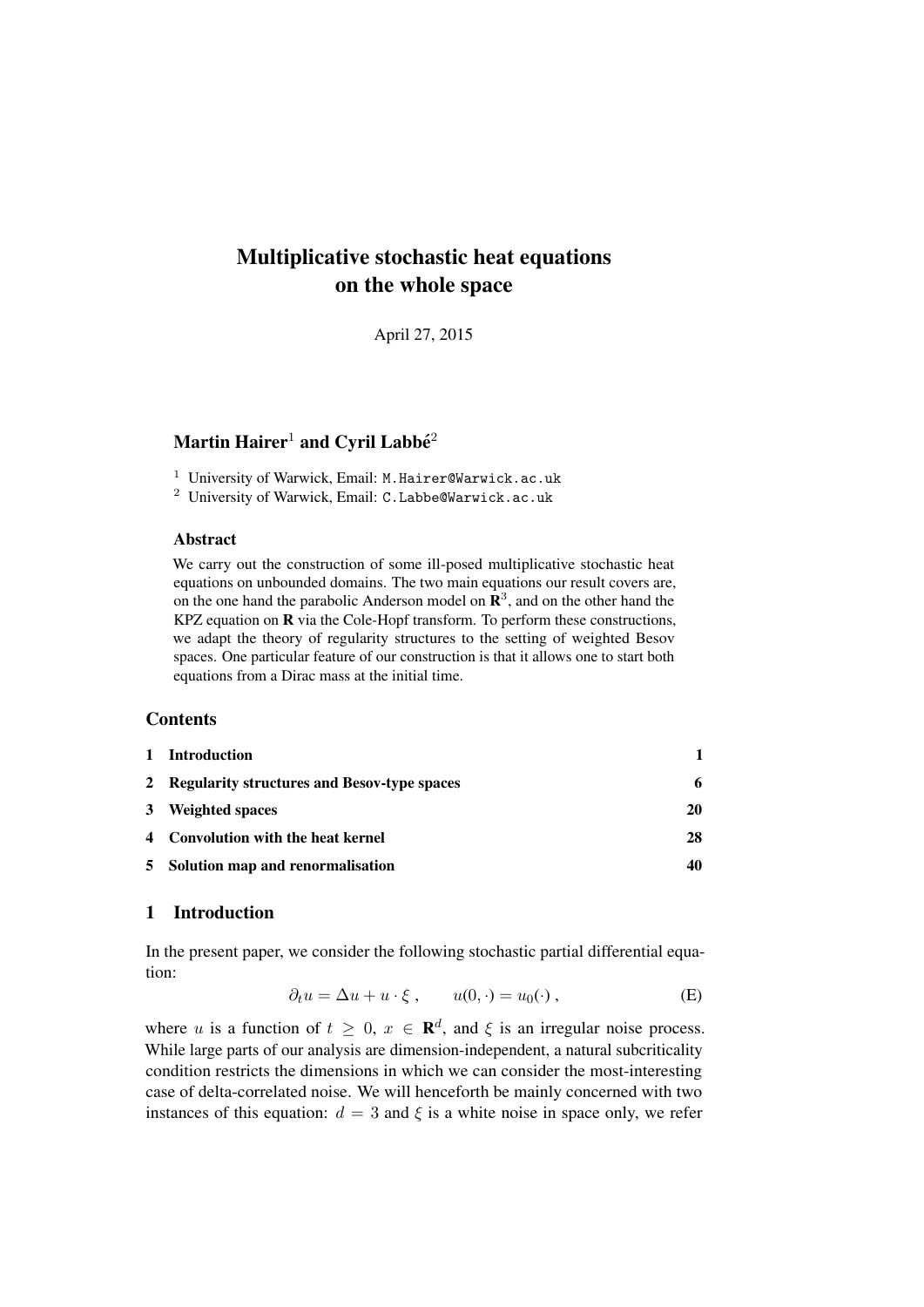to this case as (PAM);  $d = 1$  and  $\xi$  is a space-time white noise, we call this case (SHE).

When  $\xi$  is a white noise in space, without dependence in time, this equation is indeed called the parabolic Anderson model (PAM). In dimension  $d \geq 2$ , the equation is ill-posed, due to the very singular product  $u \cdot \xi$ . Indeed, u is expected to be  $(2+\alpha)$ -Hölder where the regularity of the noise  $\alpha$  is strictly lower than  $-d/2$ , so that the sum of the regularities of u and  $\xi$  is strictly negative, and therefore, the product  $u \cdot \xi$  does not fall in the scope of classical integration theories [\[BCD11,](#page-48-0) [You36\]](#page-49-0). To make sense of this product, one actually needs to perform some *renormalisation* which boils down to, roughly speaking, subtracting some infinite linear term from the equation.

When the space variable is restricted to a torus of dimension 2, the solution of a generalised version of (PAM) has been constructed independently by Gubinelli, Imkeller and Perkowski [\[GIP12\]](#page-49-1) using paracontrolled distributions, and by Hairer [\[Hai14b\]](#page-49-2) via the theory of regularity structures. The construction has also been carried out on a torus of dimension 3 by Hairer and Pardoux [\[HP14\]](#page-49-3). The construction of (PAM) on the full space  $\mathbb{R}^2$  has been obtained recently [\[HL15\]](#page-49-4), using a simple change of unknown that spares one from requiring elaborate renormalisation theories. This is not possible anymore in dimension 3: in the present paper, we adapt the theory of regularity structures to perform the construction of (PAM) on the full space  $\mathbb{R}^3$ .

When  $\xi$  is a space-time white noise, the equation is called the multiplicative stochastic heat equation (SHE). Already in dimension  $d = 1$ , the product  $u \cdot \xi$  is ill-defined. However, in dimension 1, the Itô integral allows one to make sense of this equation: as it requires the noise to be a martingale in time and the solution  $u$ to be adapted to the filtration of the noise, this construction breaks down for spacetime regularisations of the white noise so that it does not allow for convergence of space-time mollified versions of the original equation. When the space variable is restricted to a torus of dimension 1, this equation has been constructed by Hairer and Pardoux [\[HP14\]](#page-49-3) in the framework of regularity structures: they define the solution map on a space of noises that contains a large class of space-time mollifications of the white noise. In the present paper, we lift the restriction of the torus and perform the construction on the whole line R.

This equation is intimately related to the KPZ equation [\[KPZ86\]](#page-49-5). Indeed, formally, the Cole-Hopf transform sends the ill-posed KPZ equation to (SHE); Bertini and Giacomin [\[BG97\]](#page-48-1) exploited this fact to prove the convergence of the fluctuations of the weakly asymmetric simple exclusion process to the KPZ equation on R. A more direct interpretation of the KPZ equation itself has recently been obtained by Hairer [\[Hai13\]](#page-49-6), when the space variable is restricted to a torus of dimension 1.

In addition to the ill-defined product  $u \cdot \xi$  that needs to be renormalised for both (PAM) and (SHE), there are two major issues that we address in this work: first, we construct these SPDEs on an unbounded underlying space instead of a torus; second, we consider a Dirac mass as the initial condition.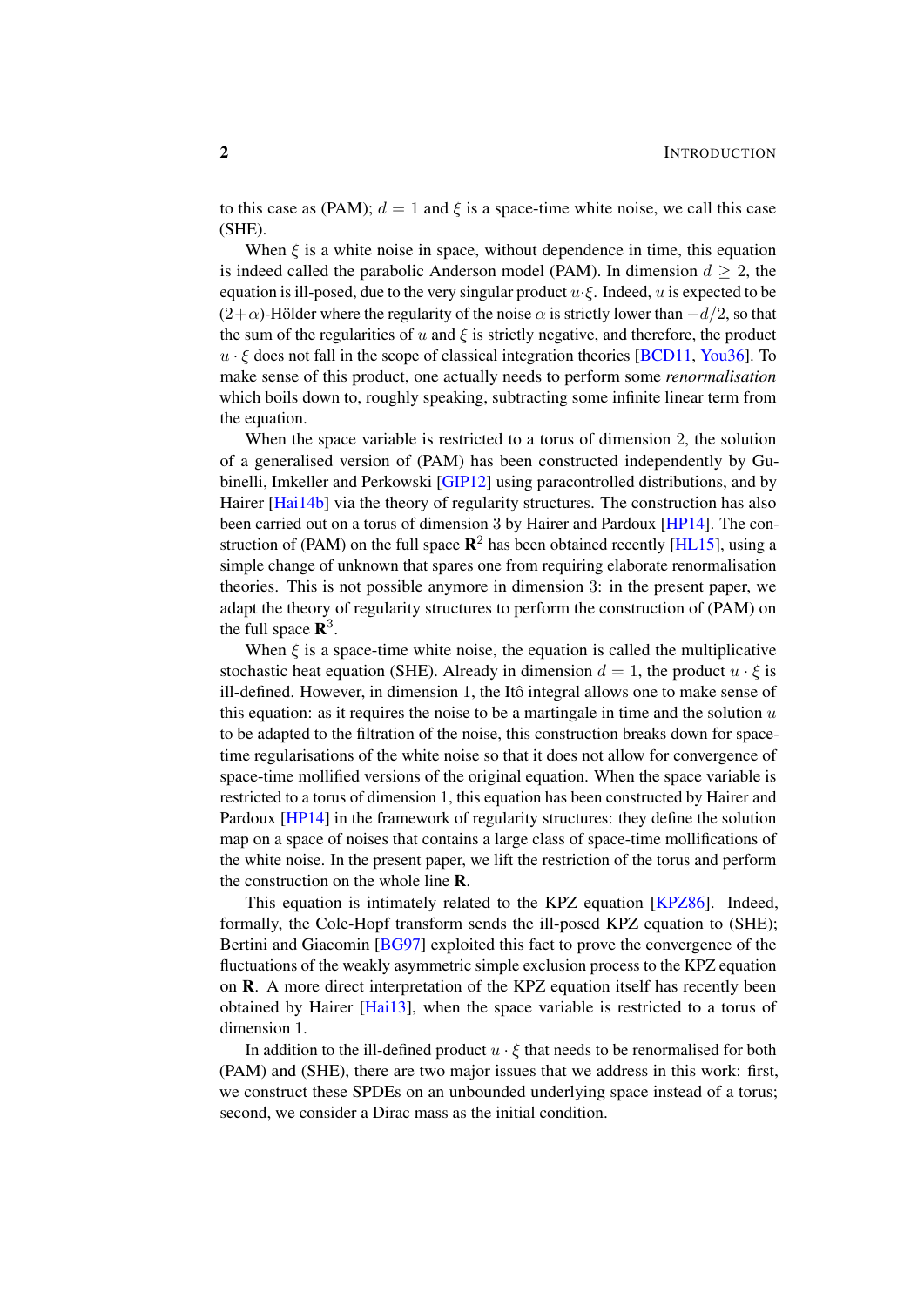### INTRODUCTION 3

Let us first comment on the specific difficulty arising from the unboundedness of the underlying space, when constructing the solutions to these SPDEs. Since the white noise is not uniformly Hölder on an unbounded space, one cannot expect to obtain solutions that are uniformly bounded over the underlying space and one needs to weight the Hölder spaces of functions/distributions at infinity. This is a classical problem when dealing with stochastic PDEs in unbounded domains, see for example [\[Iwa87,](#page-49-7) [AR91\]](#page-48-2), as well as the recent work [\[MW15\]](#page-49-8) which is somewhat closer in spirit to the equations considered here. A priori, these weights cause some trouble in obtaining a fixed point for the map  $u \mapsto P * (u \cdot \xi) + P * u_0$ , where P is the heat kernel. Indeed, since the weight needed for the product  $u \cdot \xi$  is a priori larger than the weight of  $u$  itself, the map would take values in a space bigger than the one  $u$  lives in and the fixed point argument would not apply.

There is a way of circumventing this problem by considering a time-increasing weight and by using the averaging in time of the weight due to the time convolution with the heat kernel. More precisely, the white noise can be weighted by a polynomial weight  $p_a(x) = (1 + |x|)^a$  with a as small as desired, so that, if we weight the solution by  $e_t(x) = e^{t(1+|x|)}$ , then  $\int_0^t P_{t-s} * (\xi \cdot u_s) ds$  can be weighted by  $\int_0^t p_a(x) e_s(x) ds$  which is smaller than  $e_t(x)$ . We refer to [\[HL15\]](#page-49-4) for a construction of (PAM) on  $\mathbb{R}^2$  using this idea, and to [\[HPP13\]](#page-49-9) where this trick already appeared. The main difficulty is therefore to incorporate the trick outlined above into the theory of regularity structures, and this will require to have an accurate control on the weights arising along the construction. In particular, a major issue comes from the fact that  $e_t(x)/e_s(y)$  is not bounded from above and below, uniformly over all  $(t, x)$ ,  $(s, y)$  lying at distance, say, 1 from each other.

Regarding the initial condition, let us point out that the Picard iterations associ-ated to [\(E\)](#page-0-0) involve products of the form  $(P * u_0) \cdot \xi$ . By the classical integration theories [\[BCD11,](#page-48-0) [You36\]](#page-49-0), this product makes sense as soon as the regularity of  $P * u_0$  is strictly larger than  $-\alpha$ , where  $\alpha$  is the regularity of the noise.  $P * u_0$  is smooth away from  $t = 0$ , but its space-time regularity near  $t = 0$  coincides with the space regularity of  $u_0$ . Since the time regularity counts twice in the parabolic scaling, it is possible to make sense of  $(P * u_0) \cdot \xi$  as long as  $u_0$  has a regularity better than  $-2 - \alpha$ , using *integrable* weights around time 0. The Hölder regularity of the Dirac mass being equal to  $-d$ , this would prevent us from choosing  $u_0 = \delta_0$ for both (PAM) and (SHE).

One way of circumventing this problem is to exploit the fact that on the other hand the Dirac distribution is "almost" an  $L^1$  function. In particular, it belongs to the Besov spaces  $B_{p,\infty}^{\beta}$  as soon as  $\beta < -d + d/p$ . Since the classical integration theories allow one to multiply  $C^{\alpha}$  by  $B^{\beta}_{p,\infty}$  as soon as  $\alpha + \beta > 0$ , the threshold on the regularity of the initial condition would not be modified upon this change of distributions spaces. Choosing  $p$  small enough, one would then be able to take a Dirac mass as the initial condition. We now present the main steps of the construction of the solution to [\(E\)](#page-0-0).

First, we define a *regularity structure*, which is an abstract framework that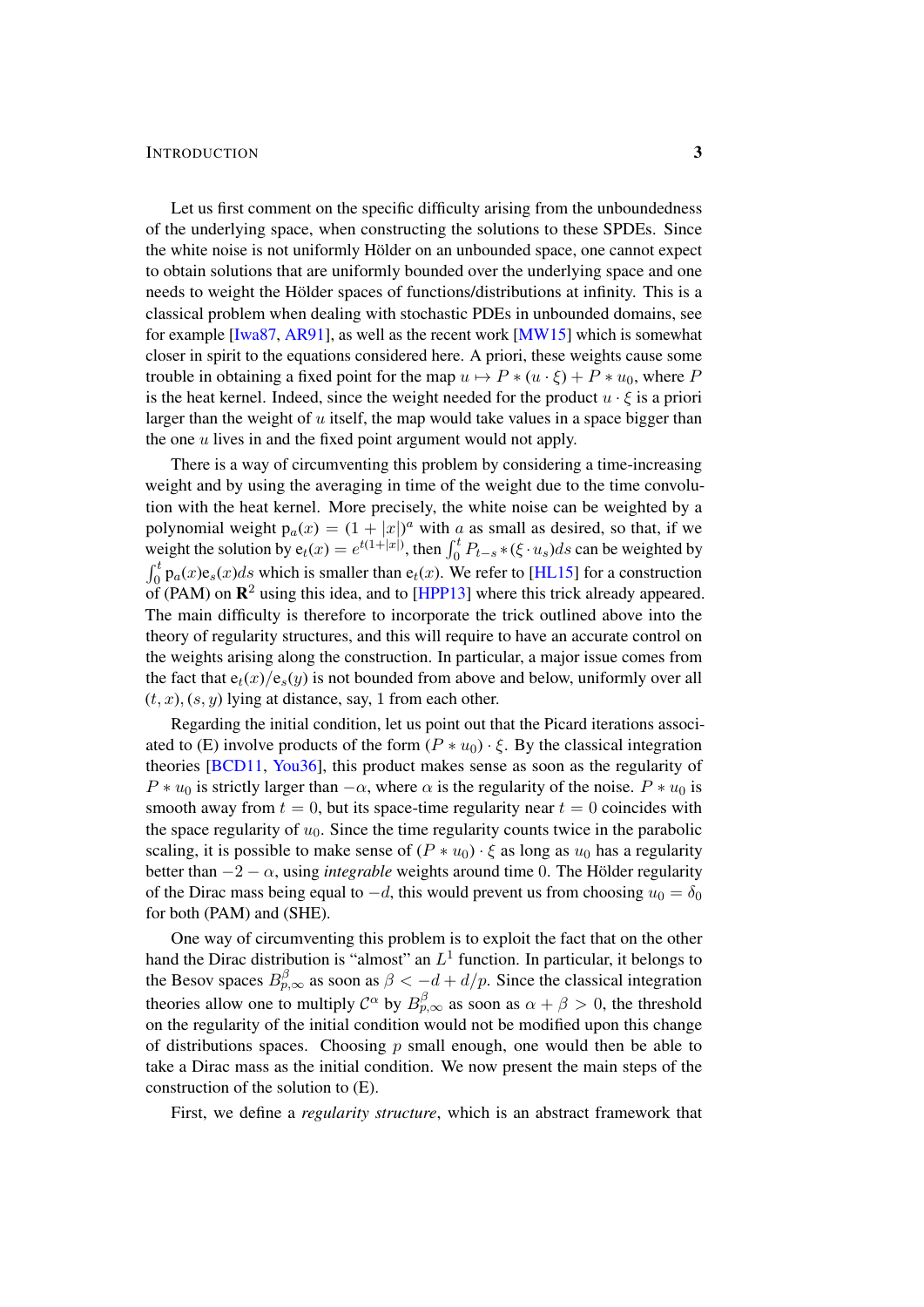allows one to associate to a function/distribution some *generalised* Taylor expansion around any space/time point. The building blocks of this regularity structure are, on the one hand, polynomials in the space/time indeterminates, and on the other hand, some abstract symbols  $\Xi$ ,  $\mathcal{I}(\Xi)$ , ..., associated with the noise. Then, one needs to reformulate the solution map that corresponds to [\(E\)](#page-0-0) into the abstract framework of the regularity structure. Namely, one has to provide abstract formulations of the multiplication with the noise  $\xi$  and the convolution with the heat kernel P.

Second, we build a so-called *model* which associates to the abstract symbols some analytical values. Actually, we start with a mollified version of the noise  $\xi_{\epsilon} = \varrho_{\epsilon} * \xi$ , where  $\varrho_{\epsilon}(t, x) = \epsilon^{-2-d} \varrho(t \epsilon^{-2}, x \epsilon^{-1})$  is a smooth, compactly supported function which is such that  $\rho(t, x) = \rho(t, -x)$ , and we build a model  $(\Pi^{\epsilon}, F^{\epsilon})$ which, in particular, associates to the symbol  $\Xi$  the smooth function  $\xi_{\epsilon}$ . One important feature is that the abstract solution given by the solution map, with this particular model, coincides (upon an operation called *reconstruction*) with the classical solution of the well-posed SPDE

$$
\partial_t u_{\epsilon} = \Delta u_{\epsilon} + u_{\epsilon} \cdot \xi_{\epsilon} , \qquad u_{\epsilon}(0, \cdot) = u_0(\cdot) . \tag{E_{\epsilon}}
$$

Third, we renormalise the model  $(\Pi^{\epsilon}, F^{\epsilon})$  by modifying the values associated to some symbols: namely, those symbols that stand for ill-defined products. Roughly speaking, the modification of these values consists in substracting some divergent constant  $C_{\epsilon}$ . The effect of this renormalisation procedure is actually very clear at the level of the SPDE, since the abstract solution then corresponds to

$$
\partial_t \hat{u}_\epsilon = \Delta \hat{u}_\epsilon + \hat{u}_\epsilon \cdot (\xi_\epsilon - C_\epsilon) , \qquad \hat{u}_\epsilon(0, \cdot) = u_0(\cdot) . \tag{E_\epsilon}
$$

The final step consists in proving that the sequence of renormalised models converges as  $\epsilon \downarrow 0$  in a sense that will be made clear later on. The continuity of the solution map then ensures that the sequence of abstract solutions converge, and furthermore, the limit is the fixed point of an abstract fixed point equation. This yields the convergence of the sequence of renormalised solutions  $\hat{u}_{\epsilon}$  to a limit u.

Let us now outline some major modifications that we bring to the original theory of regularity structures  $[Hai14b]$ . First, since we want to start  $(E)$  from a Dirac mass, we need to choose an appropriate space of distributions. As explained earlier in the introduction, we are led to using (some variants of) the  $B_{p,\infty}^{\beta}$  spaces. Therefore, we present a new version of the reconstruction operator in this setting, we refer to Definition [2.5](#page-10-0) and Theorem [2.11.](#page-14-0) Second, our spaces of *modelled distributions* are weighted at infinity; therefore, the reconstruction theorem and the abstract convolution with the heat kernel need to be modified in consequence, we refer to Theorems [3.10](#page-30-0) and [4.3.](#page-33-0) One major difficulty we run into is that one would like to consider the same kind of weights as in [\[HPP13,](#page-49-9) [HL15\]](#page-49-4), which are of the type  $w(t, x) = \exp(t(1+|x|))$ . Unfortunately, such weights do *not* satisfy the very desirable property  $c \le |w(z)/w(z')| \le C$  for some constants  $c, C > 0$ , uniformly over space-time points  $z, z'$  with  $|z - z'| \leq 1$ , although they *do* satisfy this property for pairs of points that are only separated in space. As a consequence,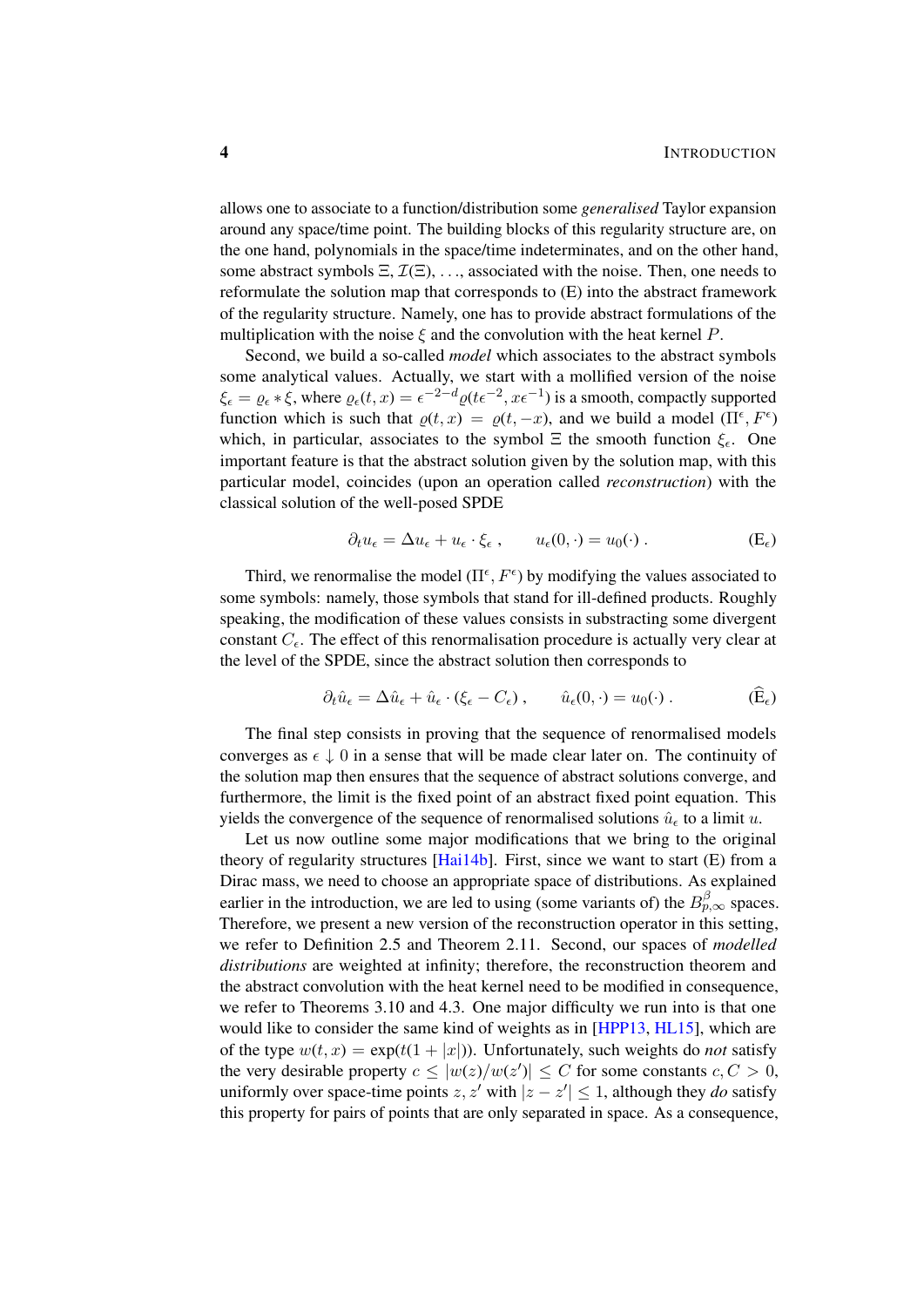we need extremely fine control on the behaviour of our objects as a function of time, see for example the bound [\(2.9\)](#page-14-1) and the illustration of Figure [2.](#page-15-0) Note that in the case of (PAM), where the noise varies only in space, we could have defined our regularity structure on space only and viewed the solution as a function of time with values in a space of modelled distributions, thus substantially shortening some of the arguments.

The main result of the present work is as follows.

<span id="page-4-0"></span>**Theorem 1.1** We consider either (PAM) or (SHE). Let  $u_0 \in C_{w_0}^{\eta,p}(\mathbf{R}^d)$  with  $\eta >$  $-1/2$ ,  $p \in [1,\infty)$  and  $w_0(x) = e^{\ell(1+|x|)}$  for some  $\ell \in \mathbf{R}$ . There exists a divergent *sequence of constants*  $C_{\epsilon}$  *such that, on any interval of time*  $(0, T]$ *, the sequence of solutions*  $\hat{u}_{\epsilon}$  *of*  $(\hat{E}_{\epsilon})$  converges locally uniformly to a limit u, in probability.

*Furthermore, the limit depends continuously on the initial condition*  $u_0$  *and, provided that*  $C_{\varepsilon}$  *is chosen accordingly, it is independent of the choice of mollifier*  $\rho$ *. In the case of (SHE), the limit can be chosen to coincide with the classical solution to the multiplicative stochastic heat equation [\[Wal86,](#page-49-10) [DPZ92\]](#page-48-3).*

Remark 1.2 We refer to Definition [3.8](#page-26-0) for the precise space of distributions in which the convergence holds. Moreover, the space  $\mathcal{C}_{w_0}^{\eta,p}(\mathbf{R}^d)$  is defined in Subsection [4.3.](#page-44-1) We would like to point out however that for p sufficiently close to 1 and  $\eta$ negative one has  $\delta_0 \in \tilde{\mathcal{C}}_{w_0}^{\eta,p}$ , so that we do in particular recover convergence to the "infinite wedge" solution to the KPZ equation.

**Remark 1.3** The exponent  $-\frac{1}{2}$  $\frac{1}{2}$  obtained in this result is sharp. Indeed, since the equation is linear in the initial condition, it is sufficient to be able to take  $u_0 = \delta_y$ , which is allowed in our setting. Denoting the corresponding solution by  $K_t(x, y)$ , general solutions are given by  $u(t, x) = \int K_t(x, y)u_0(y) dy$ . Furthermore, in the case of (PAM), it is straightforward to see by an approximation argument that  $K_t$ is symmetric in both of its arguments. (In the case of (SHE) it is only symmetric in law.) At this stage we then note that in both cases we expect  $K_t$  to inherit the regularity of the linearised problem, namely to be of Hölder regularity  $\mathcal{C}^{\alpha}$  for  $\alpha < \frac{1}{2}$ in both of its arguments, but no better. (In the case of (SHE) this is of course a well-known fact.) Such functions cannot be tested against a generic distribution in  $\mathcal{C}^{\eta,1}$  if  $\eta \leq -1/2$ .

**Remark 1.4** In the case of (PAM), denote by  $K_t$  the integral operator on  $L^2(\mathbf{R}^3)$ with kernel  $(x, y) \mapsto K_t(x, y)$ . Then  $K_t$  is in general an unbounded selfadjoint operator (with a domain depending on the realisation of the underlying noise!). Furthermore,  $K_t$  is positive definite since its kernel is obtained as a pointwise limit of positive kernels. Finally, for any fixed  $t > 0$ ,  $K_t$  does not admit any  $\varphi \in L^2$  with  $K_t\varphi = 0$ . Indeed, since the operators  $K_t$  satisfy  $K_tK_s = K_{t+s}$ , one would have  $K_{t/n}\varphi = 0$  for every  $n > 0$ , which would contradict the fact that  $K_t\varphi$  converges to  $\varphi$  weakly as  $t \to 0$ . As a consequence, we can define an operator  $L = \frac{1}{t}$  $\frac{1}{t} \log K_t$  by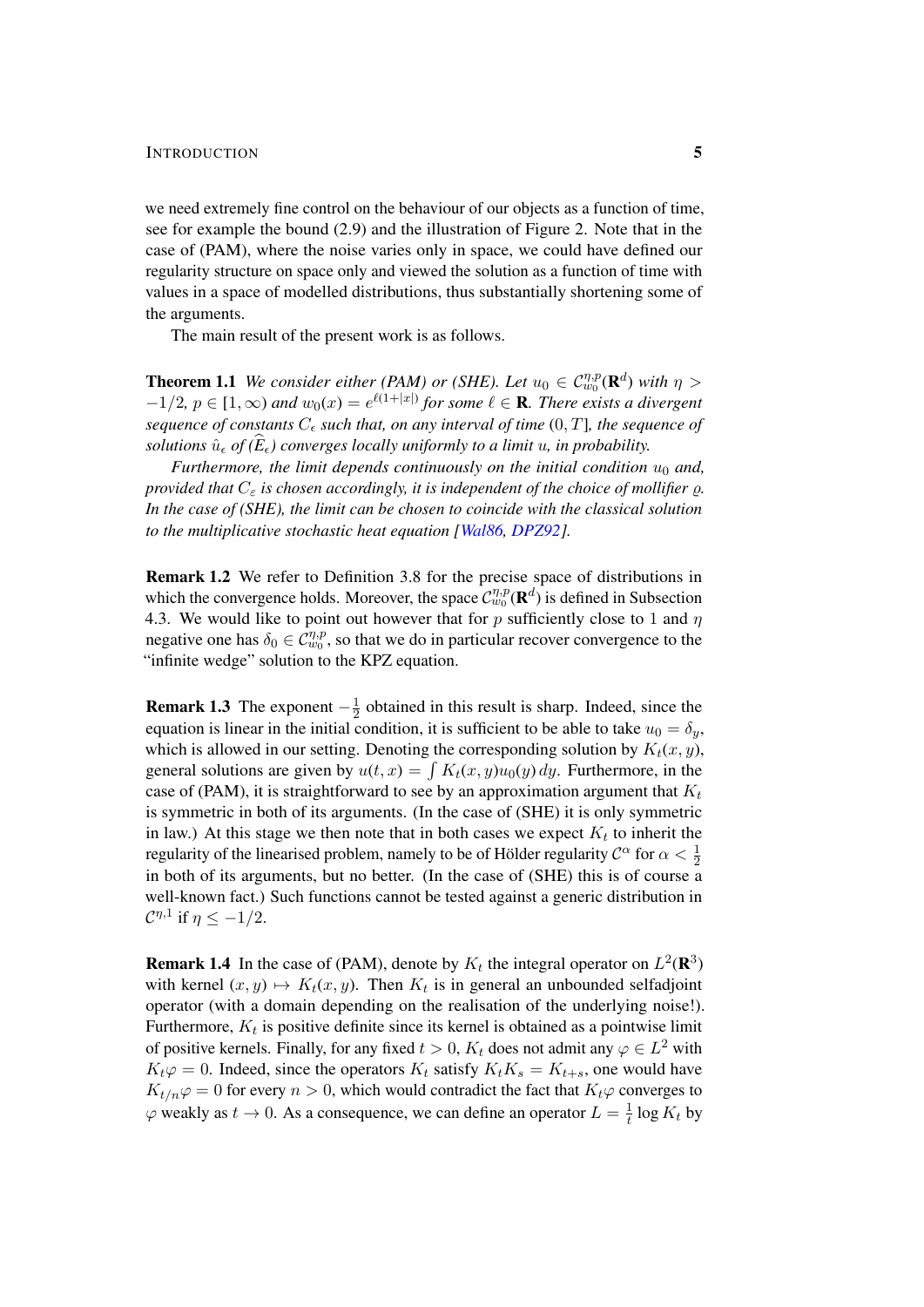functional calculus. This operator is naturally interpreted as a suitably renormalised version of the random Schrödinger operator

<span id="page-5-0"></span>
$$
L_{\xi}=-\Delta+\xi,
$$

on  $\mathbb{R}^3$ . See [\[AC15\]](#page-48-4) for more details on a similar construction in dimension 2 (and bounded domain).

In both cases, the renormalisation constant  $C_{\epsilon} = c_{\epsilon} + c_{\epsilon}^{(1,1)} + c_{\epsilon}^{(1,2)}$  is given by

$$
c_{\epsilon} := \int G(x)\varrho_{\epsilon}^{*2}(z)dz ,
$$
  
\n
$$
c_{\epsilon}^{(1,1)} := \int G(z_{1})G(z_{2})G(z_{3})\varrho_{\epsilon}^{*2}(z_{1} + z_{2})\varrho_{\epsilon}^{*2}(z_{2} + z_{3})\prod_{i=1}^{3} dz_{i} ,
$$
\n
$$
c_{\epsilon}^{(1,2)} := \int G(z_{1})G(z_{2})\Big(G(z_{3})\varrho_{\epsilon}^{*2}(z_{3}) - c_{\epsilon}\delta_{0}(z_{3})\Big)\varrho_{\epsilon}^{*2}(z_{1} + z_{2} + z_{3})\prod_{i=1}^{3} dz_{i} .
$$
\n(1.1)

In the case of  $(PAM)$ ,  $G$  is a compactly supported function that coincides with the Green's function of the 3 dimensional Laplacian in a neighbourhood of the origin, and the integration variables lie in  $\mathbb{R}^3$ . In the case of (SHE), G is taken to be the heat kernel in dimension 1, and the integration variables take values in  $\mathbb{R}^2$ . (With the usual convention that the heat kernel takes the value 0 for negative times.) In both cases,  $c_{\epsilon} = c\epsilon^{-1}$  with a proportionality constant c that depends on  $\varrho$  and on the equation under consideration. The other two constants behave differently according to the equation: for (PAM),  $c_{\epsilon}^{(1,1)} = -\frac{1}{16}$  $\frac{1}{16\pi}$  log  $\epsilon$  +  $\mathcal{O}(1)$  and  $c_{\epsilon}^{(1,2)} = \mathcal{O}(1)$ ; while for (SHE) both  $c_{\epsilon}^{(1,1)}$  and  $c_{\epsilon}^{(1,2)}$  have finite limits as  $\epsilon \to 0$  as shown in [\[HP14\]](#page-49-3).

Let us point out that we do not provide the details on the convergence of the models. Instead, we refer the reader to [\[HP14\]](#page-49-3) where the convergence of the mollified model associated with (SHE) on the one-dimensional torus has been proven. Since the models are "local" objects, the renormalisation is not affected upon passing to the whole line. Regarding (PAM), the algebraic and scaling properties of the equation coincide with those of (SHE) so that the proof works verbatim: only the actual values of the renormalisation constants differ.

The remainder of the article is structured as follows. We start by giving a short introduction to the theory of regularity structures, as used in our particular example, in Section [2.1.](#page-6-1) The reader unfamiliar with the theory may find [\[Hai14b\]](#page-49-2) or the shorter introductions [\[Hai15,](#page-49-11) [Hai14a\]](#page-49-12) useful. In all existing works, the spaces of "modelled distributions" on which the theory is built are based on the standard Hölder spaces. In Section [2.2,](#page-10-1) we introduce new spaces of modelled distributions that are instead based on a class of inhomogeneous Besov spaces and we prove the reconstruction theorem in this context. In Section [3,](#page-22-0) we then leverage the local results of Section [2.2](#page-10-1) to build suitable weighted spaces. Section [4](#page-31-0) contains a Schauder estimate for these spaces, which is the main ingredient for building local solutions to the limiting problem. Finally, we combine all of these ingredients in Section [5,](#page-44-0) where we give the proof of Theorem [1.1.](#page-4-0)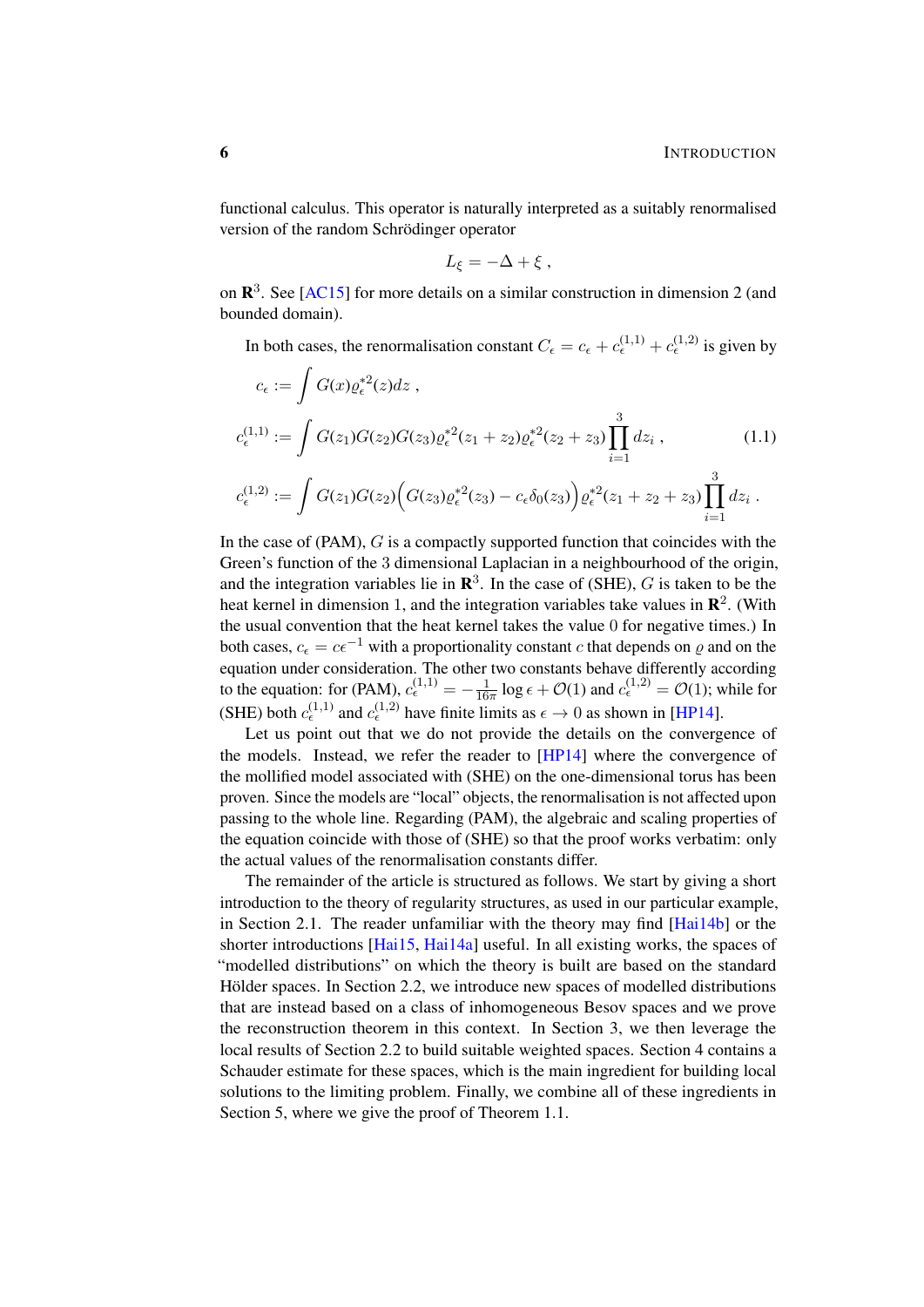#### <span id="page-6-2"></span>1.1 Notations

From now on, we work in  $\mathbb{R}^{d+1}$  where d is the dimension of space and 1 the dimension of time. We choose the parabolic scaling  $\mathfrak{s} = (2, 1, \ldots, 1)$ , where  $\mathfrak{s}_0 = 2$ stands for the time scaling and  $\mathfrak{s}_i = 1, i = 1 \dots d$  for the scaling of each direction of space. We let  $|\mathfrak{s}| = \sum_{i=0}^d \mathfrak{s}_i$ . We denote by  $||z||_{\mathfrak{s}} = \max(\sqrt{|t|}, |x_1|, \dots, |x_d|)$ the s-scaled supremum norm of a vector  $z = (t, x) \in \mathbf{R}^{d+1}$ . We will also use the notation  $|k| = \sum_{i=0}^{d} s_i k_i$  for any element  $k \in \mathbb{N}^{d+1}$ . To keep notation clear, we restrict the letters s, t to denoting elements in  $\mathbf{R}$ ,  $x, y$  to denoting elements in  $\mathbf{R}^{d}$ , while the letters  $k, m, \ell$  will stand for elements of N or  $N^{d+1}$ . Moreover, in some cases we will use the letter z to denote an element in  $\mathbf{R}^{d+1}$ .

For any smooth function  $f : \mathbf{R}^{d+1} \to \mathbf{R}$  and any  $k \in \mathbf{N}^{d+1}$ , we let  $D^k f$  be the function obtained from f by differentiating  $k_0$  times in direction t and  $k_i$  times in each direction  $x_i, i \in \{1, ..., d\}$ . For any  $r > 0$ , we let  $\mathcal{C}^r$  be the space of functions f on  $\mathbf{R}^{d+1}$  such that  $D^k f$  is continuous for all  $k \in \mathbf{N}^{d+1}$  such that  $|k| \leq r$ . We denote by  $\mathcal{B}^r$  the subset of  $\mathcal{C}^r$  whose elements are supported in the unit parabolic ball and have their  $\mathcal{C}^r$ -norm smaller than 1. For all  $\eta \in \mathcal{C}^r$ , all  $(t, x) \in \mathbf{R}^{d+1}$  and all  $\lambda > 0$ , we set

$$
\eta_{t,x}^{\lambda}(s,y) := \lambda^{-|s|} \eta\left(\frac{s-t}{\lambda^2}, \frac{y_1 - x_1}{\lambda}, \dots, \frac{y_d - x_d}{\lambda}\right), \quad \forall (s,y) \in \mathbf{R}^{d+1}.
$$

This rescaling preserves the  $L^1$ -norm.

Finally, for all  $z \in \mathbf{R}^{d+1}$  and all  $\lambda > 0$ , we let  $B(z, \lambda) \subset \mathbf{R}^{d+1}$  be the ball of radius  $\lambda$  centred at z; here we implicitly work with the s-scaled supremum norm  $\|\cdot\|_{\mathfrak{s}}$ . For  $x \in \mathbb{R}^d$ , we use the same notation  $B(x, \lambda)$  to denote the ball in  $\mathbb{R}^d$  of radius  $\lambda$  and center x.

### Acknowledgements

We are grateful to Khalil Chouk for pointing out that the regularity index for the Dirac mass is higher in Besov / Sobolev type spaces than in Hölder type spaces. MH gratefully acknowledges financial support from the Philip Leverhulme Trust and from the ERC.

### <span id="page-6-0"></span>2 Regularity structures and Besov-type spaces

In the first subsection, we recall the basic definitions of regularity structures and models - this material is essentially taken from  $[Hai14b]$ . In the second subsection, we adapt the definition of the spaces of modelled distributions from [\[Hai14b\]](#page-49-2) to the setting of Besov spaces. Then, we prove the corresponding reconstruction theorem. In the third subsection, we introduce the weighted spaces of modelled distributions by adding weights around  $t = 0$  and  $x = \infty$  in the spaces previously introduced.

#### <span id="page-6-1"></span>2.1 Regularity structures and models

A regularity structure consists of two objects. First, a graded vector space  $\mathcal{T} =$  $\bigoplus_{\zeta \in A} \mathcal{T}_{\zeta}$  where A, called the set of homogeneities, is a subset of **R** which is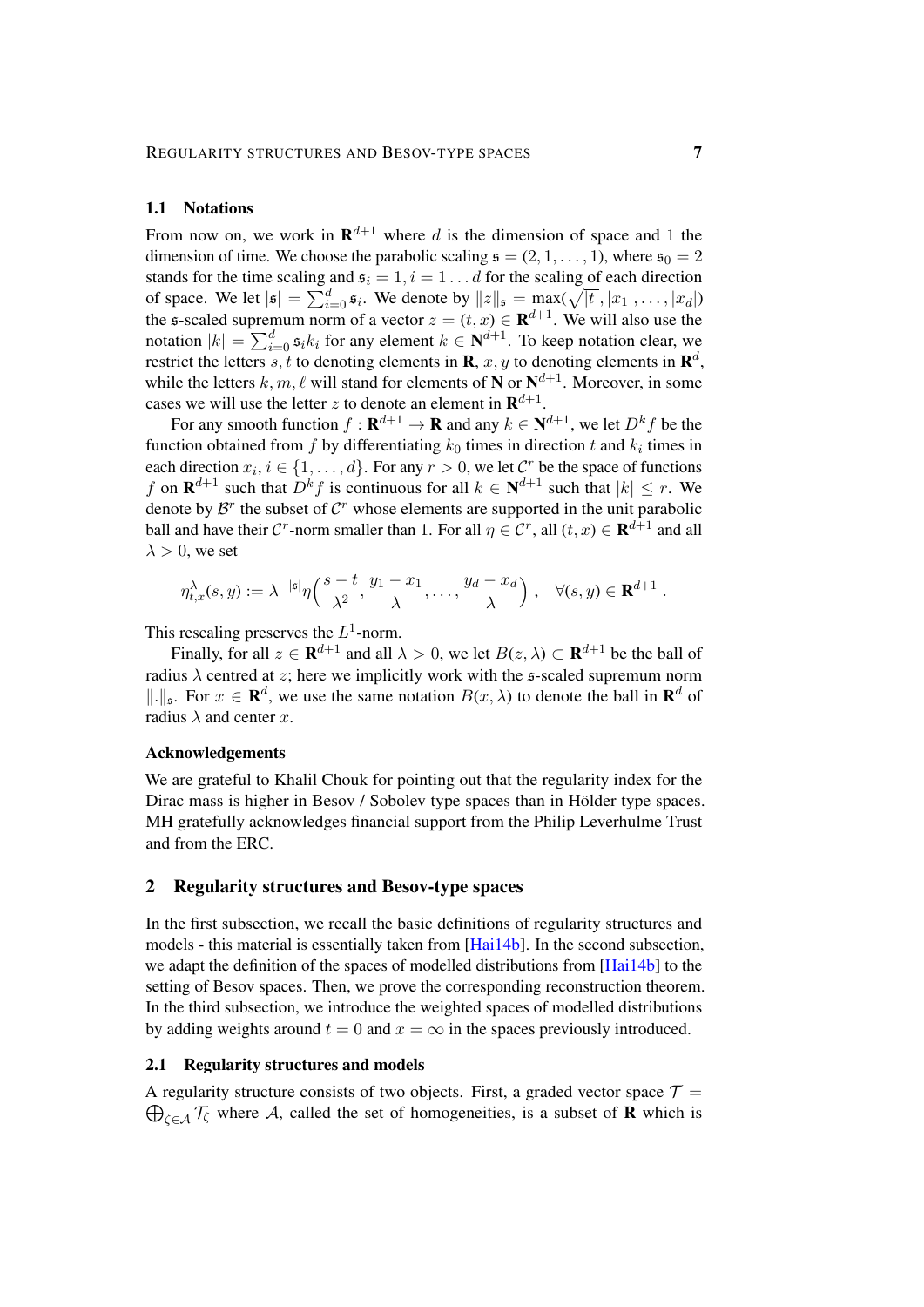locally finite and bounded from below. Second, a group  $\mathcal G$  of continuous linear transformations of  $\mathcal T$  whose elements  $\Gamma \in \mathcal G$  fulfil the following property

$$
\Gamma \tau - \tau \in \mathcal{T}_{<\beta} , \quad \forall \tau \in \mathcal{T}_{\beta} , \quad \forall \beta \in \mathcal{A} ,
$$

where we wrote  $\mathcal{T}_{\leq \beta}$  as a shorthand for  $\bigoplus_{\zeta \leq \beta} \mathcal{T}_{\zeta}$ . A simple example of regularity structure is given by the polynomials in  $d+1$  indeterminates  $X_0, \ldots, X_d$ . For every  $\zeta \in \mathbb{N}$ , let  $\mathcal{T}_{\zeta}$  be the set of all formal polynomials in  $X_i$ ,  $i = 0 \dots d$  with s-scaled degree equal to  $\zeta$ . Let us recall that the s-scaled degree of  $X^k = \prod_{i=0}^d X_i^{k_i}$ , for any given  $k \in \mathbb{N}^{d+1}$ , is equal to  $|k| = \sum_i \mathfrak{s}_i k_i$ . The set of homogeneities in this example is  $A = N$ , while a natural structure group is the group of translations on  $\mathbf{R}^{d+1}$ .

In the case of [\(E\)](#page-0-0), the regularity structure, together with a set of canonical basis vectors for T, can be constructed as follows. We set  $\alpha = -\frac{3}{2} - \kappa$  for a given  $\kappa > 0$ and we let  $\mathcal{T}_{\alpha}$  be a one-dimensional real vector space with basis vector Ξ. Then we define two collections U and F of formal expressions by setting 1,  $X^k \in U$  for all  $k \in \mathbb{N}^{d+1}$  and by imposing that they are the smallest sets satisfying the following two rules

$$
\tau \in \mathcal{U} \Longleftrightarrow \tau \Xi \in \mathcal{F} , \qquad \tau \in \mathcal{F} \Longrightarrow \mathcal{I}(\tau) \in \mathcal{U} .
$$

(The product  $(\Xi, \tau) \mapsto \tau \Xi$  is taken to be commutative so we will also write  $\Xi \tau$ instead.) Writing  $\langle U \rangle$  for the free real vector space generated by a set U, we then set  $\mathcal{T}(\mathcal{U}) = \langle \mathcal{U} \rangle$ ,  $\mathcal{T}(\mathcal{F}) = \langle \mathcal{F} \rangle$  and  $\mathcal{T} = \langle \mathcal{U} \cup \mathcal{F} \rangle$ . Moreover, we write  $\bar{\mathcal{T}} \subset \mathcal{T}(\mathcal{U})$ for the set of all polynomials in the  $X_i$ ,  $i = 0, \ldots, d$ .

The homogeneity  $|\tau|$  of an element  $\tau \in \mathcal{U} \cup \mathcal{F}$  is computed by setting  $|\Xi| = \alpha$ ,  $|1| = 0$ ,  $|X_i| = 1$  and by imposing the following rules

$$
|\tau\bar{\tau}| = |\tau| + |\bar{\tau}| \,, \qquad |\mathcal{I}(\tau)| = |\tau| + 2 \;.
$$

The corresponding sets of homogeneities are denoted  $\mathcal{A}(\mathcal{U})$ ,  $\mathcal{A}(\mathcal{F})$  and  $\mathcal{A} = \mathcal{A}(\mathcal{U}) \cup$  $\mathcal{A}(\mathcal{F})$ . This also yields a natural decomposition of T by  $\mathcal{T}_{\alpha} = \langle {\tau : |\tau| = \alpha} \rangle$ . It was shown in [\[Hai14b,](#page-49-2) Sec. 8] that there is a natural group  $G$  acting on  $T$  in a way that is compatible with the definition of an "admissible model", see Definition [2.2](#page-8-0) below. The precise definition of  $\mathcal G$  does not matter for the purpose of the present article, so we refer the interested reader to [\[Hai14b,](#page-49-2) Sec. 8.1] and [\[HP14,](#page-49-3) Sec. 3.2].

The regularity structure  $T(U)$  is the abstract framework to which the solution u of [\(E\)](#page-0-0) will be lifted.  $\mathcal{T}(\mathcal{F})$ , which is simply obtained by multiplying all the elements in  $\mathcal{T}(\mathcal{U})$  by  $\Xi$ , will therefore allow us to lift  $u \cdot \xi$ . It turns out that it will suffice to restrict  $\mathcal{T}(\mathcal{U})$  to those homogeneities lower than a certain threshold  $\gamma > 0$ , to be fixed later on. Similarly, we will restrict  $\mathcal{T}(\mathcal{F})$  to those homogeneities lower than  $\gamma + \alpha > 0$ . We will write  $\mathcal{T}_{\leq \gamma}(\mathcal{U})$  and  $\mathcal{T}_{\leq \gamma + \alpha}(\mathcal{F})$  to denote these two subspaces, eventually we will omit these subscripts since the restriction will be clear from the context. Finally, we let  $\mathcal{Q}_{\zeta} : \mathcal{T} \to \mathcal{T}_{\zeta}$  denote the canonical projection on  $\mathcal{T}_{\zeta}$  and we denote by  $|a|_\zeta$  the norm of  $\mathcal{Q}_\zeta a$ .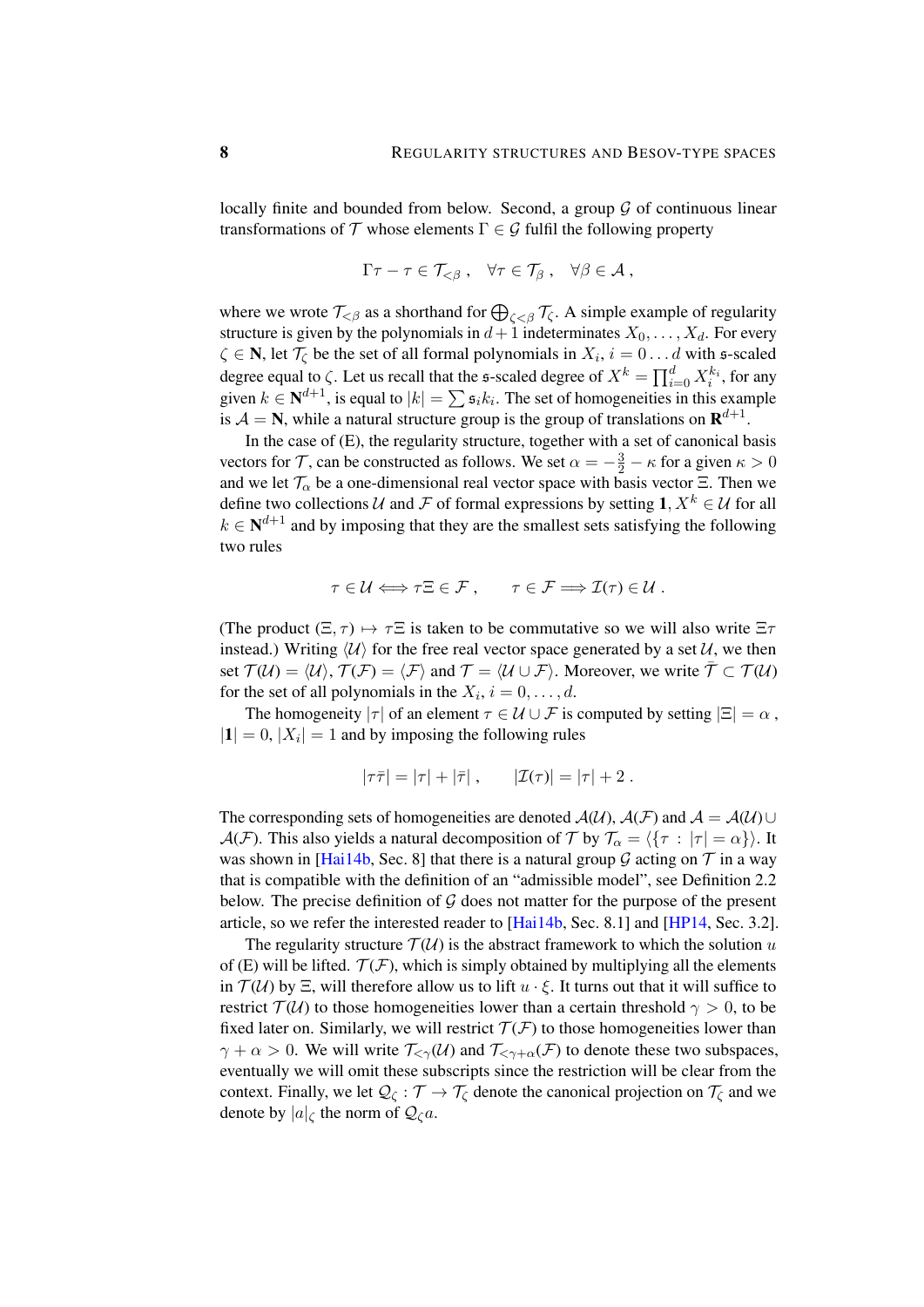|                                                    | $\mathcal{A}(\mathcal{U})$                       |                                                       |                        |
|----------------------------------------------------|--------------------------------------------------|-------------------------------------------------------|------------------------|
|                                                    |                                                  | Ξ                                                     | $-\frac{3}{2}-\kappa$  |
| $\mathcal{I}(\Xi)$                                 | $rac{1}{2} - \kappa$                             | $\Xi \mathcal{I}(\Xi)$                                | $-1-2\kappa$           |
| $\mathcal{I}(\Xi\mathcal{I}(\Xi))$                 | $1-2\kappa$                                      | $\Xi \mathcal{I}(\Xi \mathcal{I}(\Xi))$               | $-\frac{1}{2}-3\kappa$ |
| $X_i$                                              |                                                  | $\Xi X_i$                                             | $\kappa$               |
| $\mathcal{I}(\Xi\mathcal{I}(\Xi\mathcal{I}(\Xi)))$ | $\frac{3}{2}$ -<br>$\frac{3}{2}$ -<br>$-3\kappa$ | $\Xi\mathcal{I}(\Xi\mathcal{I}(\Xi\mathcal{I}(\Xi)))$ | $-4\kappa$             |
| $\mathcal{I}(\Xi X_i)$                             | $\kappa$                                         | $\Xi \mathcal{I}(\Xi X_i)$                            | $-2\kappa$             |

Figure 1: The canonical basis vectors for the regularity structure for [\(E\)](#page-0-0) with  $\gamma \in$  $(3/2, 2-4\kappa)$ . Notice that here i ranges in  $\{1, \ldots, d\}$ , while  $X_0$  has homogeneity 2 and therefore does not appear.

Let us consider the heat kernel in dimension d:

<span id="page-8-1"></span>
$$
P(t,x) := \frac{1}{(4\pi t)^{\frac{d}{2}}} e^{-\frac{|x|^2}{4t}}, \quad x \in \mathbf{R}^d, \ t > 0.
$$

We will need the following decomposition of  $P$  into a series of smooth functions, which was already used in [\[Hai14b,](#page-49-2) Lem. 5.5]. Actually, there is a slight difference here since we consider the  $\mathfrak s$ -scaled supremum norm in  $\mathbf{R}^{d+1}$  instead of the  $\mathfrak s$ -scaled Euclidean norm, but this makes no difference.

**Lemma 2.1** *Fix*  $r > 0$ *. There exist a collection of smooth functions*  $P_-, P_n, n \ge 0$ on  $\mathbf{R}_+\times\mathbf{R}^d$ , such that the following properties hold:

- *1. For every*  $z \in \mathbf{R}^{d+1} \setminus \{0\}$ ,  $P(z) = \sum_{n \geq 0} P_n(z) + P_-(z)$ ,
- *2. The function*  $P_0$  *is supported in the unit ball, and for every*  $n \geq 0$ *, we have*

$$
P_n(t, x) = 2^{nd} P_0(2^{2n}t, 2^n x), \qquad t \in \mathbf{R}_+, \quad x \in \mathbf{R}^d,
$$

3. For every  $n \geq 0$ , we have  $\int_z P_n(z) z^k dz = 0$  for all  $k \in \mathbb{N}^{d+1}$  such that  $|k| < r$ .

As a consequence, for every  $k \in \mathbf{N}^{d+1}$ , there exists  $C > 0$  such that

$$
|D^k P_n(z)| \le C 2^{n(d+|k|)},\tag{2.1}
$$

uniformly over all  $n \geq 0$  and all  $z \in \mathbf{R}^{d+1}$ .

We will use the notation  $P_+ = \sum_{n \geq 0} P_n$ .

<span id="page-8-0"></span>From now on, we deal with  $\frac{\sum n \leq 0}{T \leq \gamma}$  for a given  $\gamma$  that will be fixed later on. To simplify notation, we will omit the subscript  $\gamma$ . We now associate to our regularity structure  $(\mathcal{T}, \mathcal{G})$  some analytical features. To that end, recalling the definition of the sets of test functions  $\mathcal{B}^r$  in Section [1.1,](#page-6-2) we introduce a set of *admissible models*  $\mathcal{M}$ .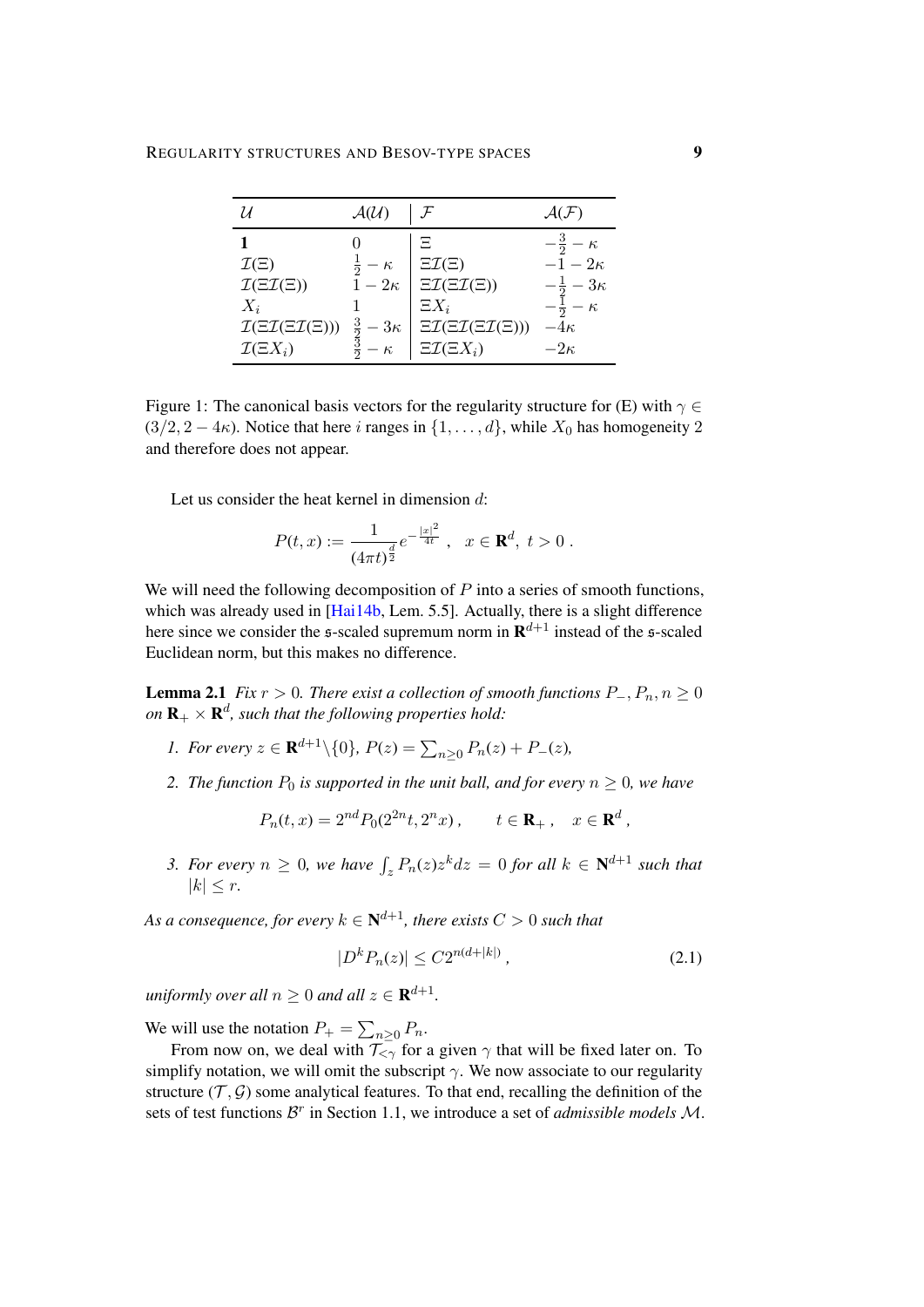**Definition 2.2** An admissible model is a pair  $(\Pi, \Gamma)$  that satisfies the following assumptions:

1. The map  $\Pi: z \mapsto \Pi_z$  goes from  $\mathbf{R}^{d+1}$  into the space  $L(\mathcal{T}, \mathcal{D}'(\mathbf{R}^{d+1}))$  of linear transformations from  $\mathcal T$  into distributions on space-time  $\mathcal D'(\mathbf R^{d+1})$  such that

<span id="page-9-0"></span>
$$
\|\Pi\|_{z} := \sup_{\eta \in \mathcal{B}^r} \sup_{\lambda \in (0,1]} \sup_{\zeta \in \mathcal{A}} \sup_{\tau \in \mathcal{T}_{\zeta}} \frac{|(\Pi_z \tau)(\eta_z^{\lambda})|}{|\tau| \lambda^{\zeta}} \lesssim 1 ,
$$
 (2.2)

locally uniformly over  $z \in \mathbf{R}^{d+1}$ , for some fixed  $r > |\alpha|$ . We then define  $\|\Pi\|_B$  as the supremum of  $\|\Pi\|_z$  over all  $z \in B$ , where B is a given subset of  $\mathbf{R}^{d+1}$ .

2. The map  $\Gamma: (z, z') \mapsto \Gamma_{z, z'}$  goes from  $\mathbf{R}^{d+1} \times \mathbf{R}^{d+1}$  into  $\mathcal{G}$ . It is such that

$$
\|\Gamma\|_{z,z'} := \sup_{\beta \le \zeta} \sup_{\tau \in \mathcal{T}_{\zeta}} \frac{|\Gamma_{z,z'}\tau|_{\beta}}{|\tau| \, \|z-z'\|_{\mathfrak{s}}^{\zeta-\beta}} \lesssim 1 ,\tag{2.3}
$$

locally uniformly over  $z, z' \in \mathbf{R}^{d+1}$  such that  $\|z - z'\|_{\mathfrak{s}} \leq 1$ . We let  $\|\Gamma\|_{B} :=$  $\sup_{z,z'\in B} \|\Gamma\|_{z,z'}$  for any  $B\subset \mathbf{R}^{d+1}$ .

3. For every  $z, z' \in \mathbf{R}^{d+1}$ 

<span id="page-9-1"></span>
$$
\Pi_z \Gamma_{z,z'} = \Pi_{z'} . \tag{2.4}
$$

4. For every  $k \in \mathbb{N}^{d+1}$  we have the identities

$$
(\Pi_z X^k)(z') = (z' - z)^k,
$$
  
\n
$$
(\Pi_z \mathcal{I}\tau)(z') = \langle \Pi_z \tau, P_+(z' - \cdot) \rangle - \sum_{|k| < |\mathcal{I}\tau|} \frac{(z' - z)^k}{k!} \langle \Pi_z \tau, D^k P_+(z - \cdot) \rangle.
$$
\n
$$
(2.5)
$$

Remark 2.3 It is not clear a priori that the last point in this definition makes sense, since  $P_+$  is not a smooth test function. One should interpret expressions of the type  $\langle \mu, P_+ \rangle$  for a distribution  $\mu$  as a shorthand for  $\sum_{n\geq 0} \langle \mu, P_n \rangle$  (and similarly for expressions involving  $D^k P_+$ ). The bound [\(2.2\)](#page-9-0) then guarantees that these sums converge absolutely.

The mere existence of non-trivial admissible models is not obvious. However, it turns out that every smooth function  $\xi_{\varepsilon}$  can be lifted in a canonical way to an admissible model  $(\Pi^{(\varepsilon)}, \Gamma^{(\varepsilon)})$  by setting

$$
(\Pi_z^{(\varepsilon)}\Xi)(z')=\xi_\epsilon(z')\ ,\qquad (\Pi_z^{(\varepsilon)}\tau\bar\tau)(z')=(\Pi_z^{(\varepsilon)}\tau)(z')(\Pi_z^{(\varepsilon)}\bar\tau)(z')\ ,
$$

and then imposing [\(2.5\)](#page-9-1). Observe that all the products appearing in this definition are well-defined since  $\xi_{\epsilon}$  is a function. It was shown in [\[Hai14b,](#page-49-2) Prop 8.27] that this is indeed an admissible model and we will henceforth refer to this model as the "canonical model" associated to  $\xi_{\varepsilon}$ .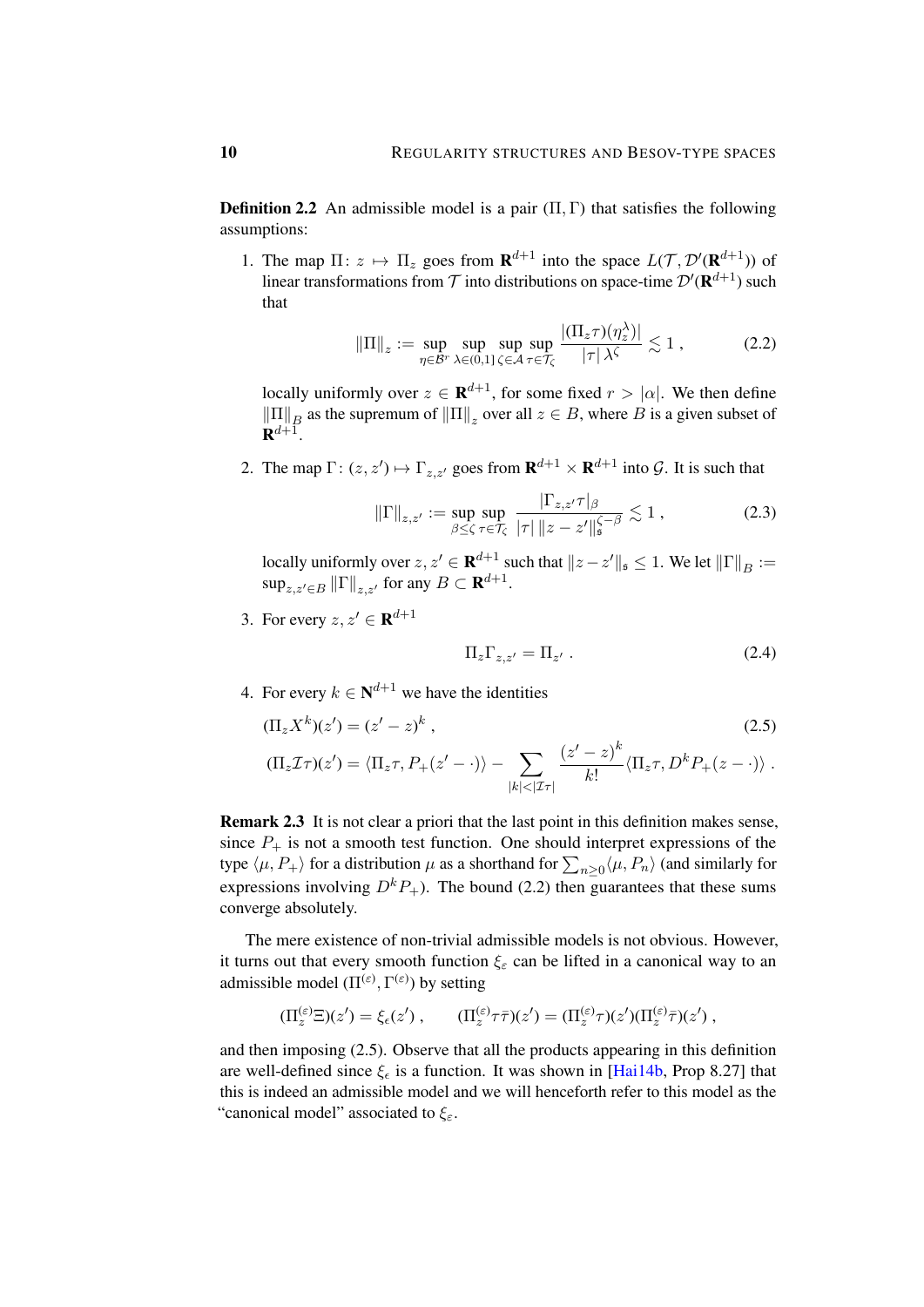**Notation 2.4** From now on, instead of writing  $\Gamma_{(t,x),(t,y)}$ , we will simply write  $\Gamma_{x,y}^t$ . Similarly, we will write  $\Gamma_{t,s}^x$  instead of  $\Gamma_{(t,x),(s,x)}$ .

### <span id="page-10-1"></span>2.2 The reconstruction theorem in a Besov-type space

In order to build solution to our SPDEs, we need to introduce appropriate spaces of distributions. For the moment, we consider un-weighted spaces for the sake of clarity, but we will consider weighted versions later on.

**Definition 2.5** Let  $\alpha < 0$  and  $p \in [1, \infty]$ . We let  $\mathcal{E}^{\alpha, p}$  be the space of distributions f on  $\mathbf{R}^{d+1}$  such that

<span id="page-10-0"></span>
$$
\sup_{\lambda\in(0,1]}\sup_{t\in\mathbf{R}}\bigg\|\sup_{\eta\in\mathcal{B}^r(\mathbf{R}^{d+1})}\frac{|\langle f,\eta_{t,x}^\lambda\rangle|}{\lambda^\alpha}\bigg\|_{L^p(\mathbf{R}^d,dx)}<\infty\;.
$$

Observe that  $\mathcal{E}^{\alpha,\infty}$  actually coincides with the Hölder space  $\mathcal{C}^{\alpha}(\mathbf{R}^{d+1})$ . In order to deal with random distributions, it is more convenient to have a countable characterisation of the spaces  $\mathcal{E}^{\alpha,p}$ . To that end, we rely on a wavelet analysis that we briefly summarise below; we refer to the works of Meyer [\[Mey92\]](#page-49-13) and Daubechies [\[Dau88\]](#page-48-5) for more details on wavelet analysis.

**Wavelet analysis.** For every  $r > 0$ , there exists a compactly supported function  $\varphi \in \mathcal{C}^r(\mathbf{R})$  such that:

- 1. We have  $\langle \varphi(\cdot), \varphi(\cdot k) \rangle = \delta_{k,0}$  for every  $k \in \mathbb{Z}$ ,
- 2. There exist  $\tilde{a}_k, k \in \mathbb{Z}$  with only finitely many non-zero values, and such that  $\varphi(x) = \sum_{k \in \mathbf{Z}} \tilde{a}_k \varphi(2x - k)$  for every  $x \in \mathbf{R}$ ,
- 3. For every polynomial P of degree at most r and for every  $x \in \mathbf{R}$ ,

$$
\sum_{k\in\mathbf{Z}}\int P(y)\varphi(y-k)dy\,\varphi(x-k)=P(x).
$$

Given such a function  $\varphi$ , we define for every  $(t, x) \in \mathbf{R}^{d+1}$  the recentered and rescaled function  $\varphi_{t,x}^n$  as follows

$$
\varphi_{t,x}^n(s,y) = 2^n \varphi(2^{2n}(s-t)) \prod_{i=1}^d 2^{\frac{n}{2}} \varphi(2^n(y_i - x_i)).
$$

Observe that this rescaling preserves the  $L^2$ -norm. We let  $V_n$  be the subspace of  $L^2(\mathbf{R}^{d+1})$  generated by  $\{\varphi_{t,x}^n : (t,x) \in \Lambda_n\}$  where

$$
\Lambda_n := \{ (2^{-2n}k_0, 2^{-n}k_1, \dots, 2^{-n}k_d) : k_i \in \mathbb{Z} \} .
$$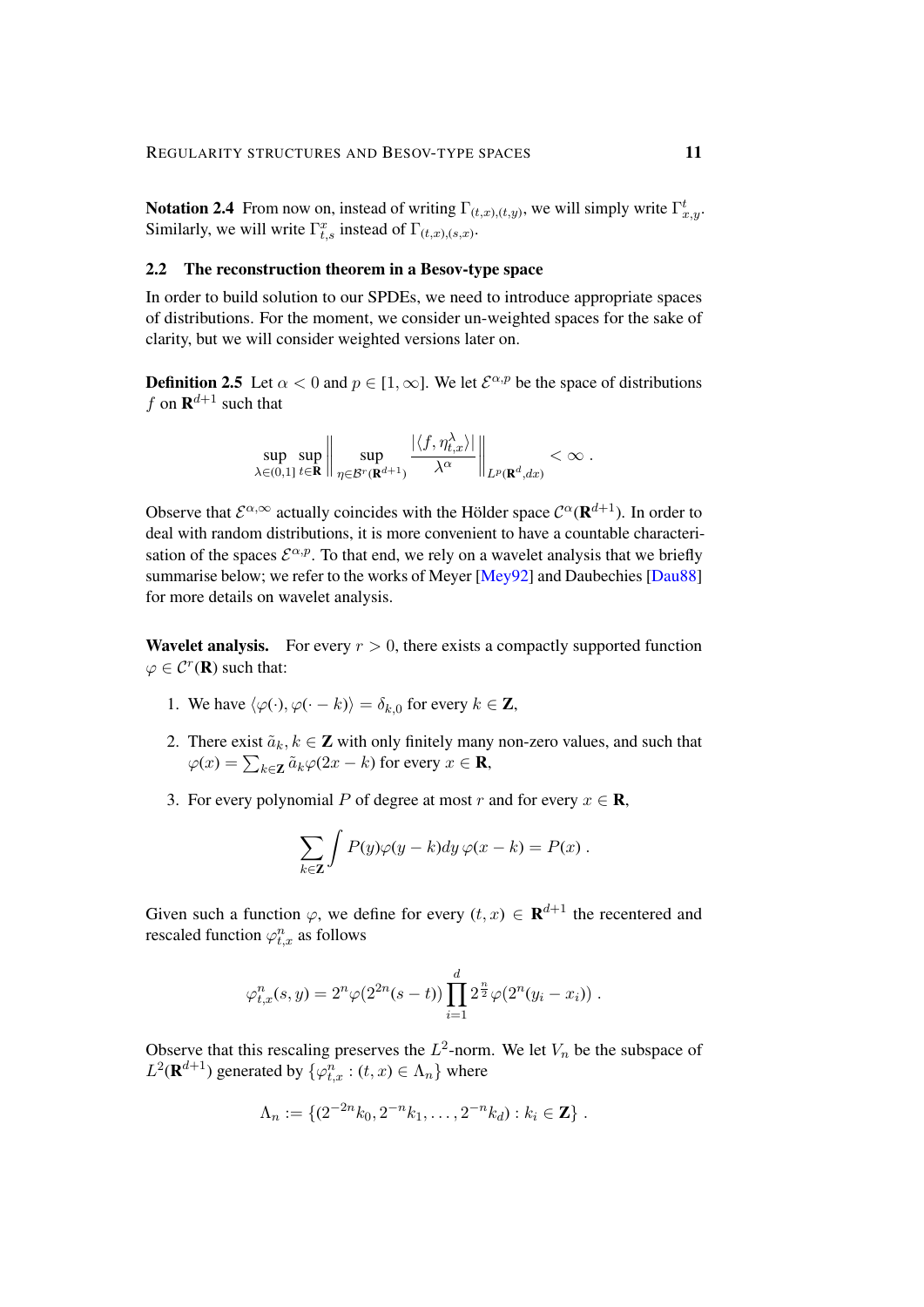Using the second property above, we deduce that

$$
\varphi_{t,x}^{n} = \sum_{k} a_k \varphi_{(t,x)_{n,k}}^{n+1} , \qquad (t,x)_{n,k} = (t,x) + k2^{-(n+1)} , \qquad (2.6)
$$

where only finitely many of the  $a_k$ 's are non-zero, and for every  $k \in \mathbb{Z}^{d+1}$ 

<span id="page-11-2"></span>
$$
k2^{-(n+1)} = (k_0 2^{-2(n+1)}, k_1 2^{-(n+1)}, \dots, k_d 2^{-(n+1)})
$$
.

Using the third property above, we deduce that for every  $n \geq 0$ ,  $V_n$  contains all polynomials of scaled degree less or equal to r.

Another important property of wavelets is the existence of a finite set  $\Psi$  of compactly supported functions in  $\mathcal{C}^r$  such that, for every  $n \geq 0$ , the orthogonal complement of  $V_n$  inside  $V_{n+1}$  is given by the linear span of all the  $\psi_x^n, x \in \Lambda_n, \psi \in$ Ψ. Necessarily, by the third property above, each of the functions  $ψ ∈ Ψ$  annihilates all polynomials of  $\mathfrak s$ -scaled degree less than or equal to r. Finally, for every  $n \geq 0$ 

$$
\{\varphi_{t,x}^n : (t,x) \in \Lambda_n\} \cup \{\psi_{t,x}^m : m \ge n, \psi \in \Psi, (t,x) \in \Lambda_m\},\
$$

forms an orthonormal basis of  $L^2(\mathbf{R}^{d+1})$ .

This wavelet analysis allows one to identify a countable collection of conditions that determine the regularity of a distribution.

<span id="page-11-0"></span>**Proposition 2.6** *Let*  $\alpha < 0$ ,  $p \in [1, \infty]$  *and*  $r > |\alpha|$ *. Let*  $\xi$  *be a distribution on*  $\mathbf{R}^{d+1}$ *. Then,*  $\xi \in \mathcal{E}^{\alpha,p}$  if and only if  $\xi$  belongs to the dual of  $\mathcal{C}^r$  and the bounds

<span id="page-11-1"></span>
$$
\sup_{n \in \mathbb{N}} \sup_{t \in 2^{-2n} \mathbb{Z}} \left( \sum_{x: (t,x) \in \Lambda_n} 2^{-nd} \left| \frac{\langle \xi, \psi_{t,x}^n \rangle}{2^{-\frac{n|s|}{2} - n\alpha}} \right|^p \right)^{\frac{1}{p}} \lesssim 1,
$$
\n
$$
\sup_{t \in \mathbb{Z}} \left( \sum_{x: (x,t) \in \Lambda_0} |\langle \xi, \varphi_{t,x} \rangle|^p \right)^{\frac{1}{p}} \lesssim 1,
$$
\n
$$
(2.7)
$$

*hold uniformly over all*  $\psi \in \Psi$ .

**Remark 2.7** More generally, if  $\xi$  is a linear form defined on the linear span of all the  $\psi_{t,x}^n$  and all the  $\varphi_{t,x}$  such that the bounds of Proposition [2.6](#page-11-0) are fulfilled, then  $\xi$ can be extended uniquely to an element of  $\mathcal{E}^{\alpha,p}$ .

Remark 2.8 As an immediate consequence of this result, we have a continuous embedding of  $\mathcal{E}^{\alpha,p}$  into  $\mathcal{E}^{\alpha-\frac{d}{p},\infty}$ , for every  $p \in [1,\infty)$ .

*Proof.* The case  $p = \infty$  is covered by Proposition 3.20 in [\[Hai14b\]](#page-49-2). Let us adapt the proof for the case  $p \in [1,\infty)$ . If  $\xi \in \mathcal{E}^{\alpha,p}$ , then it is immediate to see that the bounds [\(2.7\)](#page-11-1) are satisfied, using the simple fact that for any  $(s, y)$  lying in the parabolic hypercube of sidelength  $2^{-n}$  centred around  $(t, x) \in \Lambda_n$ , the function  $\psi_{t, x}^n$ is of the form  $\eta_{s,y}^{\lambda}$  with  $\lambda = 2^{-n}$ , up to a constant multiplicative factor of the order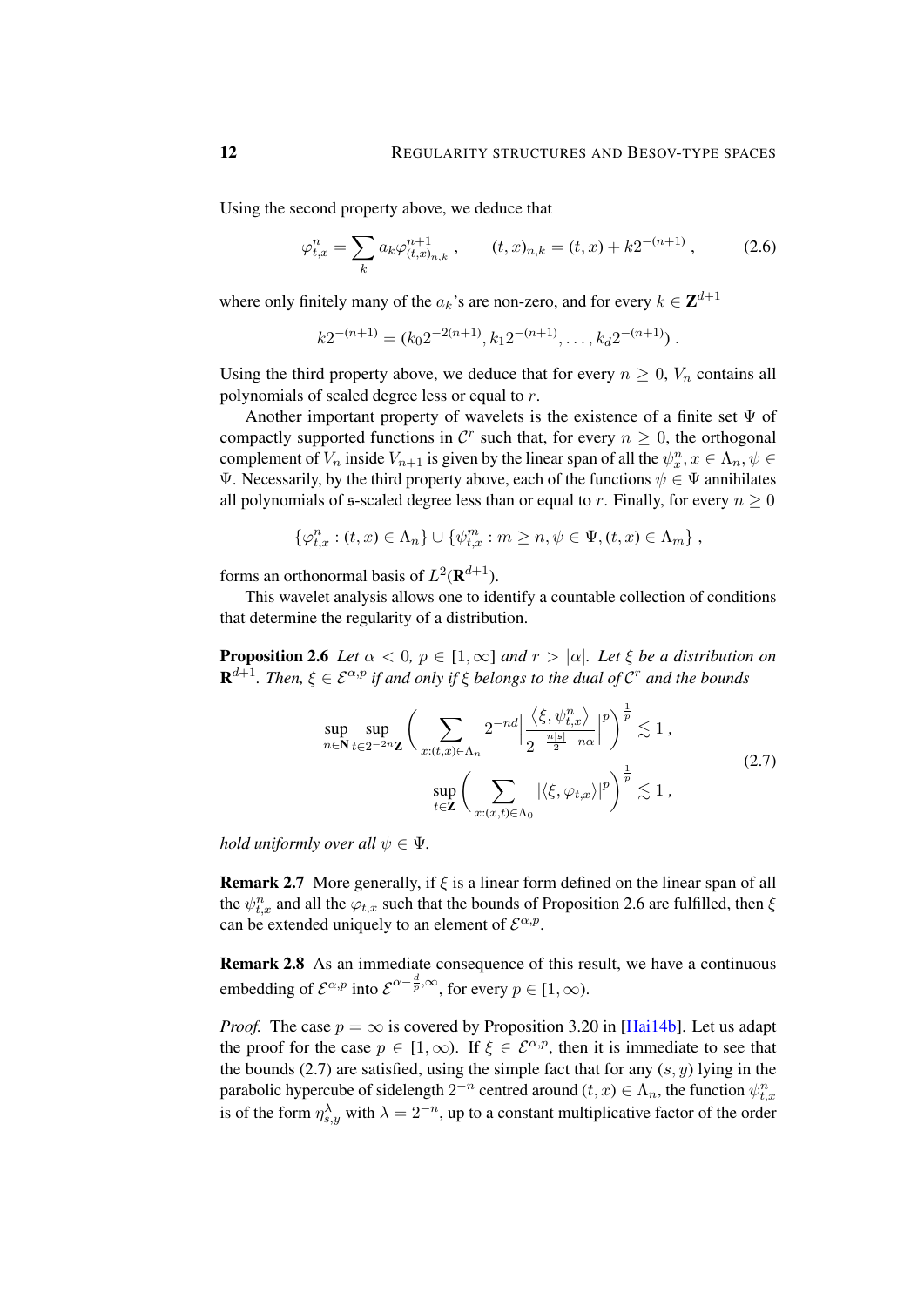$2^{-\frac{n|s|}{2}}$ . This allows in particular to turn the  $L^p$  norm in space into an  $\ell^p$  norm at the expense of the corresponding volume factor.

Let us now prove the more difficult converse implication. For  $\lambda \in (0, 1]$ , let  $n_0 \geq 0$  be the largest integer such that  $2^{-n_0} \geq \lambda$ . For any test function  $\eta \in \mathcal{B}^r$ , we have

$$
\langle \xi, \eta_{t,x}^{\lambda} \rangle = \sum_{\psi \in \Psi} \sum_{n \geq 0} \sum_{(s,y) \in \Lambda_n} \langle \xi, \psi_{s,y}^n \rangle \langle \psi_{s,y}^n, \eta_{t,x}^{\lambda} \rangle + \sum_{(s,y) \in \Lambda_0} \langle \xi, \varphi_{s,y} \rangle \langle \varphi_{s,y}, \eta_{t,x}^{\lambda} \rangle.
$$

We need to show that the right hand side fulfils the required bound. We argue differently according to the relative values of n and  $n_0$ .

If  $n \geq n_0$ , we use the fact that  $\psi$  kills polynomials of degree r to get the bound

$$
\sup_{\eta \in \mathcal{B}^r} |\langle \psi^n_{s,y}, \eta^{\lambda}_{t,x} \rangle| \lesssim 2^{-(n-n_0)(r+\frac{|{\mathfrak{s}}|}{2})+n_0\frac{|{\mathfrak{s}}|}{2}},
$$

uniformly over all the parameters. Observe that the left hand side actually vanishes as soon as  $||(t - s, x - y)||_{\mathfrak{s}} \geq C2^{-n_0}$ , for some positive constant C that only depends on the size of the support of  $\psi$ . For a given  $(t, x) \in \mathbf{R}^{d+1}$ , there are at most  $2^{2(n-n_0)}$  such s's in  $2^{-2n}\mathbb{Z}$ , and  $2^{d(n-n_0)}$  such y's in  $2^{-n}\mathbb{Z}^d$ . Consequently, using Jensen's inequality at the third line we obtain

$$
\begin{split} \Big\| \sum_{(s,y)\in \Lambda_n} \sup_{\eta \in \mathcal{B}^r} \frac{|\langle \xi, \psi^n_{s,y} \rangle \langle \psi^n_{s,y}, \eta^{\lambda}_{t,x} \rangle|}{\lambda^{\alpha}} \Big\|_{L^p(dx)} \\ \lesssim \sup_{\substack{s \in 2^{-2n} \mathbf{Z} \\ |t-s| \le C2^{-2n_0}}} \Big\| \sum_{\substack{y:(s,y)\in \Lambda_n \\ |x-y| \le C2^{-n_0}}} \frac{|\langle \xi, \psi^n_{s,y} \rangle|}{\lambda^{\alpha}} 2^{-(n-n_0)(r+d)+n\frac{|s|}{2}} \Big\|_{L^p(dx)} \\ \lesssim \sup_{s \in 2^{-2n} \mathbf{Z}} \Big( \sum_{y:(s,y)\in \Lambda_n} 2^{-nd} \Big\| \frac{\langle \xi, \psi^n_{s,y} \rangle}{2^{-\frac{n|s|}{2}-n\alpha}} \Big\|^p \Big)^{\frac{1}{p}} 2^{-(n-n_0)(r+\alpha)}, \end{split}
$$

uniformly over all  $t \in \mathbf{R}$  and all  $n \geq n_0$ . Therefore, since r was chosen sufficiently large so that  $r + \alpha > 0$ , the sum over  $n \geq n_0$  converges.

On the other hand, for  $n < n_0$ , we have the bound

$$
\sup_{\eta \in \mathcal{B}^r} |\langle \psi^n_{s,y}, \eta^\lambda_{t,x} \rangle| \lesssim 2^{n \frac{|\mathfrak{s}|}{2}} \;,
$$

uniformly over all the parameters. Moreover, the left hand side vanishes as soon as  $||(t - s, x - y)||_{\mathfrak{s}} > C2^{-n}$ . Consequently, only a finite number of  $(s, y) \in \Lambda_n$ yield a non-zero contribution, uniformly over all  $(t, x) \in \mathbf{R}^{d+1}$  and all  $n < n_0$ . An elementary computation using Jensen's inequality gives the bound

$$
\bigg\|\sum_{(s,y)\in \Lambda_n}\sup_{\eta\in \mathcal{B}^r}\frac{|\langle \xi, \psi^n_{s,y}\rangle \langle \psi^n_{s,y}, \eta_{t,x}^\lambda \rangle|}{\lambda^\alpha}\bigg\|_{L^p(dx)}
$$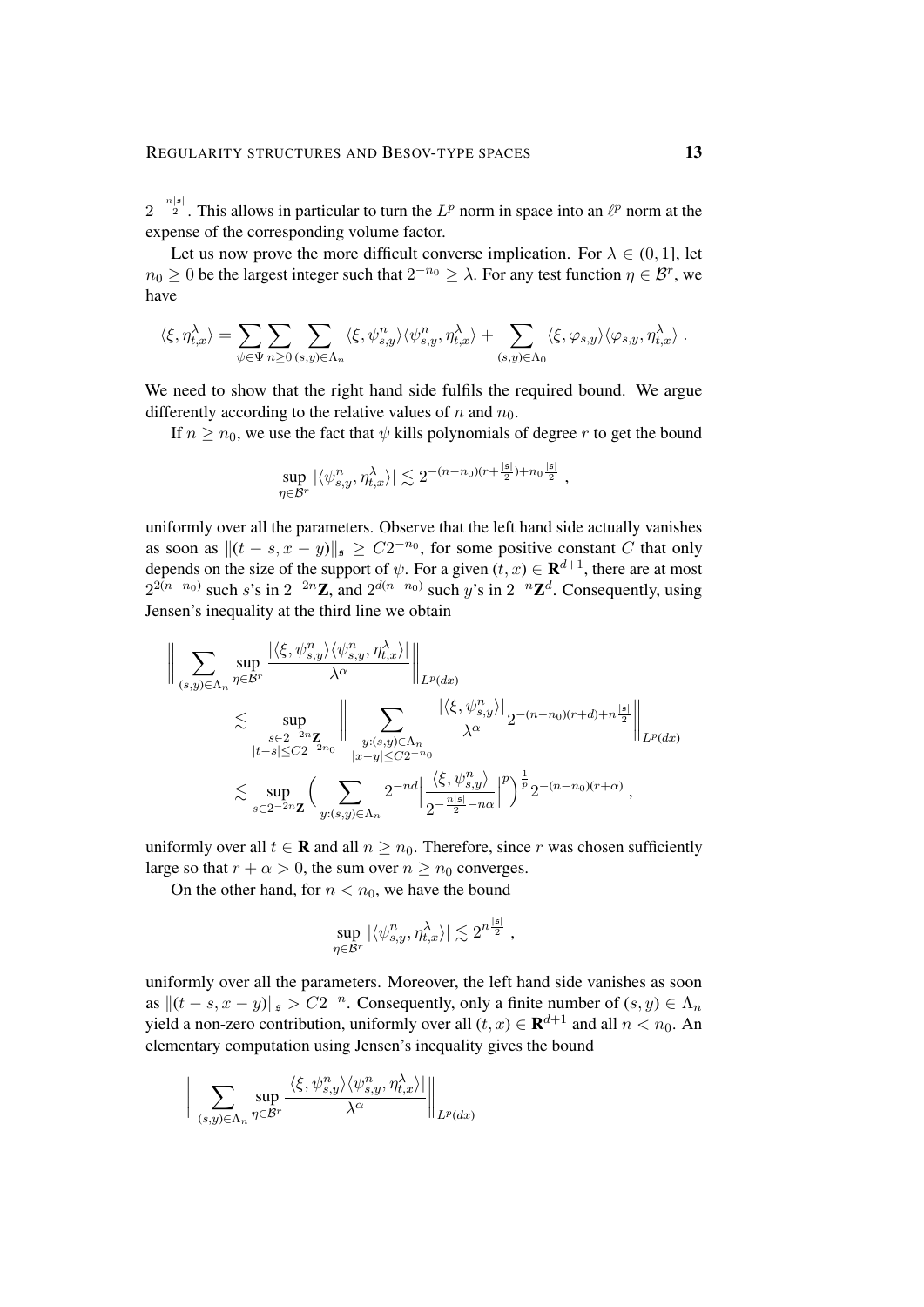$$
\lesssim \sup_{s\in 2^{-2n}{\bf Z}}\Big(\sum_{y: (s,y)\in \Lambda_n} 2^{-nd}\Big|\frac{\langle \xi, \psi^n_{s,y}\rangle}{2^{-n\frac{|{\bf s}|}{2}-n\alpha}}\Big|^p\Big)^{\frac{1}{p}}2^{-(n-n_0)\alpha}\;,
$$

uniformly over all  $n < n_0$  and all  $t \in \mathbb{R}$ . The sum over all  $n < n_0$  of the last expression is therefore uniformly bounded in  $n_0$  and t. Finally, the contribution of the  $\varphi_{s,y}$ 's is treated similarly as the case  $n < n_0$ .

Given a regularity structure  $(\mathcal{T}, \mathcal{G})$  and a model  $(\Pi, \Gamma)$ , we now define a space of modelled distributions which mimics the space  $\mathcal{E}^{\alpha,p}$ .

**Definition 2.9** Let  $\gamma > 0$  and  $p \in [1, \infty)$ . The space  $\mathcal{D}^{\gamma, p}$  consists of those maps  $f: \mathbf{R}^{d+1} \to \mathcal{T}_{<\gamma}$  such that

$$
\left\| |f(t,x)|_{\zeta} \right\|_{L^{p}(\mathbf{R}^{d},dx)} + \left\| \int_{y \in B(x,\lambda)} \frac{|f(t,y) - \Gamma_{y,x}^{t} f(t,x)|_{\zeta}}{\lambda^{\gamma-\zeta}} \lambda^{-d} dy \right\|_{L^{p}(\mathbf{R}^{d},dx)} + \left\| \frac{|f(t,x) - \Gamma_{t,t-\lambda^{2}}^{x} f(t-\lambda^{2},x)|_{\zeta}}{\lambda^{\gamma-\zeta}} \right\|_{L^{p}(\mathbf{R}^{d},dx)} < \infty,
$$

uniformly over all  $t \in \mathbf{R}$ , all  $\zeta \in \mathcal{A}$  and all  $\lambda \in (0, 2]$ . We denote by  $||f||_{\gamma, p}$  the corresponding norm.

For all  $B \subset \mathbf{R}^{d+1}$  of the form  $[s, t] \times B(x_0, L)$ , we will use the notation  $||f||_B$  to denote the supremum of the terms appearing in the  $\mathcal{D}^{\gamma,p}$ -norm of f, but with the additional constraint that the time indices are restricted to [s, t] and the  $L^p(\mathbf{R}^d)$ norms are replaced by the  $L^p$ -norm on the ball  $B(x_0, L)$ .

**Remark 2.10** Our spaces  $\mathcal{D}^{\gamma,p}$  are the  $L^p$  counterparts of the space  $\mathcal{D}^{\gamma,\infty} = \mathcal{D}^{\gamma}$ from [\[Hai14b,](#page-49-2) Def. 3.1]. Notice also that, just as in the definition of  $\mathcal{E}^{\alpha,p}$ , we treat space and time translations separately: this will be useful in the weighted setting later on.

The definition of the space  $\mathcal{D}^{\gamma,p}$  depends implicitly on the underlying model through Γ. In order to compare two elements  $f \in \mathcal{D}^{\gamma,p}$  and  $\bar{f} \in \bar{\mathcal{D}}^{\gamma,p}$  associated to two models (Π, Γ) and ( $\overline{\Pi}, \overline{\Gamma}$ ), we introduce  $|| f; \overline{f} ||_{\gamma, p}$  as the supremum of

$$
\| |f(t,x) - \bar{f}(t,x)|_{\zeta} \|_{L^p(dx)} \n+ \| \int_{y \in B(x,\lambda)} \frac{|f(t,y) - \bar{f}(t,y) - \Gamma_{y,x}^t f(t,x) + \bar{\Gamma}_{y,x}^t \bar{f}(t,x)|_{\zeta}}{\lambda^{\gamma-\zeta}} \lambda^{-d} dy \|_{L^p(dx)} \n+ \| \frac{|f(t,x) - \bar{f}(t,x) - \Gamma_{t,t-\lambda^2}^x f(t-\lambda^2,x) + \bar{\Gamma}_{t,t-\lambda^2}^x \bar{f}(t-\lambda^2,x)|_{\zeta}}{\lambda^{\gamma-\zeta}} \|_{L^p(dx)},
$$

over all  $t \in \mathbf{R}$ , all  $\zeta \in \mathcal{A}$  and all  $\lambda \in (0, 2]$ .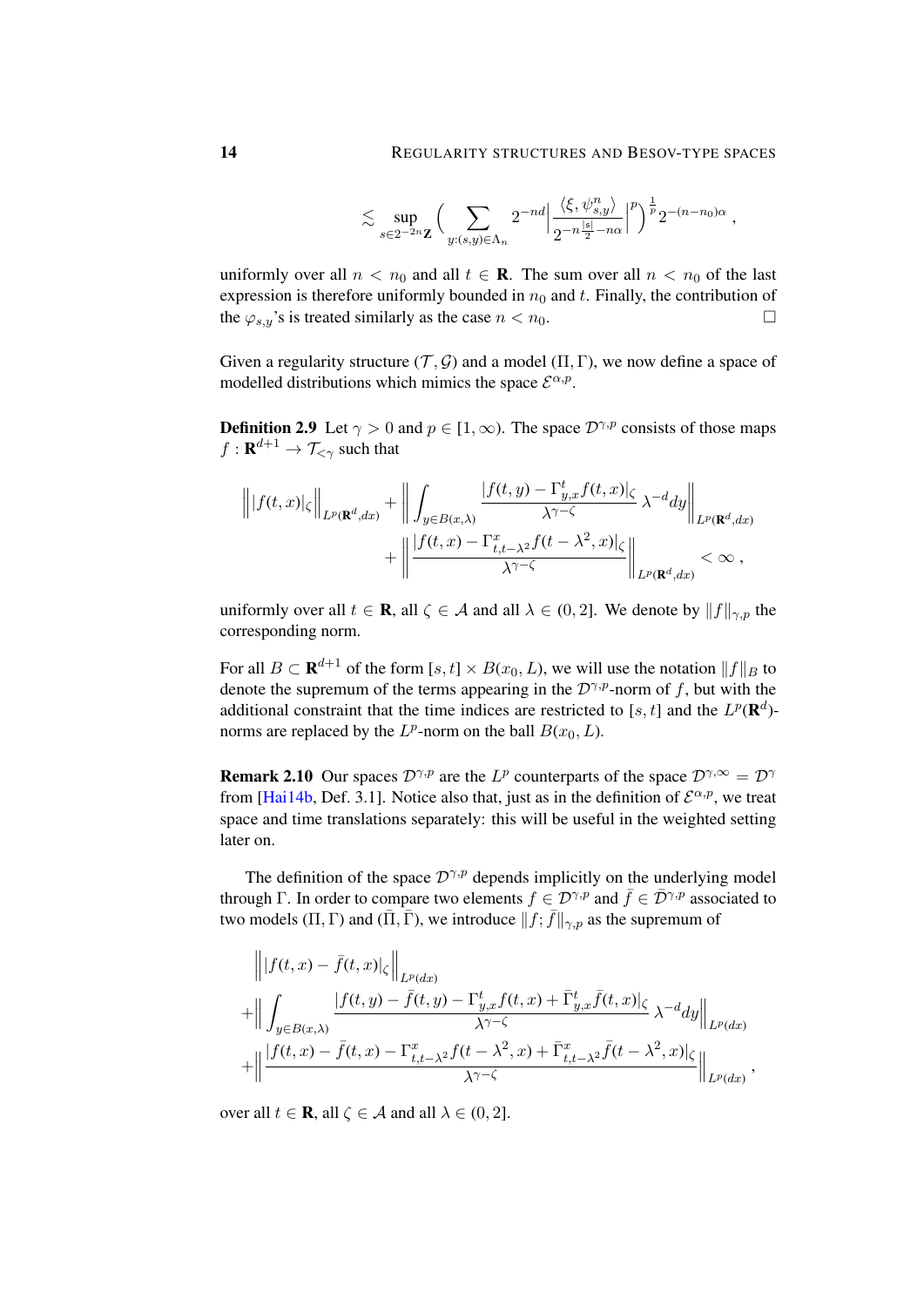The following result shows that these modelled distributions can actually be *reconstructed* into genuine distributions. This is a modification of Theorem 5.12 in [\[Hai14b\]](#page-49-2). For any function  $g: \mathbf{R}^d \to \mathbf{R}$  and any  $x_0 \in \mathbf{R}^d$ , we use the notation

$$
||g||_{L_{x_0,1}^p} = \Big(\int_{x \in B(x_0,1)} |g(x)|^p dx\Big)^{\frac{1}{p}}
$$

<span id="page-14-0"></span>**Theorem 2.11 (Reconstruction)** *Let* (T, G, A) *be a regularity structure. Let*  $\gamma$  > 0*,*  $p \in [1, \infty)$ ,  $\alpha := \min A < 0$ ,  $r > |\alpha|$  and  $(\Pi, \Gamma)$  be a model. There exists a *unique continuous linear map*  $\mathcal{R}: \mathcal{D}^{\gamma,p} \to \mathcal{E}^{\alpha,p}$  *such that* 

$$
\left\| \sup_{\eta \in \mathcal{B}^r} |\langle \mathcal{R}f - \Pi_{t,x}f(t,x), \eta_{t,x}^\lambda \rangle| \right\|_{L^p_{x_0,1}} \lesssim \lambda^\gamma C_{t,x_0,\lambda}(\Pi, f), \tag{2.8}
$$

<span id="page-14-2"></span><span id="page-14-1"></span>.

 $uniformly$  over all  $\lambda \in (0,1]$ *, all*  $(t,x_0) \in \mathbf{R}^{d+1}$ *, all*  $f \in \mathcal{D}^{\gamma,p}$  and all admissible *models* (Π, Γ)*. Here the proportionality constant can be given by*

$$
C_{t,x_0,\lambda}(\Pi,f) = \sum_{2^{-n} \leq \lambda} \left(\frac{2^{-n}}{\lambda}\right)^{\gamma \wedge (r+\alpha)} \|\Pi\|_{B_{\lambda,t,x_0}^n} (1 + \|\Gamma\|_{B_{\lambda,t,x_0}^n}) \|f\|_{B_{\lambda,t,x_0}^n},\tag{2.9}
$$

with  $B_{\lambda,t,x_0}^n = [t - 2\lambda^2, t + \lambda^2 - 2^{-2n}] \times B(x_0,3)$ .

*If*  $(\overline{\Pi}, \overline{\Gamma})$  *is a second model for*  $\mathcal T$  *and if*  $\overline{\mathcal{R}}$  *is its associated reconstruction operator, then one has the bound*

<span id="page-14-4"></span>
$$
\left\| \sup_{\eta \in \mathcal{B}^r} |\langle \mathcal{R}f - \bar{\mathcal{R}}\bar{f} - \Pi_{t,x}f(t,x) + \bar{\Pi}_{t,x}\bar{f}(t,x), \eta_{t,x}^{\lambda}|^p \right\|_{L_{x_0,1}^p}
$$
\n
$$
\lesssim \lambda^{\gamma} C_{t,x_0,\lambda}(\Pi, \bar{\Pi}, f, \bar{f}), \qquad (2.10)
$$

*uniformly over all*  $\lambda \in (0,1]$ *, all*  $f \in \mathcal{D}^{\gamma,p}$ *, all*  $\bar{f} \in \bar{\mathcal{D}}^{\gamma,p}$ *, all*  $(t,x_0) \in \mathbf{R}^{d+1}$  *and all admissible models*  $(\Pi, \Gamma)$ ,  $(\overline{\Pi}, \overline{\Gamma})$ *. Here, the proportionality constant is obtained from [\(2.9\)](#page-14-1) by replacing*  $\|\Pi\|_{B_{\lambda,t,x_0}^n}(1 + \|\Gamma\|_{B_{\lambda,t,x_0}^n})\|f\|_{B_{\lambda,t,x_0}^n}$  *by* 

<span id="page-14-3"></span>
$$
\|\Pi\|_{B^n}(1+\|\Gamma\|_{B^n})\|f;\bar{f}\|_{B^n} +\left(\|\Pi-\bar{\Pi}\|_{B^n}(1+\|\Gamma\|_{B^n})+\|\bar{\Pi}\|_{B^n}\|\Gamma-\bar{\Gamma}\|_{B^n}\right)\|\bar{f}\|_{B^n},
$$
(2.11)

with  $B^n = B^n_{\lambda, t, x_0}$  as defined above.

To prove this theorem, we adapt the arguments from [\[Hai14b,](#page-49-2) Th 3.10]. In particular, we obtain Rf as the limit of a sequence  $\mathcal{R}_n f \in V_n$ , where  $V_n$  is the subspace of  $L^2(\mathbf{R}^{d+1})$  defined by our wavelet analysis. Let us comment on the technical bound [\(2.9\)](#page-14-1). Its purpose is to provide a precise control on the time-locations of these values  $f(s, y)$  needed to define  $\langle \mathcal{R}f, \eta_{t,x}^{\lambda} \rangle$ . In the original proof of the reconstruction theorem [\[Hai14b,](#page-49-2) Th 3.10], these points were taken in a domain slightly larger than the support of the test function  $\eta_{t,x}^{\lambda}$ . In the setting with weights, this would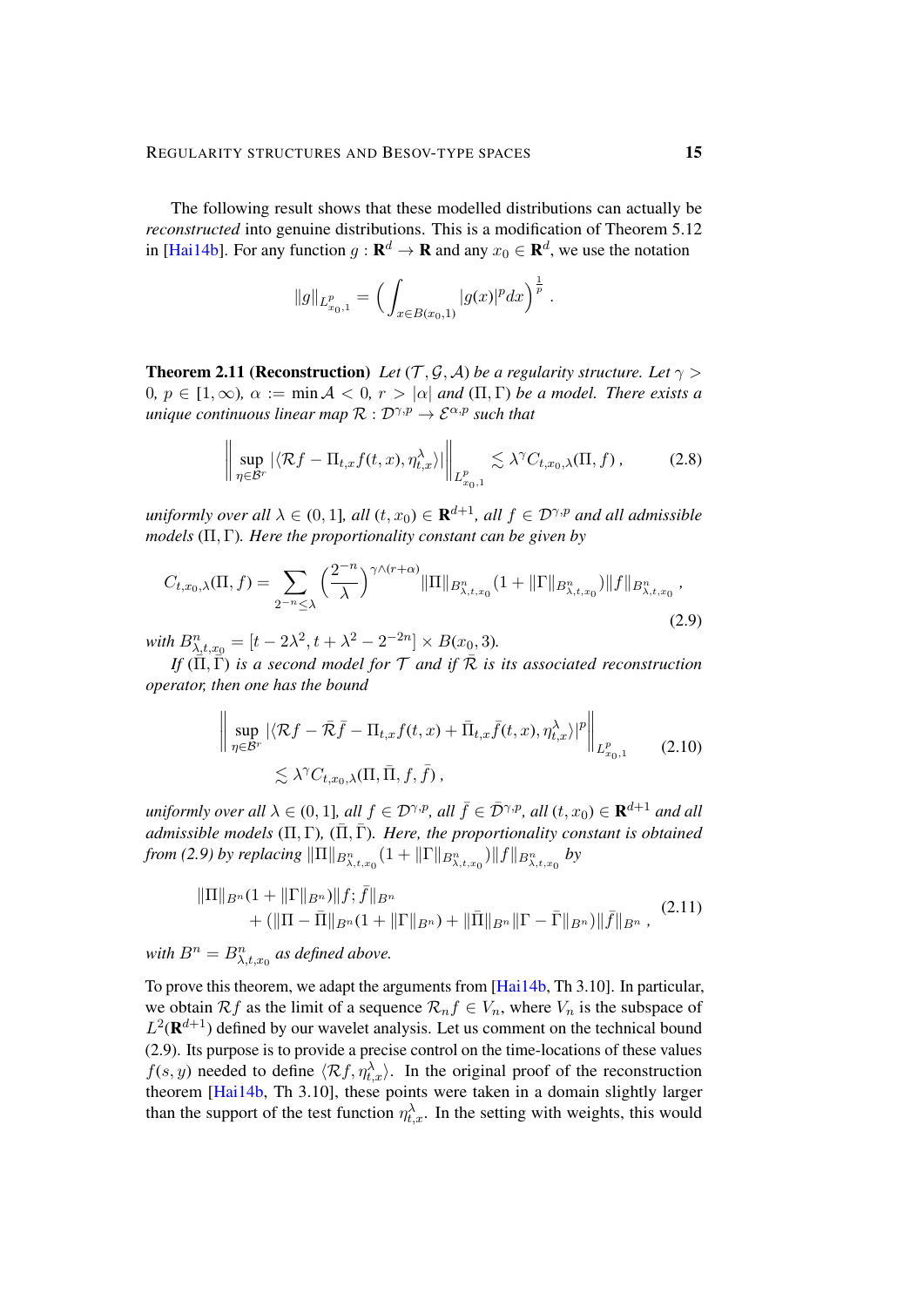

<span id="page-15-0"></span>Figure 2: Reconstruction theorem. On the left, the original approach and on the right, the approach presented in our proof. The shaded region depicts the support of a test function  $\eta_{t,x}^{\lambda}$ , the dashed box is the domain of the evaluations of the modelled distribution f required to define  $\langle \mathcal{R}_n f, \eta_{t,x}^{\lambda} \rangle$ .

only allow us to weigh  $\langle \mathcal{R}f, \eta_{t,x}^{\lambda} \rangle$  by a weight taken at a time slightly larger than the maximal time of the support of the test function. In our present approach, the values  $f(s, y)$  used for the term coming from  $\langle \mathcal{R}_n f, \eta_{t,x}^{\lambda} \rangle$  will always be such that  $s < t + \lambda^2 - 2^{-2n}$ . In the setting with weights, this will allow us to weigh  $\langle Rf, \eta_{t,x}^{\lambda} \rangle$ by a weight taken at time  $t + \lambda^2$  $t + \lambda^2$ . We refer to Figure 2 for an illustration.

The core of the proof rests on the following result. Recall the wavelet analysis introduced above. Let  $f_n = \sum_{(t,x)\in\Lambda_n} A^n_{t,x} \varphi^n_{t,x}$  be a sequence of elements in  $V_n$  and define  $\delta A_{t,x}^n = \langle f_{n+1} - f_n, \varphi_{t,x}^n \rangle$ . The following criterion for the convergence of the sequence  $f_n$  is an adaptation of Theorem 3.23 in [\[Hai14b\]](#page-49-2), which in turn can be viewed as a multidimensional generalisation of Gubinelli's sewing lemma [\[Gub04\]](#page-49-14).

<span id="page-15-3"></span>**Proposition 2.12** *Let*  $\alpha < 0$ *. Assume that there exists a constant* ||A|| *such that* 

<span id="page-15-1"></span>
$$
\sup_{n\geq 0} \sup_{t\in 2^{-2n}\mathbf{Z}} \left( \sum_{x:(t,x)\in\Lambda_n} 2^{-nd} \left| \frac{A_{t,x}^n}{2^{-n\frac{|\mathfrak{s}|}{2}-n\alpha}} \right|^p \right)^{\frac{1}{p}} \leq \|A\|,
$$
\n
$$
\sup_{n\geq 0} \sup_{t\in 2^{-2n}\mathbf{Z}} \left( \sum_{x:(t,x)\in\Lambda_n} 2^{-nd} \left| \frac{\delta A_{t,x}^n}{2^{-n\frac{|\mathfrak{s}|}{2}-n\gamma}} \right|^p \right)^{\frac{1}{p}} \leq \|A\|.
$$
\n(2.12)

Then, the sequence  $f_n$  converges in  $\mathcal{E}^{\bar{\alpha},p}$  for every  $\bar{\alpha} < \alpha$  to a limit  $f \in \mathcal{E}^{\alpha,p}$ . *Moreover, the bounds*

<span id="page-15-2"></span>
$$
||f - f_n||_{\bar{\alpha},p} \lesssim ||A|| 2^{-n(\alpha - \bar{\alpha})} \quad , \quad ||\mathcal{P}_n f - f_n||_{\alpha,p} \lesssim ||A|| 2^{-n\gamma} \quad . \quad (2.13)
$$

*hold for*  $\bar{\alpha} \in (\alpha - \gamma, \alpha)$ *.* 

Here,  $P_n$  denotes the orthogonal projection from  $L^2(\mathbf{R}^{d+1})$  onto  $V_n$ . We also write  $V_n^{\perp}$  for the orthogonal complement of  $V_n$  in  $V_{n+1}$ . From the wavelet analysis, we know that this is obtained as the linear span of all the  $\psi_{t,x}^n$  with  $(t, x) \in \Lambda_n$  and  $\psi \in \Psi$ .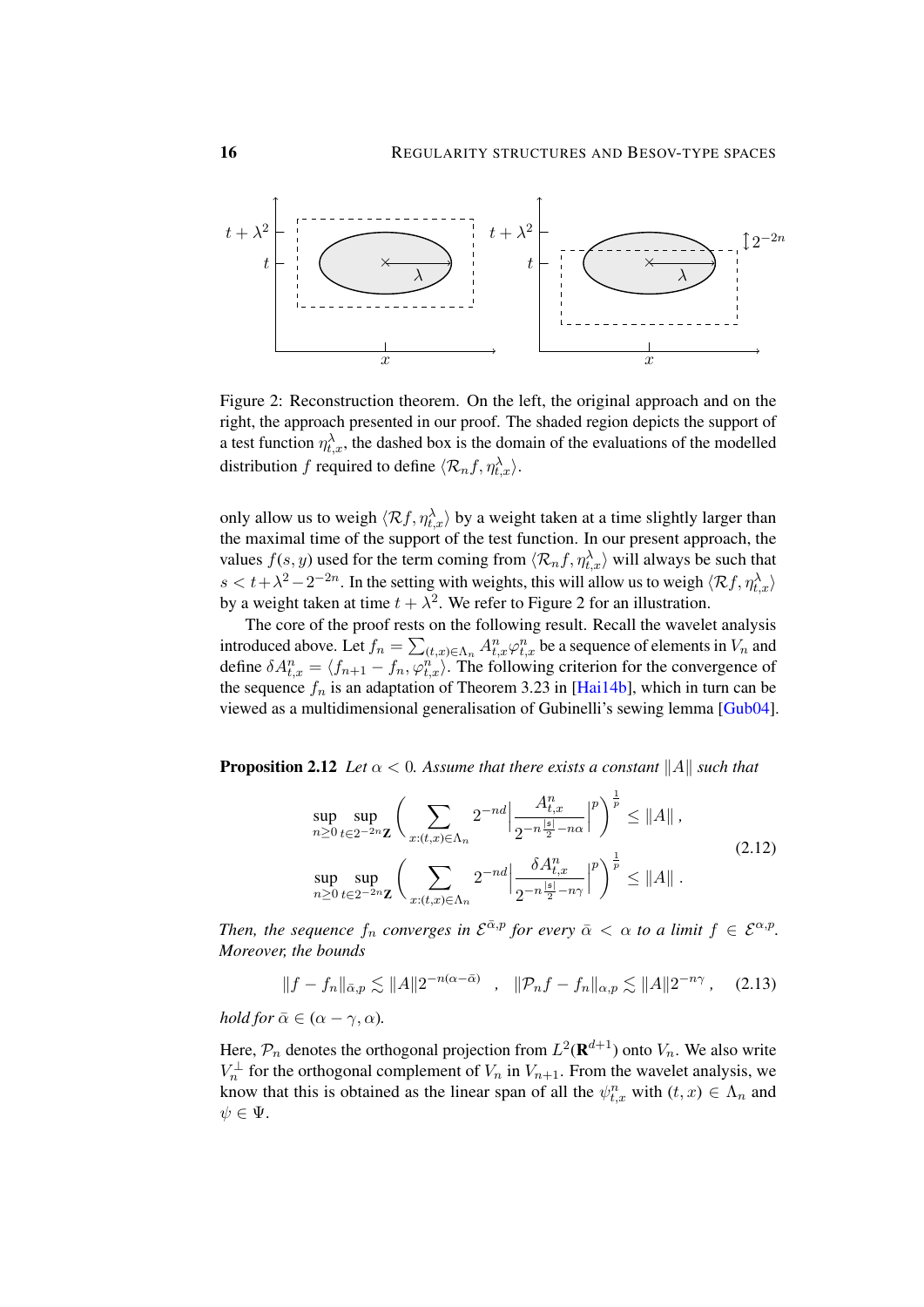*Proof.* Let us write  $f_{n+1} - f_n = g_n + \delta f_n$ , where  $g_n \in V_n$  and  $\delta f_n \in V_n^{\perp}$ . We bound separately the contributions of these two terms. By Proposition [2.6,](#page-11-0) the  $\mathcal{E}^{\beta,p}$ norm is equivalent to the supremum over  $n \geq 0$  of the  $\mathcal{E}^{\beta,p}$  norms of the projections onto  $V_n^{\perp}$  and onto  $V_0$ . Therefore, the sequence  $\sum_{n=0}^{M} \delta f_n$  converges in  $\mathcal{E}^{\bar{\alpha},p}$  as  $M \to \infty$  to an element in  $\mathcal{E}^{\alpha,p}$  precisely if

<span id="page-16-0"></span>
$$
\lim_{n \to \infty} \|\delta f_n\|_{\bar{\alpha},p} = 0 \,, \quad \sup_{n \to \infty} \|\delta f_n\|_{\alpha,p} < \infty \,.
$$
\n(2.14)

We have

$$
\langle \delta f_n, \psi_{t,x}^n \rangle = \sum_{(s,y)\in\Lambda_{n+1}} A^{n+1}_{s,y} \langle \varphi_{s,y}^{n+1}, \psi_{t,x}^n \rangle.
$$

Observe that  $|\langle \varphi^{n+1}_{s,y}, \psi^n_{t,x}\rangle| \lesssim 1$  uniformly over all  $n \geq 0$ , and that the inner product vanishes as soon as  $||(t - s, x - y)||_{\mathfrak{s}} \leq C2^{-n}$  for some constant  $C > 0$  depending on the sizes of the support of  $\varphi$  and  $\psi$ . Hence, for a given  $(t, x)$ , the number of  $(s, y) \in \Lambda_{n+1}$  with a non-zero contribution is uniformly bounded in  $n \geq 0$ . Therefore, we have

$$
\begin{split} \|\delta f_n\|_{\beta,p} \lesssim & \sup_{t \in 2^{-2n} \mathbf{Z}} \bigg( \sum_{x: (t,x) \in \Lambda_n} 2^{-nd} \Big( \sum_{\substack{(s,y) \in \Lambda_{n+1} \\ \| (t-s,x-y) \|_s \le C2^{-n}}} \frac{|A^{n+1}_{s,y}|}{2^{-n\frac{|s|}{2} - n\beta}} \Big)^p \bigg)^{\frac{1}{p}} \\ \lesssim & \sup_{t \in 2^{-2n} \mathbf{Z}} \sum_{\substack{s \in 2^{-2(n+1)} \mathbf{Z} \\ |t-s| \le C^2 2^{-2n}}} \bigg( \sum_{x: (t,x) \in \Lambda_n} \sum_{\substack{y: (s,y) \in \Lambda_{n+1} \\ |x-y| \le C2^{-n}}} 2^{-nd} \Big| \frac{A^{n+1}_{s,y}}{2^{-n\frac{|s|}{2} - n\beta}} \Big|^p \bigg)^{\frac{1}{p}} \\ \lesssim & \sup_{s \in 2^{-2(n+1)} \mathbf{Z}} 2^{-n(\alpha-\beta)} \bigg( \sum_{\substack{y: (s,y) \in \Lambda_{n+1} \\ y: (s,y) \in \Lambda_{n+1}}} 2^{-(n+1)d} \Big| \frac{A^{n+1}_{s,y}}{2^{-n\frac{|s|}{2} - n\alpha}} \Big|^p \bigg)^{\frac{1}{p}} \,, \end{split}
$$

so that [\(2.14\)](#page-16-0) follows from [\(2.12\)](#page-15-1). Moreover, this yields the bound

$$
\Big\| \sum_{n=m}^{\infty} \delta f_n \Big\|_{\bar{\alpha},p} \lesssim \|A\| 2^{-m(\alpha - \bar{\alpha})} .
$$

Let us now prove that the series of the  $g_n$ 's is also summable in  $\mathcal{E}^{\alpha,p}$ . We have

$$
\left\|\sum_{n=m}^M g_n\right\|_{\alpha,p} \lesssim \sum_{n=m}^M \sup_{N\geq 0} \|Q_N g_n\|_{\alpha,p} \vee \|\mathcal{P}_0 g_n\|_{\alpha,p} ,
$$

where  $Q_N$  denotes the projection onto  $V_N^{\perp}$  and  $\mathcal{P}_0$  the projection onto  $V_0$ . Since  $g_n \in V_n$ , we have

$$
g_n = \sum_{(s,y)\in\Lambda_n} \langle g_n, \varphi_{s,y}^n \rangle \varphi_{s,y}^n = \sum_{(s,y)\in\Lambda_n} \delta A_{s,y}^n \varphi_{s,y}^n.
$$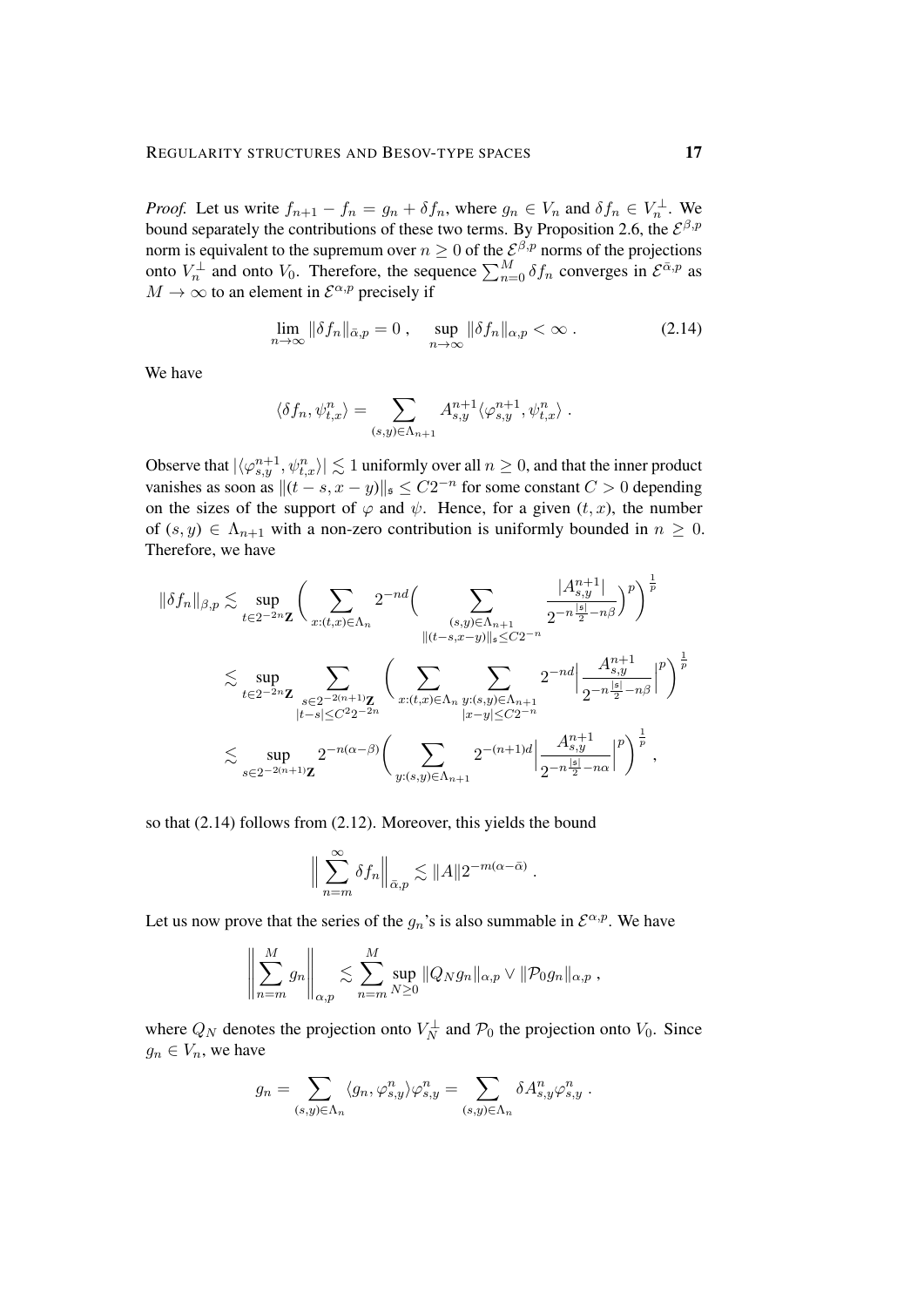Whenever  $N \ge n$ ,  $Q_N g_n$  vanishes. On the other hand, we have  $|\langle \varphi^n_{s,y}, \psi^n_{t,x} \rangle| \lesssim$  $2^{-(n-N)^{\frac{|\mathfrak{s}|}{2}}}$  uniformly over all  $N < n$ , and this inner product actually vanishes as soon as  $||(t - s, x - y)||_{\mathfrak{s}} > C2^{-N}$ . Consequently, using the triangle inequality on the sum over  $s$  and Jensen's inequality on the sum over  $y$  to pass from the third to the fourth line, we have

$$
\label{eq:QN9n} \begin{split} & \|Q_Ng_n\|_{\alpha,p} \\ & \lesssim \sup_{t\in 2^{-2N}\mathbf{Z}} \bigg( \sum_{x: (t,x)\in \Lambda_N} 2^{-Nd} \Big( \sum_{(s,y)\in \Lambda_n} \frac{|\delta A^n_{s,y}||\langle \varphi^n_{s,y}, \psi^N_{t,x}\rangle|}{2^{-N\frac{|s|}{2}-N\alpha}} \Big)^p \bigg)^{\frac{1}{p}} \\ & \lesssim \sup_{t\in 2^{-2N}\mathbf{Z}} \bigg( \sum_{x: (t,x)\in \Lambda_N} 2^{-Nd} \Big( \sum_{(s,y)\in \Lambda_n} 2^{-(n-N)|s|} \frac{|\delta A^n_{s,y}|}{2^{-n\frac{|s|}{2}-N\alpha}} \Big)^p \bigg)^{\frac{1}{p}} \\ & \lesssim \sup_{t\in 2^{-2N}\mathbf{Z}} \sum_{\substack{s\in 2^{-2n}\mathbf{Z} \\ |t-s|\le C^{2}2^{-2N} \\ s\le 2^{-2N}\mathbf{Z}}} 2^{-2(n-N)} \Big( \sum_{x: (t,x)\in \Lambda_N} \sum_{\substack{y: (s,y)\in \Lambda_n \\ |x-y|\le C2^{-N} \\ |x-y|\le C2^{-N}}} 2^{-nd} \Big| \frac{\delta A^n_{s,y}}{2^{-n\frac{|s|}{2}-N\alpha}} \Big|^p \Big)^{\frac{1}{p}} 2^{-n\gamma} \,, \end{split}
$$

uniformly over all  $n > N \ge 0$ . The calculation for  $P_0g_n$  is very similar. Consequently,  $\|\sum_{n=m}^{\infty} g_n\|_{\alpha,p} \lesssim \|A\| 2^{-m\gamma}$  and the asserted convergence is proved. Moreover, the bounds [\(2.13\)](#page-15-2) follow immediately by keeping track of constants.  $\square$ 

We now proceed to the proof of the reconstruction theorem. Even though the general method of proof is quite similar to that of Theorem 3.10 in [\[Hai14b\]](#page-49-2), a specific work is needed here in order to get the refined bound [\(2.8\)](#page-14-2).

*Proof of Theorem [2.11.](#page-14-0)* Set

 $M = \text{diam supp } \varphi \vee \{\text{diam supp } \psi; \psi \in \Psi\} \vee \{|k| : a_k \neq 0\}.$ 

Let us introduce the following notation: for all  $t \in \mathbf{R}$ , we let  $t^{\downarrow n} := t - C2^{-2n}$ where  $C = 7M^2 + 1$ . Recall the notation  $x_{n,k}$  and  $t_{n,k}$  introduced above [\(2.6\)](#page-11-2). For all  $n \geq 0$ , we define

$$
\mathcal{R}_n f := \sum_{(t,x)\in\Lambda_n} A^n_{t,x} \varphi^n_{t,x} ,
$$

where, for all  $(t, x) \in \mathbf{R}^{d+1}$ 

$$
A_{t,x}^n := \int_{y \in B(x,2^{-n})} 2^{nd} \langle \Pi_{t^{\downarrow n},y} f(t^{\downarrow n}, y), \varphi_{t,x}^n \rangle dy,
$$

with  $\langle \cdot, \cdot \rangle$  denoting the pairing between distributions and test functions. One can write

$$
\delta A_{t,x}^{n} = \sum_{k \in \mathbf{Z}^{d+1}} a_k \Big( \int_{v \in B(x_{n,k}, 2^{-(n+1)})} 2^{(n+1)d} \langle \Pi_{t_{n,k}^{\downarrow n+1}, v} f(t_{n,k}^{\downarrow n+1}, v), \varphi_{t_{n,k}, x_{n,k}}^{n+1} \rangle dv
$$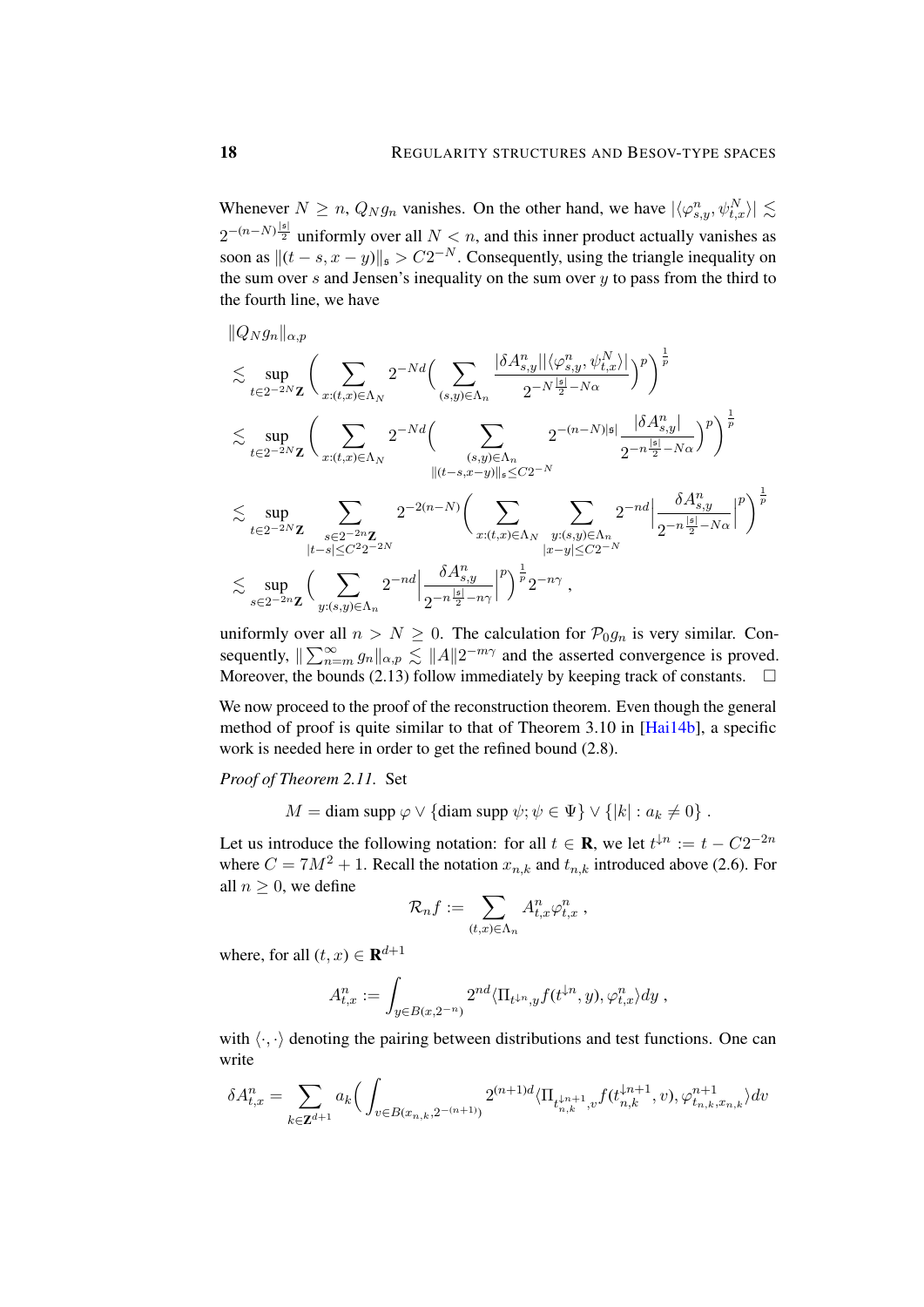<span id="page-18-3"></span>
$$
-\int_{u\in B(x,2^{-n})} 2^{nd} \langle \Pi_{t^{\downarrow n},u} f(t^{\downarrow n},u),\varphi_{t_{n,k},x_{n,k}}^{n+1} \rangle du \Big) .
$$

Observe that any two points  $v$  and  $u$  appearing in the integral above are at distance at most  $(M+3)2^{-(n+1)}$  from each other. A simple calculation thus shows that

$$
|\delta A_{t,x}^n| \lesssim \sum_{\substack{k \in \mathbf{Z}^{d+1} \\ a_k \neq 0}} \sum_{\zeta \in \mathcal{A}} \int_{u \in B(x,2^{-n})} 2^{n(d-\zeta-\frac{|\mathfrak{s}|}{2})} F_{\zeta}^n(t^{\downarrow n}, t_{n,k}^{\downarrow n+1}, u) du , \qquad (2.15)
$$

where the quantity  $F_{\zeta}^{n}$  is given by

$$
F_{\zeta}^{n}(t,s,u) = ||\Pi||_{su}|f(s,u) - \Gamma_{s,t}^{u}f(t,u)|_{\zeta}
$$
  
+ 
$$
\int_{v \in B(u,(M+3)2^{-(n+1)})} 2^{nd} ||\Pi||_{sv} |f(s,v) - \Gamma_{v,u}^{s}f(s,u)|_{\zeta} dv.
$$

At this stage, it is simple to check that the conditions of Proposition [2.12](#page-15-3) are satisfied, so that R can be defined as the limit of  $\mathcal{R}_n$  as  $n \to \infty$ .

Let us now establish [\(2.9\)](#page-14-1). For every  $\lambda \in (0, 1]$ , we let  $n_0$  be the smallest integer such that  $2^{-n_0} \leq \lambda$ . Then, we define  $n_1$  as the smallest integer such that

<span id="page-18-2"></span><span id="page-18-1"></span><span id="page-18-0"></span>
$$
2^{-n_0} \ge 6M 2^{-n_1}, \quad 2^{-2n_0} \ge (7M^2 + C) 2^{-2n_1}. \tag{2.16}
$$

Then, we write

$$
\mathcal{R}f - \Pi_{t,x}f(t,x) = (\mathcal{R}_{n_1}f - \mathcal{P}_{n_1}\Pi_{t,x}f(t,x)) + \sum_{n \ge n_1} \mathcal{R}_{n+1}f - \mathcal{R}_n f - (\mathcal{P}_{n+1} - \mathcal{P}_n)\Pi_{t,x}f(t,x) ,
$$
\n(2.17)

where  $P_n$  is the orthogonal projection onto  $V_n$ . We bound the terms on the right hand side separately. To that end, we introduce the set

$$
\Lambda_n^{t,x,\lambda} := \{(s,y) \in \Lambda_n : |t-s| \leq \lambda^2 + 7M^2 2^{-2n}, |x-y| \leq \lambda + 5M 2^{-n}\}.
$$

We claim that

$$
\left\| \sum_{(s,y)\in\Lambda_n^{t,x,\lambda}} \left| A_{s,y}^n - \langle \Pi_{t,x} f(t,x), \varphi_{s,y}^n \rangle \right| \right\|_{L_{x_0,1}^p}
$$
\n
$$
\lesssim \|\Pi\|_{B_{\lambda,t,x_0}^n} (1 + \|\Gamma\|_{B_{\lambda,t,x_0}^n}) \|f\|_{B_{\lambda,t,x_0}^n} \sum_{\zeta \in \mathcal{A}} \lambda^{|s|+\gamma-\zeta} 2^{-n(\zeta-\frac{|s|}{2})},
$$
\n(2.18)

holds uniformly over all  $(t, x_0) \in \mathbf{R}^{d+1}$ , all  $\lambda \in (0, 1]$  and all  $n \geq n_1$ . We postpone the proof of [\(2.18\)](#page-18-0), and proceed to bounding the terms appearing in [\(2.17\)](#page-18-1). The first term on the right hand side of [\(2.17\)](#page-18-1) yields the following contribution:

$$
\langle \mathcal{R}_{n_1} f - \mathcal{P}_{n_1} \Pi_{t,x} f(t,x), \eta_{t,x}^{\lambda} \rangle = \sum_{(s,y) \in \Lambda_{n_1}} (A^{n_1}_{s,y} - \langle \Pi_{t,x} f(t,x), \varphi_{s,y}^{n_1} \rangle) \langle \varphi_{s,y}^{n_1}, \eta_{t,x}^{\lambda} \rangle.
$$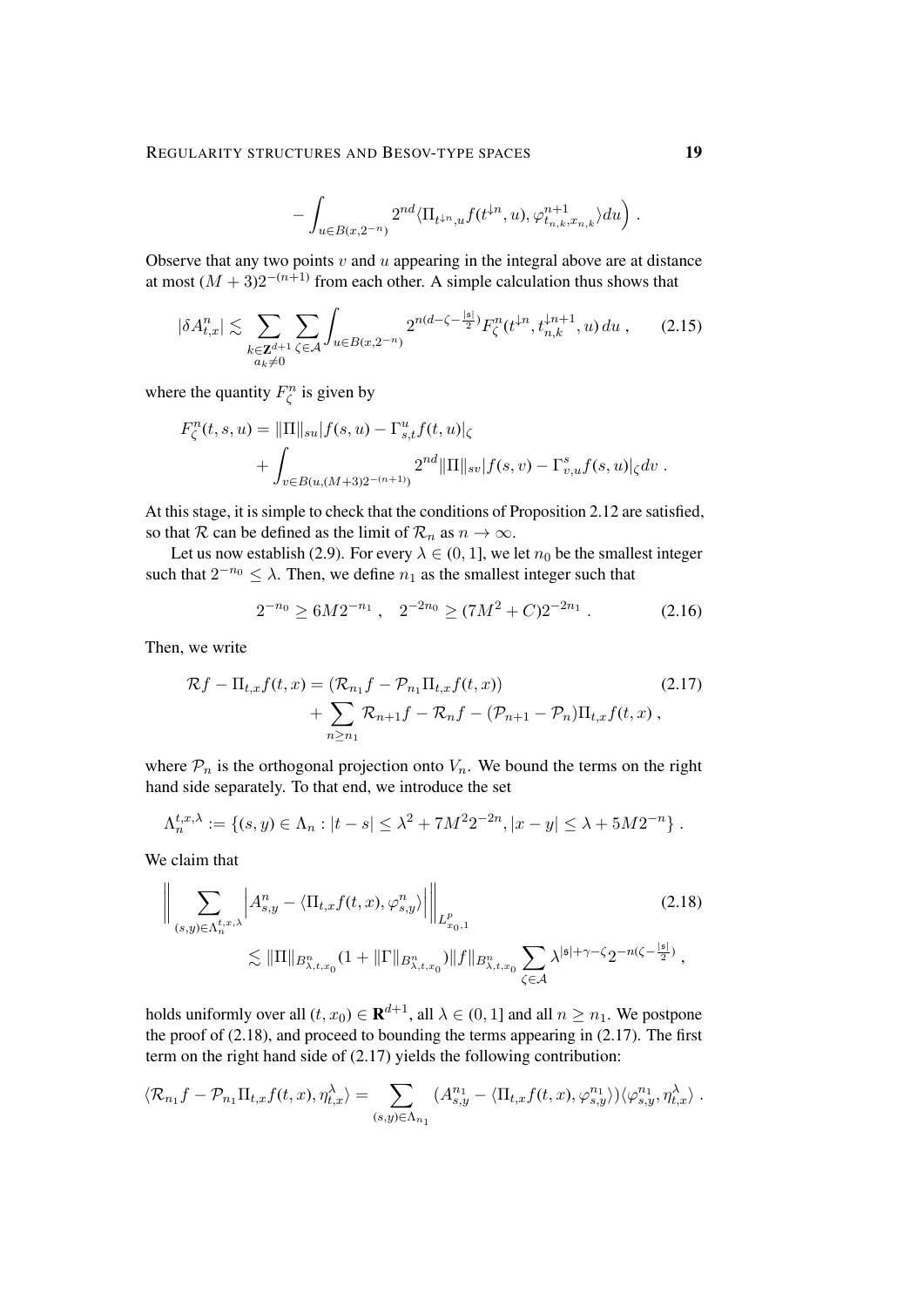We have  $|\langle \varphi^{n_1}_{s,y}, \eta^{\lambda}_{t,x} \rangle| \lesssim 2^{-n_1 \frac{|s|}{2}} \lambda^{-|s|}$  uniformly over all the parameters, and the inner product vanishes as soon as  $(s, y) \notin \Lambda_{n_1}^{t, x, \lambda}$ . Therefore, using [\(2.18\)](#page-18-0) we obtain that

$$
\left\| \sup_{\eta \in \mathcal{B}^r} \left| \langle \mathcal{R}_{n_1} f - \mathcal{P}_{n_1} \Pi_{t,x} f(t,x), \eta_{t,x}^{\lambda} \rangle \right| \right\|_{L^p_{x_0,1}} \leq \|\Pi\|_{B^{n_1}_{\lambda,t,x_0}} (1 + \|\Gamma\|_{B^{n_1}_{\lambda,t,x_0}}) \|f\|_{B^{n_1}_{\lambda,t,x_0}} \lambda^{\gamma},
$$

as required. We turn to the second term on the right hand side of [\(2.17\)](#page-18-1). As before, we write

$$
\mathcal{R}_{n+1}f - \mathcal{R}_n f = \delta_n f + g_n ,
$$

with  $\delta_n f \in V_n^{\perp}$  and  $g_n \in V_n$ . We then have

$$
\langle \delta_n f - (\mathcal{P}_{n+1} - \mathcal{P}_n) \Pi_{t,x} f(t,x), \eta_{t,x}^{\lambda} \rangle = \sum_{(s,y)\in\Lambda_{n+1}} \sum_{(r,u)\in\Lambda_n} \left( A_{s,y}^{n+1} - \langle \Pi_{t,x} f(t,x), \varphi_{s,y}^{n+1} \rangle \right) \langle \varphi_{s,y}^{n+1}, \psi_{r,u}^n \rangle \langle \psi_{r,u}^n, \eta_{t,x}^{\lambda} \rangle .
$$

Observe that  $|\langle \varphi^{n+1}_{s,y}, \psi^n_{r,u} \rangle| \lesssim 1$  and  $|\langle \psi^n_{r,u}, \eta^{\lambda}_{t,x} \rangle| \lesssim 2^{-n(r+\frac{|s|}{2})} \lambda^{-(r+|s|)}$ , uniformly over all the parameters. For every given  $(s, y)$ , the first inner product vanishes except for those finitely many space-time coordinates  $(r, u) \in \Lambda_n$  such that  $|r - s| \leq$  $5M^22^{-2(n+1)}$  and  $|u-y| \leq 3M2^{-(n+1)}$ . Furthermore, the second inner product vanishes whenever  $|r - t| > \lambda^2 + M^2 2^{-2n}$  or  $|u - x| > \lambda + M 2^{-n}$ . Therefore, we have

$$
\begin{split} &|\langle \delta_n f - (\mathcal{P}_{n+1} - \mathcal{P}_n) \Pi_{t,x} f(t,x), \eta_{t,x}^\lambda \rangle| \\ &\lesssim \sum_{(s,y)\in \Lambda_{n+1}^{t,x,\lambda}} \left| A_{s,y}^{n+1} - \langle \Pi_{t,x} f(t,x), \varphi_{s,y}^{n+1} \rangle \right| 2^{-n(r+\frac{|s|}{2})} \lambda^{-(r+|s|)}, \end{split}
$$

uniformly over all the parameters. Using [\(2.18\)](#page-18-0), it is then easy to get

$$
\left\| \sup_{\eta \in \mathcal{B}^r} \left| \langle \delta_n f - (\mathcal{P}_{n+1} - \mathcal{P}_n) \Pi_{t,x} f(t,x), \eta_{t,x}^{\lambda} \rangle \right| \right\|_{L^p_{x_0,1}} \leq \|\Pi\|_{B^{n+1}_{\lambda,t,x_0}} (1 + \|\Gamma\|_{B^{n+1}_{\lambda,t,x_0}}) \|f\|_{B^{n+1}_{\lambda,t,x_0}} \left(\frac{2^{-(n+1)}}{\lambda}\right)^{r+\alpha} \lambda^{\gamma},
$$

as required. Finally, we treat the contribution of  $g_n = \sum_{(s,y)\in\Lambda_n} \delta A^n_{s,y} \varphi^n_{s,y}$ :

$$
\bigg\|\sup_{\eta\in\mathcal{B}^r}|\langle g_n,\eta^{\lambda}_{t,x}\rangle|\bigg\|_{L^p_{x_0,1}}\lesssim \bigg\|\sum_{(s,y)\in\Lambda_n:|s-t|\leq \lambda^2+M^22^{-2n}}|\delta A^n_{s,y}|2^{-n\frac{|s|}{2}}\lambda^{-|s|}\bigg\|_{L^p_{x_0,1}}.
$$

For all s in the sum above and for all  $k \in \mathbb{Z}^{d+1}$  such that  $a_k \neq 0$ ,  $s_{n,k}^{\downarrow n+1}$  belongs to  $[t - \lambda^2 - (5M^2 + C)2^{-2(n+1)}, t + \lambda^2 + (5M^2 - C)2^{-2(n+1)}]$ , which is a subset of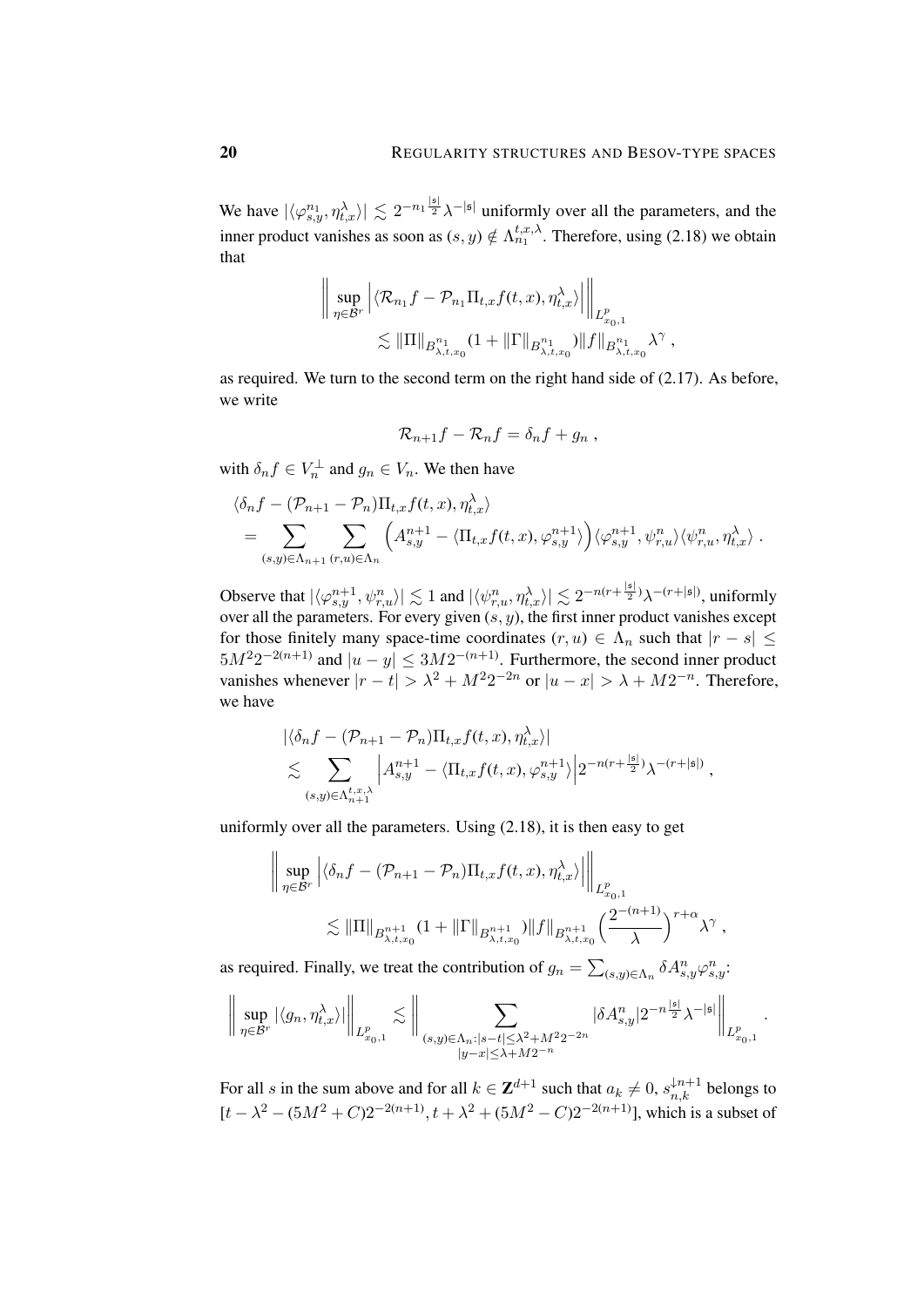$[t - 2\lambda^2, t + \lambda^2 - 2^{-(n+1)}]$  thanks to [\(2.16\)](#page-18-2) and the definition of C. By [\(2.15\)](#page-18-3), a simple calculation using Jensen's inequality yields

$$
\bigg\| \sup_{\eta \in \mathcal{B}^r} \left| \langle g_n, \eta_{t,x}^\lambda \rangle \right| \bigg\|_{L^p_{x_0,1}} \lesssim \| \Pi \|_{B^n_{\lambda,t,x_0}} \| f \|_{B^n_{\lambda,t,x_0}} 2^{-n\gamma} ,
$$

so that the asserted bound follows.

We are now left with the proof of [\(2.18\)](#page-18-0). We split  $A_{s,y}^n - \langle \Pi_{t,x} f(t,x), \varphi_{s,y}^n \rangle$ into the sum of

$$
I_n(t, x, s, y) = \int_{u \in B(y, 2^{-n})} 2^{nd} \langle \Pi_{s^{\downarrow n}, u}(f(s^{\downarrow n}, u) - \Gamma_{u, x}^{s^{\downarrow n}} f(s^{\downarrow n}, x)), \varphi_{s, y}^n \rangle du,
$$

and

$$
J_n(t,x,s,y) = \langle \Pi_{s\downarrow n,y} \Gamma_{y,x}^{s\downarrow n}(f(s\downarrow n,x) - \Gamma_{s\downarrow n,t}^x f(t,x)), \varphi_{s,y}^n \rangle.
$$

We start with  $|I_n(t, x, s, y)|$ , which can be bounded by

$$
\sum_{\zeta \in \mathcal{A}} \int_{u \in B(y, 2^{-n})} 2^{n(d - \zeta - \frac{|s|}{2})} ||\Pi||_{s^{\downarrow n}, u} |f(s^{\downarrow n}, u) - \Gamma_{u, x}^{s^{\downarrow n}} f(s^{\downarrow n}, x)|_{\zeta} du.
$$

For all  $(s, y) \in \Lambda_n^{t, x, \lambda}$ , we have  $|y - x| \leq \lambda + 5M2^{-n}$  so that using [\(2.16\)](#page-18-2), we can bound the integral over all  $u \in B(y, 2^{-n})$  by the same integral over all  $u \in B(x, 2\lambda)$ . This yields

$$
\left\| \sum_{(s,y)\in\Lambda_n^{t,x,\lambda}} |I_n(t,x,s,y)| \right\|_{L_{x_0,1}^p} \lesssim \sum_{\substack{s\in 2^{-2n}\mathbf{Z}\\|s-t|\leq \lambda^2+7M^2 2^{-2n}}} \left\| \sum_{\zeta\in\mathcal{A}} \int_{u\in B(x,2\lambda)} 2^{n(d-\zeta-\frac{|\mathfrak{s}|}{2})} \right\|_{\mathcal{L}_{x_0,\lambda}^p}.
$$
  

$$
\times \|\Pi\|_{s^{\downarrow n},u} |f(s^{\downarrow n},u) - \Gamma_{u,x}^{s^{\downarrow n}} f(s^{\downarrow n},x)|_\zeta du \right\|_{L_{x_0,1}^p}
$$
  

$$
\lesssim \|\Pi\|_{B_{\lambda,t,x_0}^n} \|f\|_{B_{\lambda,t,x_0}^n} \sum_{\zeta\in\mathcal{A}} \lambda^{|s|+\gamma-\zeta} 2^{-n(\zeta-\frac{|\mathfrak{s}|}{2})},
$$

as required. Notice that we have used the fact that the sum over s at the second line contains at most  $(\lambda 2^n)^2$  elements, and that for all these s, we have  $s^{\downarrow n} \in$  $[t - 2\lambda^2, t + \lambda - 2^{-2n}]$  thanks to [\(2.16\)](#page-18-2) and the definition of C.

To bound  $|J_n(t, x, s, y)|$ , we distinguish two cases. If  $s^{\downarrow n} > t$ , then it can be bounded by

$$
\lesssim \sum_{\substack{\zeta,\beta \in \mathcal{A} \\ \zeta \geq \beta}} \|\Pi\|_{s^{\downarrow n},y} \|\Gamma\|_{s^{\downarrow n}y,s^{\downarrow n}x} |x-y|^{\zeta-\beta}|f(s^{\downarrow n},x) - \Gamma_{s^{\downarrow n},t}^{x}f(t,x)|_{\zeta} 2^{-n(\beta + \frac{|s|}{2})}
$$
  

$$
\lesssim \sum_{\zeta \geq \beta} \|\Pi\|_{s^{\downarrow n},y} \|\Gamma\|_{s^{\downarrow n}y,s^{\downarrow n}x} \frac{|f(s^{\downarrow n},x) - \Gamma_{s^{\downarrow n},t}^{x}f(t,x)|_{\zeta}}{\lambda^{\gamma-\zeta}} \lambda^{\gamma-\beta} 2^{-n(\beta + \frac{|s|}{2})}.
$$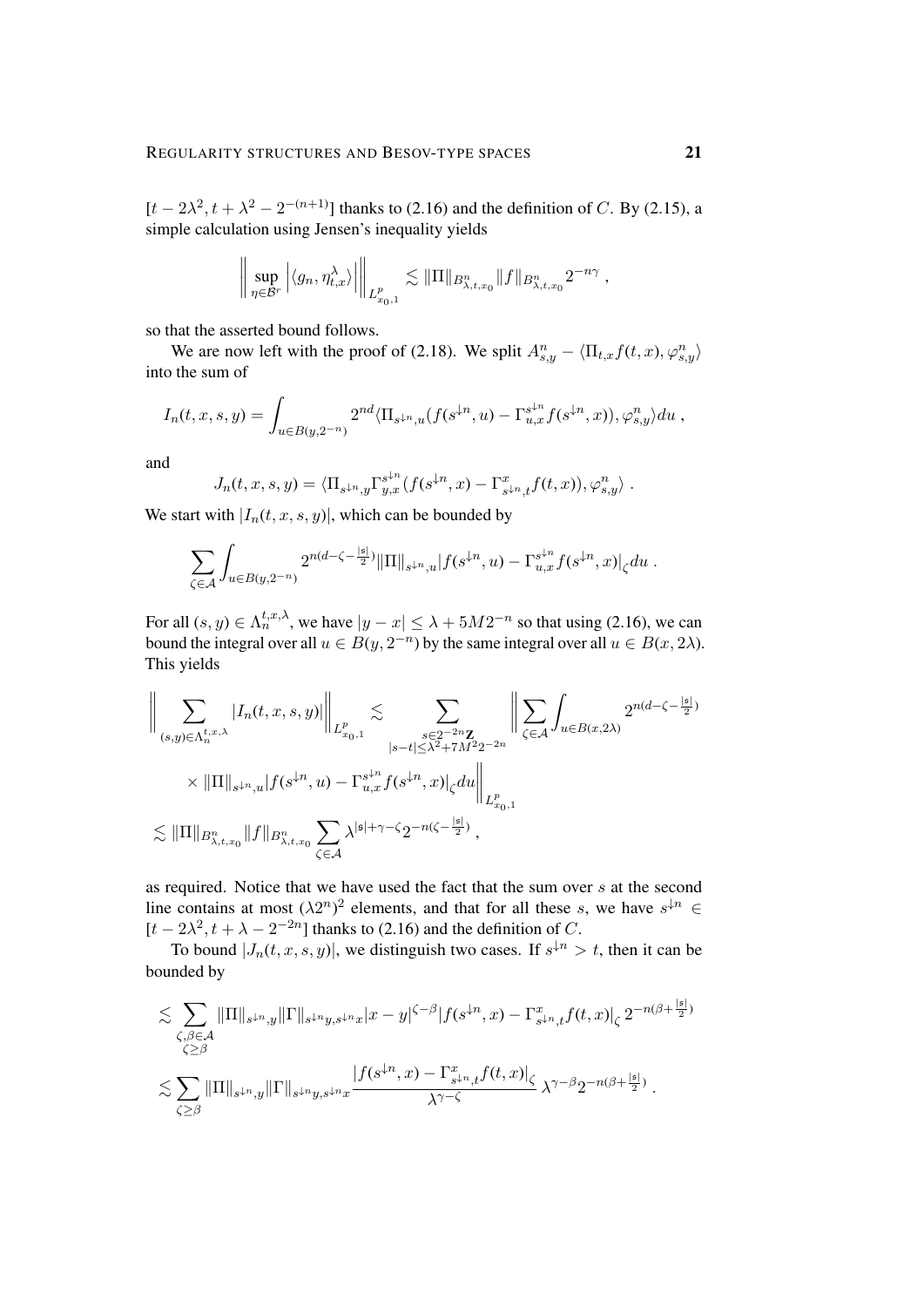On the other hand, if  $s^{\downarrow n} < t$ , then we write

$$
J_n(t, x, s, y) = -\langle \Pi_{s \downarrow n, y} \Gamma_{s \downarrow n} y, tx (f(t, x) - \Gamma_{t, s \downarrow n}^x f(s^{\downarrow n}, x)), \varphi_{s, y}^n \rangle,
$$

and, for all  $(s, y) \in \Lambda_n^{t, x, \lambda}$ , we bound  $|J_n(t, x, s, y)|$  by

$$
\lesssim \sum_{\substack{\zeta,\beta \in \mathcal{A} \\ \zeta \geq \beta}} \|\Pi\|_{s^{\downarrow n},y} \|\Gamma\|_{s^{\downarrow n}y,tx} \lambda^{\zeta-\beta} |f(t,x) - \Gamma_{t,s^{\downarrow n}}^{x} f(s^{\downarrow n},x)|_{\zeta} 2^{-n(\beta + \frac{|\mathfrak{s}|}{2})}
$$
  

$$
\lesssim \sum_{\zeta \geq \beta} \|\Pi\|_{s^{\downarrow n},y} \|\Gamma\|_{s^{\downarrow n}y,tx} \frac{|f(t,x) - \Gamma_{t,s^{\downarrow n}}^{x} f(s^{\downarrow n},x)|_{\zeta}}{\lambda^{\gamma-\zeta}} \lambda^{\gamma-\beta} 2^{-n(\beta + \frac{|\mathfrak{s}|}{2})}.
$$

In both cases, we deduce that

$$
\left\| \sum_{(s,y)\in \Lambda_n^{t,x,\lambda}} |J_n(t,x,s,y)| \right\|_{L_{x_0,1}^p} \n\lesssim \|\Pi\|_{B_{\lambda,t,x_0}^n} \|\Gamma\|_{B_{\lambda,t,x_0}^n} \|f\|_{B_{\lambda,t,x_0}^n} \sum_{\zeta \in \mathcal{A}} \lambda^{|s|+\gamma-\zeta} 2^{-n(\zeta-\frac{|s|}{2})},
$$

This ends the proof.

The uniqueness of the reconstruction follows from the same argument as in [\[Hai14b\]](#page-49-2), but for completeness, we recall it briefly. Assume that  $\xi_1$  and  $\xi_2$ are two candidates for  $\mathcal{R}f$  that both satisfy [\(2.8\)](#page-14-2). Let  $\psi$  be a compactly supported, smooth function on  $\mathbf{R}^{d+1}$  and let  $\eta \in \mathcal{B}^r$  be even and integrating to 1. We set

$$
\psi_{\lambda}(s,y) = \langle \eta_{s,y}^{\lambda}, \psi \rangle = \int \psi(t,x) \eta_{t,x}^{\lambda}(s,y) dt dx.
$$

Then, we have

$$
\langle \xi_1 - \xi_2, \psi_\lambda \rangle = \int \psi(t, x) \langle \xi_1 - \xi_2, \eta_{t, x}^\lambda \rangle dt \, dx \; .
$$

We obtain

$$
|\langle \xi_1 - \xi_2, \psi_\lambda \rangle| \lesssim \|\psi\|_\infty \sup_t \left\| \langle \xi_1 - \xi_2, \eta_{t,x}^\lambda \rangle \right\|_{L^p(dx)} \lesssim \|\psi\|_\infty \lambda^\gamma,
$$

so that  $\langle \xi_1-\xi_2, \psi_\lambda \rangle$  goes to 0 as  $\lambda \downarrow 0$ . Since  $\psi_\lambda$  converges to  $\psi$  in the  $C^\infty$  topology, one has  $\langle \xi_1 - \xi_2, \psi_\lambda \rangle \rightarrow \langle \xi_1 - \xi_2, \psi \rangle$ . Hence  $\xi_1 = \xi_2$  and the uniqueness follows.

To complete the proof of the theorem, it remains to consider the case of two models (Π, Γ) and ( $\overline{\Pi}$ , Γ). The reconstruction theorem applies to both f and  $\overline{f}$ separately, using the sequences  $\mathcal{R}_n f$  and  $\bar{\mathcal{R}}_n \bar{f}$  associated to each of them. Then, we observe that  $|\delta A_{t,x}^n - \delta \bar{A}_{t,x}^n|$  satisfies the bound [\(2.15\)](#page-18-3) with  $F_{\zeta}^n(t,s,u)$  replaced by

$$
\tilde{F}_{\zeta}^{n}(t,s,u) = ||\Pi||_{su}|f(s,u) - \bar{f}(s,u) - \Gamma_{s,t}^{u}f(t,u) + \bar{\Gamma}_{s,t}^{u}f(t,u)|_{\zeta}
$$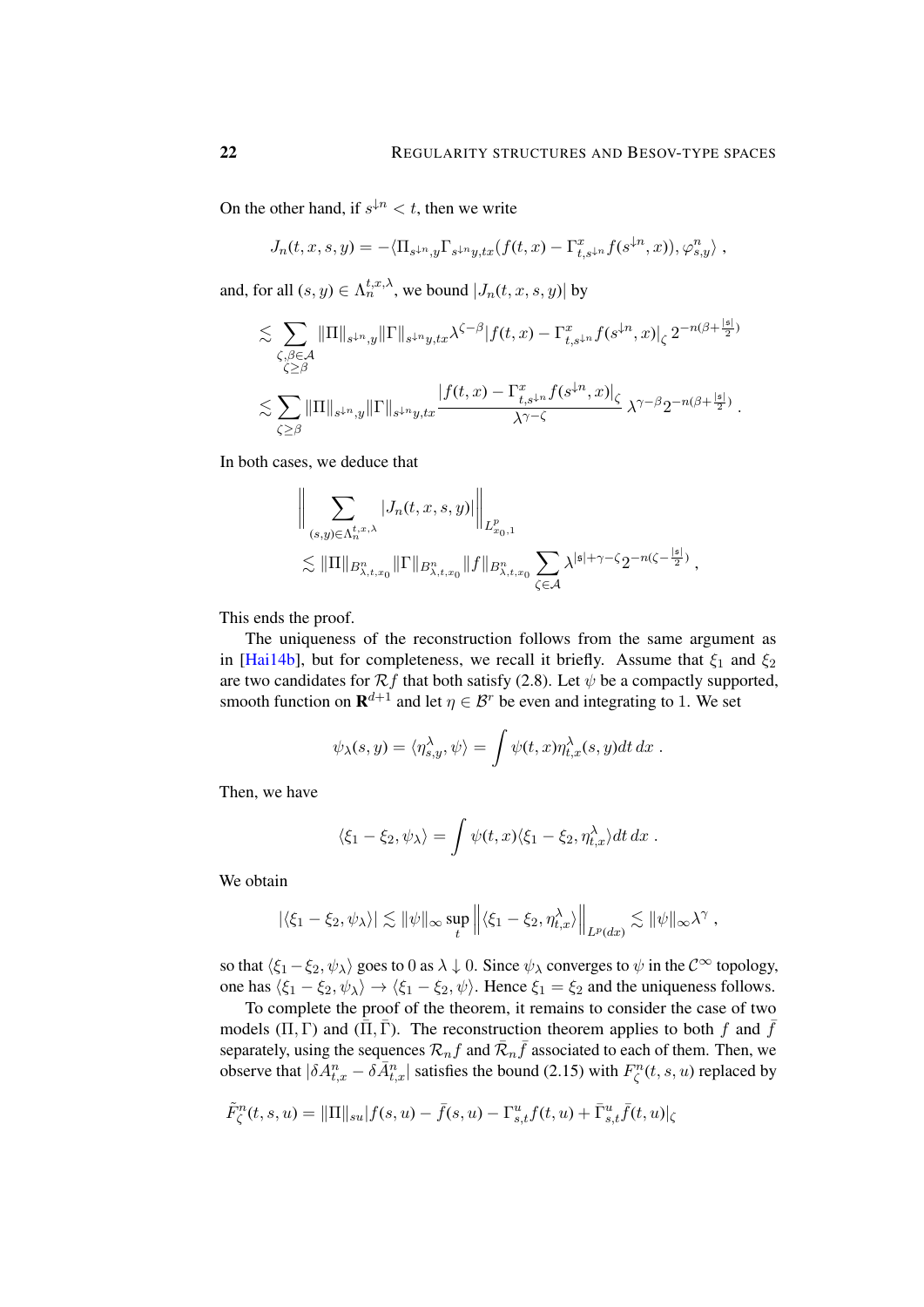### WEIGHTED SPACES 23

+ 
$$
\int_{B(u,(M+3)2^{-(n+1)})} 2^{nd} \|\Pi\|_{sv} |f(s,v) - \bar{f}(s,v) - \Gamma_{v,u}^s f(s,u) + \bar{\Gamma}_{v,u}^s \bar{f}(s,u)|_{\zeta} dv
$$
  
+  $\|\Pi - \bar{\Pi}\|_{su} |\bar{f}(s,u) - \bar{\Gamma}_{s,t}^u \bar{f}(t,u)|_{\zeta}$   
+  $\int_{B(u,(M+3)2^{-(n+1)})} 2^{nd} \|\Pi - \bar{\Pi}\|_{sv} |\bar{f}(s,v) - \bar{\Gamma}_{v,u}^s \bar{f}(s,u)|_{\zeta} dv$ .

Furthermore, in this context, [\(2.18\)](#page-18-0) becomes

<span id="page-22-1"></span>
$$
\left\| \sum_{(s,y)\in\Lambda_n^{t,x,\lambda}} |A^n_{s,y} - \bar{A}^n_{s,y} - \langle \Pi_{t,x} f(t,x) - \bar{\Pi}_{t,x} \bar{f}(t,x), \varphi^n_{s,y} \rangle| \right\|_{L^p_{x_0,1}} \leq K^n_{t,x_0,\lambda} \sum_{\zeta \in \mathcal{A}} \lambda^{|s| + \gamma - \zeta} 2^{-n(\zeta - \frac{|s|}{2})},
$$
\n(2.19)

where  $K_{t,x_0,\lambda}^n$  is given by [\(2.11\)](#page-14-3). The proof of [\(2.19\)](#page-22-1) follows from the same arguments as above *mutatis mutandis*. This being given, the proof of [\(2.10\)](#page-14-4) follows from exactly the same arguments as above.

## <span id="page-22-0"></span>3 Weighted spaces

We would like to deal with white noise as the elementary input in our regularity structure, but unfortunately white noise does not live in any of the spaces  $\mathcal{E}^{\alpha,p}$ . In order to circumvent this problem, we choose to consider weighted versions of the previously mentioned spaces. We first define the class of functions that have good enough properties to be used as weights.

**Definition 3.1** A function  $w : \mathbf{R}^d \to \mathbf{R}_+$  is a weight if there exists  $C > 0$  such that for all  $x, y \in \mathbf{R}^d$  with  $|x - y| \leq 1$ 

<span id="page-22-2"></span>
$$
\frac{1}{C} \le \frac{w(x)}{w(y)} \le C.
$$

All the weights considered in this article are built from two elementary families:

$$
p_a(x) := (1+|x|)^a , \quad e_{\ell}(x) := e^{\ell(1+|x|)} ,
$$

with  $a, \ell \in \mathbf{R}$ . It is easy to verify that these are indeed weights. We also observe that the constant C can be taken uniformly over all  $a$  and  $\ell$  in compact sets of **R**. Given a weight w, we let  $C_{w}^{\alpha}(\mathbf{R}^{d+1})$  be the set of distributions f on  $\mathbf{R}^{d+1}$  such that

$$
\sup_{\lambda\in(0,1]} \sup_{(t,x)\in\mathbf{R}^{d+1}} \sup_{\eta\in\mathcal{B}^r(\mathbf{R}^{d+1})} \frac{|\langle f,\eta_{t,x}^\lambda\rangle|}{w(x)\,\lambda^\alpha}<\infty\;.
$$

Remark 3.2 Our setting may seem surprising since our weights are in space and not in space-time; the reason for this choice is twofold. First, the solution map for the SPDEs only needs to be defined on (arbitrary) bounded intervals of time,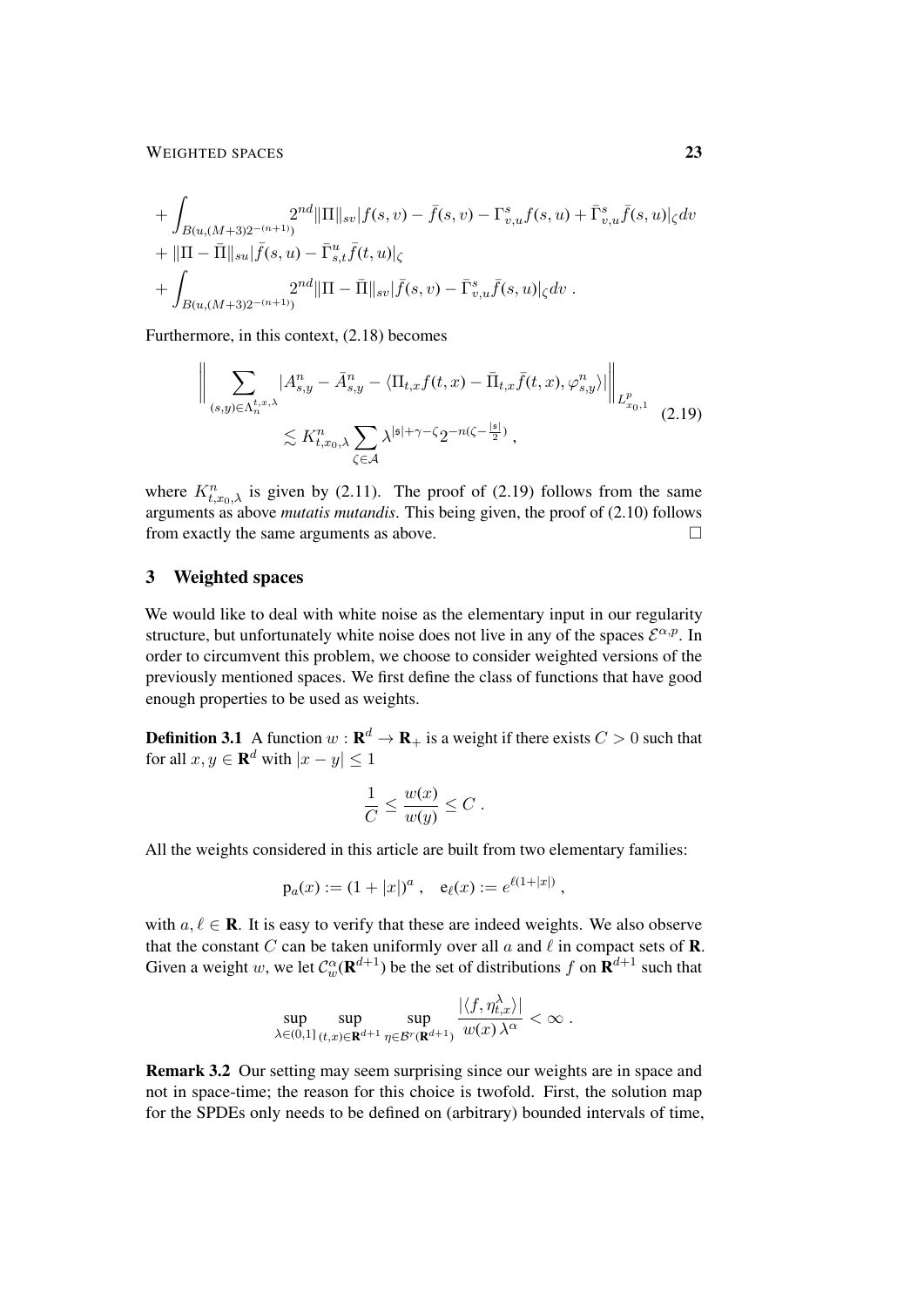so that it suffices to characterise the regularity of the white noise on  $(0, T] \times \mathbf{R}^d$ : therefore, only the unboundedness of the space variable matters. Second, and this is more serious, we aim at using the exponential weights  $e_{\ell+t}$  for the solution, and it happens that they are *not* space-time weights since  $e^{t(1+|x|)}/e^{s(1+|y|)}$  is not uniformly bounded from above and below, when  $(t, x)$  and  $(s, y)$  are only constrained to be at distance at most 1 from one another.

We now characterise the regularity of white noise. Let  $\chi_T : \mathbf{R} \to \mathbf{R}$  be a compactly supported smooth function, which is equal to 1 on  $(-2T, 2T)$ , and let  $\xi$  be a white noise on  $\mathbf{R}^{d+1}$ . Let  $\varrho : \mathbf{R}^{d+1} \to \mathbf{R}$  be a compactly supported, even, smooth function that integrates to one. We set  $\varrho_{\epsilon}(t,x) = \epsilon^{-|\mathfrak{s}|} \varrho(t \epsilon^{-2}, x \epsilon^{-1})$ , and we define the mollified noise  $\xi_{\epsilon} = \varrho_{\epsilon} * \xi$ .

<span id="page-23-0"></span>**Lemma 3.3** *Fix*  $a > 0$ *, set*  $w_{\Pi}(x) := (1 + |x|)^a$ *,*  $x \in \mathbb{R}^d$ *, and let*  $\alpha < -|s|/2$ *. Then, for any arbitrary*  $T > 0$ ,  $\xi \cdot \chi_T$  *admits a modification that belongs almost surely to*  $C_{w_{\text{II}}}^{\alpha}$ *, and there exists*  $\delta > 0$  *such that* 

$$
\mathbb{E} \|\xi_{\epsilon} \cdot \chi_T - \xi \cdot \chi_T\|_{\alpha, w_{\Pi}} \lesssim \epsilon^{\delta} ,
$$

*uniformly over all*  $\epsilon \in (0, 1]$ *.* 

Observe that  $a$  can be taken as small as desired. In the case of (PAM), the white noise is only in space and an immediate adaptation of the proof shows that it admits a modification in  $C_{w_{\Pi}}^{\alpha}$  for any  $\alpha < -d/2$ .

*Proof.* From Proposition [2.6,](#page-11-0) it suffices to show that almost surely

$$
\sup_{n\geq 0}\sup_{\psi\in\Psi}\sup_{(t,x)\in\Lambda_n}\frac{|\left\langle \xi\cdot\chi_T,\psi^n_{t,x}\right\rangle|}{\operatorname{w}_{\Pi}(x)2^{-n\frac{|s|}{2}-n\alpha}}<\infty\;,\quad\sup_{x\in\Lambda_0}\frac{|\left\langle \xi\cdot\chi_T,\varphi_{t,x}\right\rangle|}{\operatorname{w}_{\Pi}(x)}<\infty\;.
$$

We only treat the first bound, since the second is similar. For any  $p \geq 1$ , we write

$$
\mathbb{E}\bigg[\sup_{n\geq 0}\sup_{\psi\in\Psi}\sup_{(t,x)\in\Lambda_n}\bigg(\frac{|\langle \xi\cdot\chi_T,\psi^n_{t,x}\rangle|}{\mathrm{w}_{\Pi}(x)2^{-n\frac{|\mathfrak{s}|}{2}-n\alpha}}\bigg)^{2p}\bigg]\\\lesssim \sum_{n\geq 0}\sum_{\psi\in\Psi}\sum_{(t,x)\in\Lambda_n}\bigg(\frac{\mathbb{E}\langle \xi\cdot\chi_T,\psi^n_{t,x}\rangle^2}{\mathrm{w}_{\Pi}(x)^{2}2^{-|\mathfrak{s}|n-2n\alpha}}\bigg)^{p}
$$

where we have used the equivalence of moments of Gaussian random variables. Recall that the  $L^2$  norm of  $\psi_{t,x}^n$  is 1, that the cardinality of the restriction of  $\Lambda_n$  to the unit (s-scaled parabolic) ball of  $\mathbf{R}^{d+1}$  is of order  $2^{|\mathfrak{s}|n}$ , and that  $\Psi$  is a finite set. Recall also that  $\chi_T$  is compactly supported. Thus we obtain that the last term is of order

$$
\sum_{x\in\mathbf{Z}^d}\mathbf{w}_{\Pi}(x)^{-2p}\sum_{n\geq 0}2^{|{\mathfrak s}|n(p+1)+2\alpha np}.
$$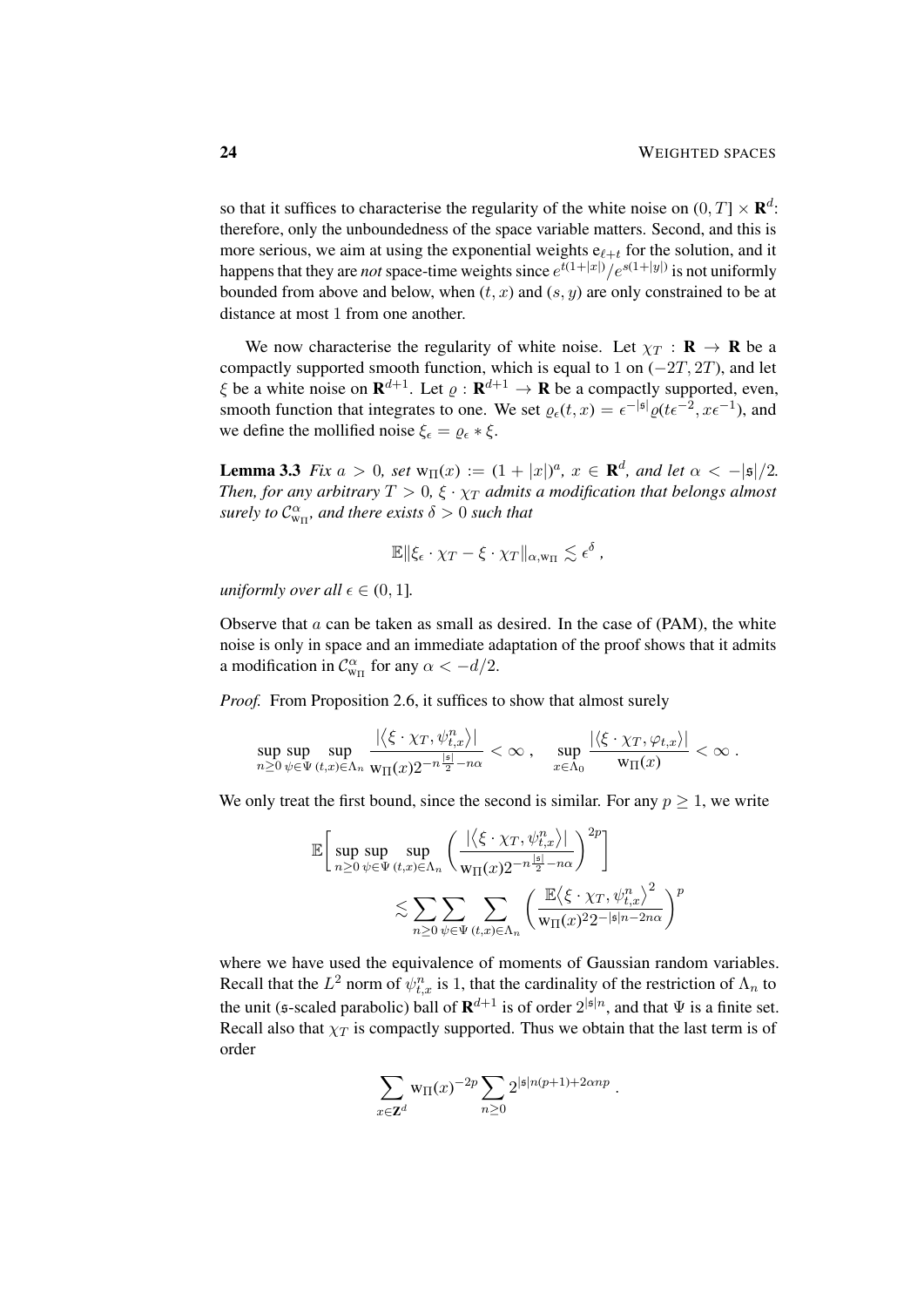### WEIGHTED SPACES 25

Taking p large enough, the sums over n and x converge. This shows that  $\xi \cdot \chi_T$  admits a modification that almost surely belongs to  $\mathcal{C}_{w_{\Pi}}^{\alpha}$ . We turn to  $\|(\xi_{\epsilon} - \xi)\chi_T\|_{\alpha, w_{\Pi}}$ . The computation is very similar, the only difference rests on the term

$$
\mathbb{E}\langle (\xi-\xi_{\epsilon})\chi_T, \psi^n_{t,x} \rangle^2 = \|\psi^n_{t,x}\chi_T - \varrho_{\epsilon} * (\psi^n_{t,x}\chi_T)\|_{L^2}^2.
$$

When  $t \notin (-2T - \epsilon, 2T + \epsilon)$ , this term vanishes. Otherwise, it can be bounded by a term of order  $1 \wedge (\epsilon^2 2^{2n})$  uniformly over all  $\epsilon \in (0,1]$ , all  $n \ge 0$  and all  $(t, x) \in \mathbf{R}^{d+1}$ . We obtain

$$
\mathbb{E}\bigg[\sup_{n\geq 0}\sup_{\psi\in\Psi}\sup_{x\in\Lambda_n}\Big(\frac{|\langle(\xi-\xi_{\epsilon})\chi_T,\psi^n_x\rangle|}{\mathrm{w}_{\Pi}(x)2^{-n\frac{|\mathfrak{s}|}{2}-n\alpha}}\Big)^{2p}\bigg]\\\lesssim \sum_{x\in\mathbf{Z}^d}\sum_{n\geq 0}\frac{2^{n(|\mathfrak{s}|+2p\alpha+|\mathfrak{s}|p)}(1\wedge \epsilon^{2p}2^{2np})}{\mathrm{w}_{\Pi}(x)^{2p}}\,,
$$

so that for  $\alpha < -|\mathfrak{s}|/2$  and p large enough, the previous calculation yields the bound  $\mathbb{E} \|\xi_{\epsilon} - \xi\|_{\alpha,p,\text{w}_{\Pi}} \lesssim (\epsilon |\log \epsilon|^{\frac{1}{2p}}) \vee \epsilon^{-\alpha - \frac{\|\mathfrak{s}\|}{2}(1 + \frac{1}{p})}$  uniformly over all  $\epsilon \in (0,1].$ 

Given a weight  $w_{\Pi}$  on  $\mathbf{R}^{d}$ , we define weighted versions of the seminorm on the model. For any subset  $B \subset \mathbf{R}^{d+1}$ , we set

$$
\|\Pi\|_B:=\sup_{z\in B}\frac{\|\Pi\|_z}{\mathrm{w}_\Pi(x)}\;,\qquad \|\Gamma\|_B:=\sup_{\substack{z,z'\in B\\ \|z-z'\|_s\le 1}}\frac{\|\Gamma\|_{z,z'}}{\mathrm{w}_\Pi(x)}\;,
$$

where  $x$  is the space component of  $z$  in the above expressions. We are now in a position to introduce the natural model associated to the mollified noise.

<span id="page-24-0"></span>**Lemma 3.4** *Set*  $w_{\Pi}(x) = (1 + |x|)^a$  *for a given*  $a > 0$ *. Then, for any set B of the* form  $[0,T]\times\mathbf{R}^d$  the seminorms  $|\!|\!|\Pi^{(\varepsilon)}|\!|\!|_B$  and  $|\!|\!|\Gamma^{(\varepsilon)}|\!|\!|_B$  are almost surely finite.

*Proof.* Let  $B = [0, T] \times \mathbf{R}^d$  for a given  $T > 0$ . First, we observe that the required bound on  $\Pi_z^{(\varepsilon)}$  holds for polynomials, and also for  $\Xi$  by Lemma [3.3](#page-23-0) since  $\langle \xi_\varepsilon, \eta_z \rangle$ coincides with  $\langle \xi_{\epsilon} \cdot \chi_T , \eta_z \rangle$  for all test functions  $\eta \in \mathcal{B}^r(\mathbf{R}^{d+1})$  and all  $z \in B$ . Then, the key observation is that all the elements in the regularity structure are built from polynomials and  $\Xi$  by multiplication and/or application of  $\mathcal I$ . Additionally, for every  $||z - z'||_{\mathfrak{s}} \leq 1$ , the definitions of  $\Pi_z^{(\varepsilon)} \mathcal{I} \tau(z')$  and  $\Pi_z^{(\varepsilon)} \tau \bar{\tau}(z')$  only involve the values of  $\Pi_z^{(\varepsilon)}\tau(\cdot)$  and  $\Pi_z^{(\varepsilon)}\bar{\tau}(\cdot)$  in a neighourhood of z, so that, for bounding these terms, the definition of a weight allows one to disregard the precise location at which the evaluation is taken. Since the regularity structure has finitely many elements, a simple recursion shows that the analytical bound on  $\Pi_z^{(\varepsilon)}$  holds with the weight  $w_{\Pi}(x)^n$  for some  $n \ge 1$ , instead of  $w_{\Pi}(x)$ . Given the expression of  $w_{\Pi}(x)$ , it suffices to decrease a accordingly in order to get the required statement. Regarding the analytical bound on  $\Gamma_{z,z'}^{(\varepsilon)}$ , the proof follows from very similar arguments, using the proof of [\[Hai14b,](#page-49-2) Prop 8.27] and the bound of [Hai14b, Lemma 5.21].  $\Box$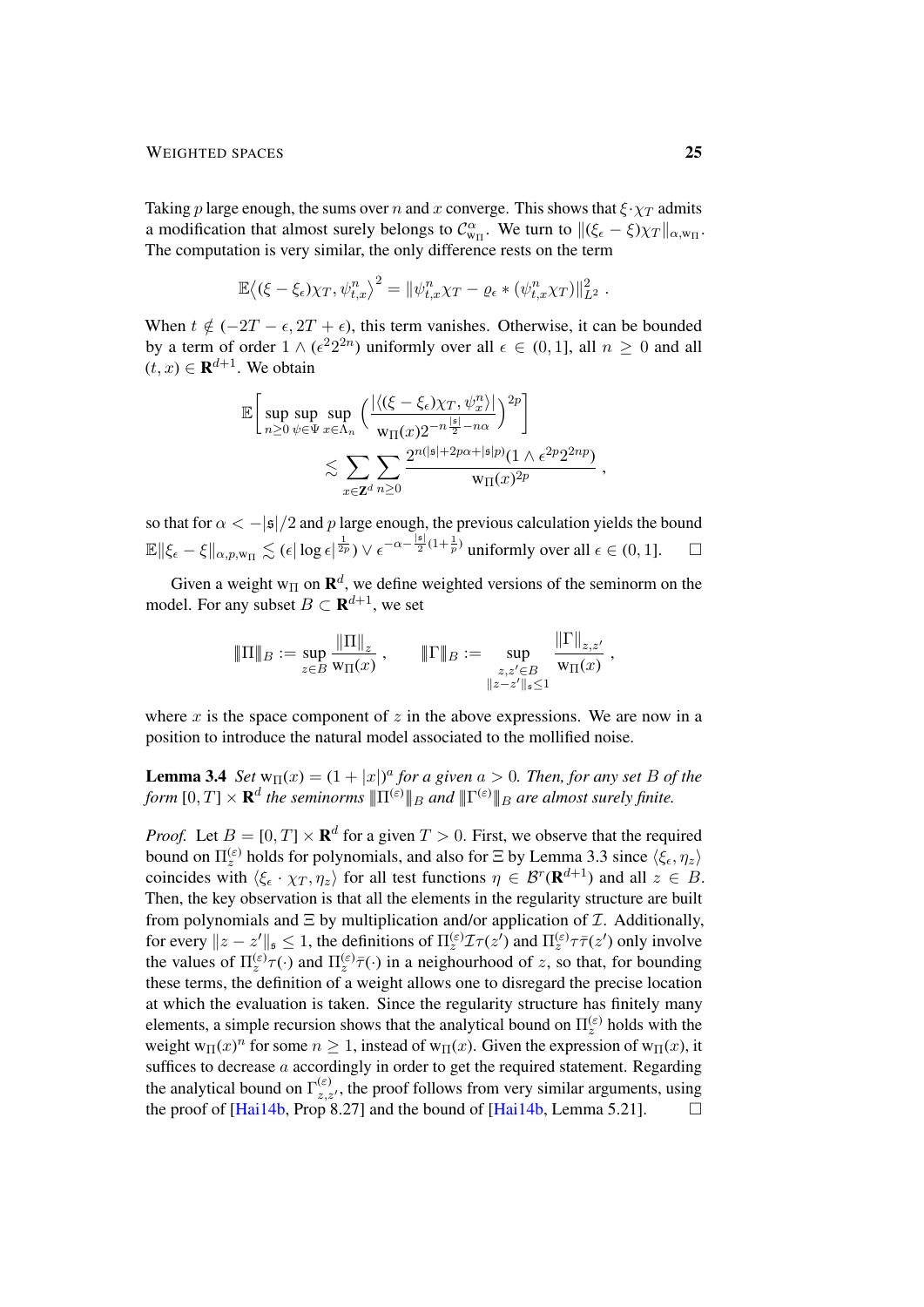Notation 3.5 From now on, the seminorm on the model will always be taken with the set  $B = [0, T] \times \mathbf{R}^d$  and the maximal T will always be clear from the context. Therefore, we will omit the subscript  $B$  on this seminorm for simplicity.

Let us now introduce weighted spaces of modelled distributions. For similar reasons as for the model, we add weights at infinity in the spaces  $\mathcal{D}^{\gamma,p}$ . Moreover, to allow for an irregular initial condition, we also weigh these spaces near time 0. For every  $\zeta \in A$  and  $t \in \mathbf{R}$ , we consider two collections of weights on  $\mathbf{R}^d$ ,  $w_t^{(1)}(\cdot,\zeta)$ and  $w_t^{(2)}(\cdot,\zeta)$ . We set

<span id="page-25-1"></span>
$$
w_t(x) := \inf_{\zeta \in A} \inf_{i \in \{1,2\}} w_t^{(i)}(x, \zeta) , \qquad (3.1)
$$

and make the following assumption.

**Assumption 3.6 (Weights and reconstruction)** All the weights  $w_t^{(i)}(x,\zeta)$  are in*creasing functions of time. Furthermore, there exists*  $c > 0$  *such that, for any time*  $T > 0$ *, there exists*  $K > 0$  *such that* 

<span id="page-25-0"></span> $\alpha$ 

$$
K^{-1} \le \sup_{x,y \in \mathbf{R}^d : |x-y| \le 1} \frac{\mathbf{w}_t^{(i)}(x,\zeta)}{\mathbf{w}_t^{(i)}(y,\zeta)} \le K , \tag{W-0}
$$

$$
\sup_{x \in \mathbf{R}^d} \frac{(\mathbf{w}_{\Pi}(x))^2 \mathbf{w}_s^{(i)}(x, \zeta)}{\mathbf{w}_t(x)} \le K(t-s)^{-\frac{c}{2}}, \quad (\mathbf{W}\text{-}1)
$$

*uniformly over all*  $s < t \in (-\infty, T]$ *, all*  $i \in \{1, 2\}$  *and all*  $\zeta \in \mathcal{A}$ *.* 

From now on, we take  $L^p = L^p(\mathbf{R}^d, dx)$  and, by convention, the integration variable is always x, so that for example  $|| f(x, y)||_{L^p}$  really means  $|| f(\cdot, y)||_{L^p}$ .

**Definition 3.7** Let  $\eta, \gamma \in \mathbf{R}$  and  $p \in [1, \infty)$ . We define  $\mathscr{D}_{T,w}^{\gamma, \eta, p}$  $T_{,w}^{\gamma,\eta,p}$  as the set of maps  $f:(0,T]\times\mathbf{R}^d\to\mathcal{T}_{\leq\gamma}$  such that

$$
\left\| \int_{y \in B(x,\lambda)} \lambda^{-d} \frac{|f_t(x)|_{\zeta}}{w_t^{(1)}(x,\zeta)} \right\|_{L^p} \lesssim t^{\frac{(\eta-\zeta)\wedge 0}{2}},
$$
  

$$
\left\| \int_{y \in B(x,\lambda)} \lambda^{-d} \frac{|f_t(y) - \Gamma_{y,x}^t f_t(x)|_{\zeta}}{w_t^{(2)}(x,\zeta)} dy \right\|_{L^p} \lesssim t^{\frac{\eta-\gamma}{2}},
$$
  

$$
\left\| \frac{|f(t,x) - \Gamma_{t,t-\lambda^2}^x f(t-\lambda^2,x)|_{\zeta}}{w_t^{(1)}(x,\zeta)\lambda^{\gamma-\zeta}} \right\|_{L^p} \lesssim t^{\frac{\eta-\gamma}{2}},
$$

uniformly over all  $\lambda \in (0, 2]$ , all  $t \in (2\lambda^2, T]$ , and all  $\zeta \in A$ . If f takes values in  $\mathcal{T}(\mathcal{U})$ , resp.  $\mathcal{T}(\mathcal{F})$ , we say that f belongs to  $\mathscr{D}_{T,w}^{\gamma,\eta,p}$  $\mathcal{D}^{\gamma,\eta,p}_{T,\mathrm{w}}(\mathcal{U})$ , resp.  $\mathscr{D}^{\gamma,\eta,p}_{T,\mathrm{w}}$  $T_{,w}^{\gamma,\eta,p}(\mathcal{F})$ . Finally, we let  $|| f ||$  denote the corresponding norm.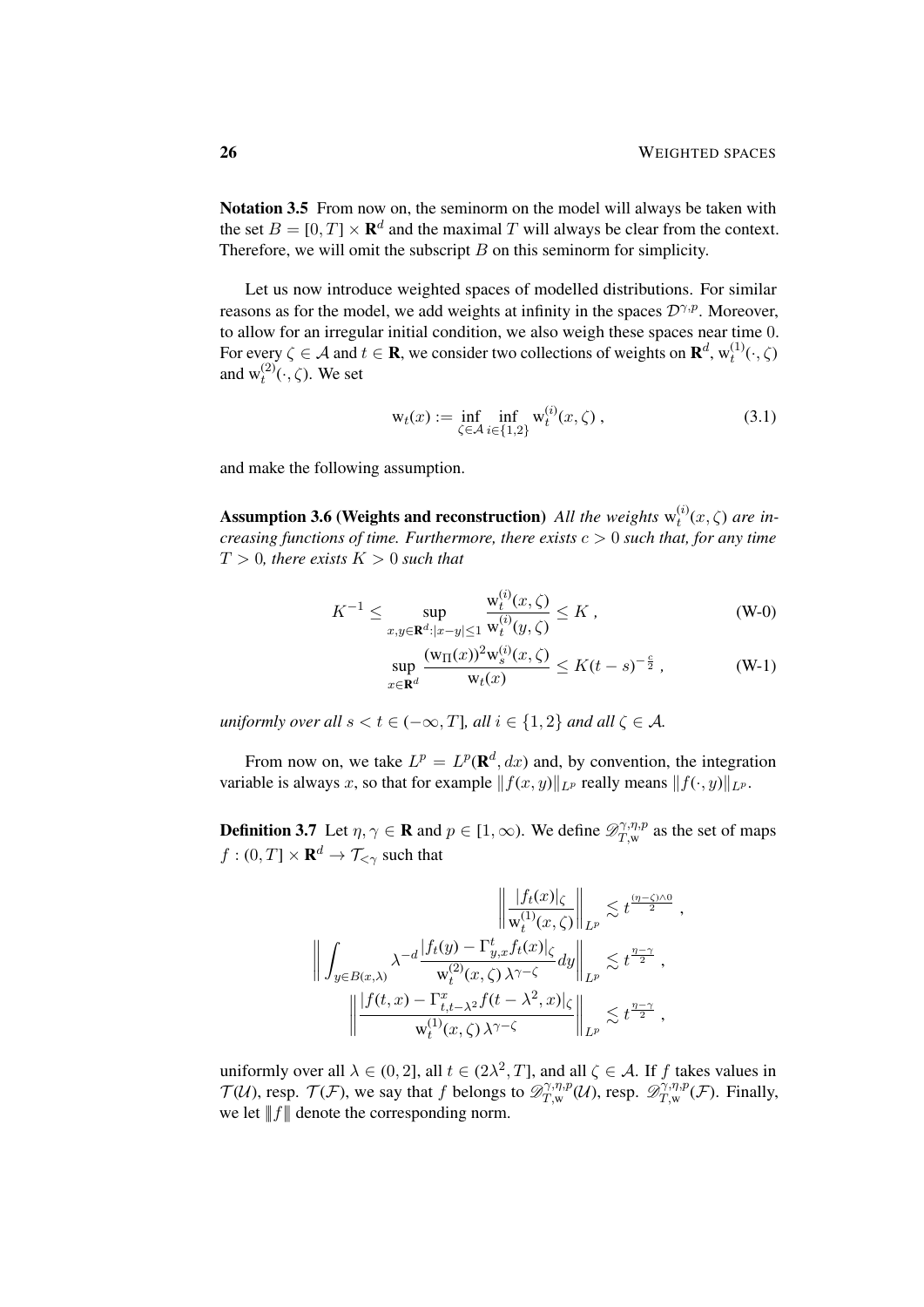### WEIGHTED SPACES 27

Similarly as we did in the previous subsection, we need to be able to compare two modelled distributions f and  $\bar{f}$  associated to two different models (Π, Γ) and ( $\bar{\Pi}$ , Γ). To that end, we define  $|| f; \bar{f} ||$  as the supremum of

$$
\begin{split}\n&\left\|\frac{|f(t,x)-\bar{f}(t,x)|_{\zeta}}{t^{\frac{(\eta-\zeta)\wedge 0}{2}}w_{t}^{(1)}(x,\zeta)}\right\|_{L^{p}(dx)} \\
&+ \left\|\int_{y\in B(x,\lambda)} \frac{|f(t,y)-\bar{f}(t,y)-\Gamma_{y,x}^{t}f(t,x)+\bar{\Gamma}_{y,x}\bar{f}(t,x)|_{\zeta}}{t^{\frac{\eta-\gamma}{2}}w_{t}^{(2)}(x,\zeta)\lambda^{\gamma-\zeta}}dy\right\|_{L^{p}(dx)} \\
&+ \left\|\frac{|f(t,x)-\bar{f}(t,x)-\Gamma_{t,t-\lambda^2}^{x}f(t-\lambda^2,x)+\bar{\Gamma}_{t,t-\lambda^2}\bar{f}(t-\lambda^2,x)|_{\zeta}}{t^{\frac{\eta-\gamma}{2}}w_{t}^{(1)}(x,\zeta)\lambda^{\gamma-\zeta}}\right\|_{L^{p}(dx)},\n\end{split}
$$

over all  $\lambda \in (0, 2]$ , all  $t \in (2\lambda^2, T]$  and all  $\zeta \in \mathcal{A}$ .

Observe that the space  $\mathscr{D}_{T,w}^{\gamma,\eta,p}$  $T_{T,w}^{\gamma,\eta,p}$  is actually locally identical to  $\mathcal{D}^{\gamma,p}$  so that, for any test function  $\eta_{t,x}^{\lambda}$  supported away from the negative times, we can use Theorem [2.11](#page-14-0) and define a local reconstruction operator  $\langle \tilde{\mathcal{R}}f, \eta_{t,x}^{\lambda} \rangle$ . The next theorem shows that there is a canonical distribution  $\mathcal{R}f$  that coincides with  $\tilde{\mathcal{R}}f$  everywhere. First, let us define a weighted version of the space  $\mathcal{E}^{\alpha,p}$ .

**Definition 3.8** Let  $\alpha < 0$ ,  $p \in [1, \infty)$  and  $T > 0$ . We let  $\mathcal{E}_{w,T}^{\alpha, p}$  be the space of distributions f on  $(-\infty, T) \times \mathbf{R}^d$  such that

<span id="page-26-2"></span><span id="page-26-1"></span><span id="page-26-0"></span>
$$
\sup_{\lambda \in (0,1]} \sup_{t \in (-\infty,T-\lambda^2)} \left\| \sup_{\eta \in \mathcal{B}^r(\mathbf{R}^{d+1})} \frac{|\langle f, \eta_{t,x}^\lambda \rangle|}{\lambda^\alpha w_{t+\lambda^2}(x)} \right\|_{L^p(dx)} < \infty ,\tag{3.2}
$$

where the weights  $w_t$  were defined in [\(3.1\)](#page-25-0).

We start with the following extension result.

**Proposition 3.9** *Let*  $\alpha \in (-2,0)$ *,*  $p \in [1,\infty]$  *and*  $T > 0$ *. Let*  $f$  *be a distribution on the set of all*  $\eta \in \mathcal{C}^r(\mathbf{R}^{d+1})$  whose support does not interset the hyperplane  $\{t = 0\}.$ *Assume that* f *satisfies the bound [\(3.2\)](#page-26-1) with the second supremum restricted to all*  $t \in (-\infty, T - \lambda^2) \setminus [-3\lambda^2, 3\lambda^2]$ . Then, f can be uniquely extended into an element  $\int d^{\alpha,p}_{w,T}$ .

*Proof.* The proof is divided into three steps. First, we show uniqueness of the extension. Then, we build the extension but with a non-optimal weight. Finally, we show that the weight can actually be improved. From now on, we let  $\chi$ :  $\mathbf{R} \to \mathbf{R}$  be a compactly supported, smooth function such that supp  $\chi \subset [5,\infty)$  and  $\sum_{n\in\mathbb{Z}} \chi(2^{2n}s) = 1$  for all  $s \in (0,\infty)$ . We also let  $\tilde{\chi}: \mathbb{R} \to \mathbb{R}$  be a smooth function such that supp  $\tilde{\chi} \subset [-1, 1]$  and  $\sum_{k \in \mathbb{Z}} \tilde{\chi}(x - k) = 1$  for all  $x \in \mathbb{R}$ .

*Step 1: uniqueness.* Let For every  $n_0 \ge 1$ , we set  $\nu_{n_0}(t) = \sum_{n \le n_0} (\chi(2^{2n} t) +$  $\chi(-2^{2n}t)$ ). Observe that this function vanishes in  $[-5 \cdot 2^{-2n_0}, 5 \cdot 2^{-\overline{2}n_0}]$ . We claim that for any  $f \in \mathscr{E}_{w,T}^{\alpha,p}$  and  $n_0$  large enough, we have

$$
|\langle f, \varphi_{t,x}(1-\nu_{n_0})\rangle| \lesssim 2^{-n_0(2+\alpha)} \mathsf{w}_T(x) , \qquad (3.3)
$$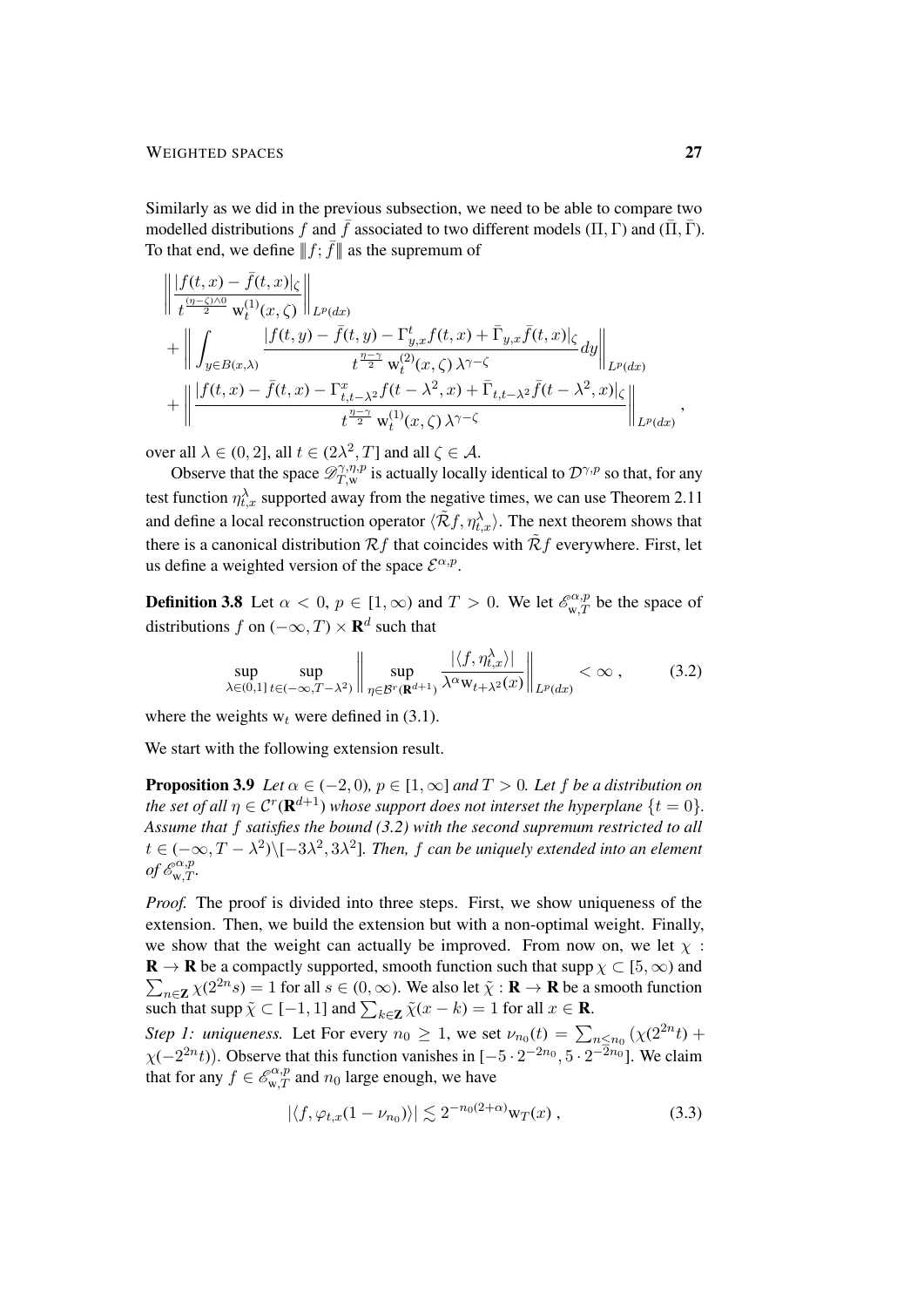uniformly over all  $\varphi \in \mathcal{B}^r(\mathbf{R}^{d+1})$  and all  $(t, x) \in \mathbf{R}^{d+1}$ . Since  $2 + \alpha > 0$ , this claim shows that the knowledge of f away from the hyperplane  $\{t = 0\}$  is sufficient to characterise f. The uniqueness of the statement is then immediate. We now prove the claim. We use the following partition of unity:

$$
\sum_{(s,y)\in\Lambda_{n_0}} \psi_{n_0,s,y}(z) = 1 \ , \quad \psi_{n_0,s,y}(z) = \tilde{\chi}(2^{2n_0}(z_0-s)) \prod_{i=1}^d \tilde{\chi}(2^{n_0}(z_i - y_i)) \ .
$$

Since  $(1 - \nu_{n_0})$  is supported in some centred interval of length of order  $2^{-2n_0}$ , we deduce that there exists  $C > 0$  such that  $\varphi_{t,x}(1 - \nu_{n_0})\psi_{n_0,s,y}$  is identically zero as soon as  $|y - x| > C$  and  $|s| > C2^{-2n_0}$ , uniformly over all  $\varphi \in \mathcal{B}^r$ , all  $(t, x) \in \mathbf{R}^{d+1}$ , all  $n_0 \ge 0$  and  $(s, y) \in \Lambda_{n_0}$ . Then, for any  $\varphi \in \mathcal{B}^r(\mathbf{R}^{d+1})$  and any  $(t, x) \in \mathbf{R}^{d+1}$ , we have

$$
\langle f, \varphi_{t,x}(1-\nu_{n_0}) \rangle = \sum_{(s,y)\in\Lambda_{n_0}} \langle f, \varphi_{t,x}(1-\nu_{n_0})\psi_{n_0,s,y} \rangle . \tag{3.4}
$$

Recall that  $|\mathfrak{s}| = 2 + d$ . For all  $z \in B(y, 2^{-n_0})$ , the function  $2^{n_0 |\mathfrak{s}|} \varphi_{t,x} (1 (\nu_{n_0})\psi_{n_0,s,y}$  can be written as  $\eta_{s,z}^{2^{-n_0}}$ , for some  $\eta \in \mathcal{B}^r$ , up to some factor C, where |C| is uniformly bounded over all  $\varphi \in \mathcal{B}^r$ , all  $n_0 \geq 0$ , all  $(s, y) \in \Lambda_{n_0}$  and all  $z \in B(y, 2^{-n_0})$ . Using Jensen's inequality, we thus get

$$
\Big|\sum_{(s,y)\in\Lambda_{n_0}}\langle f, \varphi_{t,x}(1-\nu_{n_0})\psi_{n_0,s,y}\rangle\Big|
$$
  
\n
$$
\lesssim \sup_{\substack{s\in 2^{-2n_0}\mathbf{Z}\\|s|\le C2^{-2n_0}\\|s|\le C2^{-2n_0}}}\sum_{y:(s,y)\in\Lambda_{n_0}}2^{-n_0(2+d+\alpha)}\frac{|\langle f, 2^{n_0|s}|\varphi_{t,x}(1-\nu_{n_0})\psi_{n_0,s,y}\rangle|}{2^{-n_0\alpha}}\\ \lesssim \sup_{\substack{s\in 2^{-2n_0}\mathbf{Z}\\|s|\le C2^{-2n_0}}}\sum_{\substack{y:(s,y)\in\Lambda_{n_0}\\|y-x|\le C\\|y-x|\le C}}\int_{z\in B(y,2^{-n_0})}2^{-n_0(2+\alpha)}\frac{|\langle f, 2^{n_0|s}|\varphi_{t,x}(1-\nu_{n_0})\psi_{n_0,s,y}\rangle|}{2^{-n_0\alpha}}dz\\ \lesssim 2^{-n_0(2+\alpha)}\mathrm{w}_T(x)\sup_{\substack{s\in \mathbf{R}\\|s|\le C2^{-2n_0}}}\left(\sum_{\substack{y:(s,y)\in\Lambda_{n_0}\\|y-x|\le C\\|y-x|\le C}}\int_{z\in B(y,2^{-n_0})}\sup_{\eta\in \mathcal{B}^r}\left|\frac{\langle f, \eta_{s,z}^{2^{-n_0}}\rangle}{\mathrm{w}_T(x)2^{-n_0\alpha}}\right|^p dz\right)^{\frac{1}{p}}\\ \lesssim 2^{-n_0(2+\alpha)}\mathrm{w}_T(x)\sup_{\substack{s\in \mathbf{R}\\|s|\le C2^{-2n_0}}}\left(\int_{z\in B(x,C')}\sup_{\eta\in \mathcal{B}^r}\left|\frac{\langle f, \eta_{s,z}^{2^{-n_0}}\rangle}{\mathrm{w}_T(x)2^{-n_0\alpha}}\right|^p dz\right)^{\frac{1}{p}},
$$

uniformly over all  $\varphi \in \mathcal{B}^r$ , all  $n_0 \geq 0$  and all  $(t, x) \in \mathbf{R}^{d+1}$ . For all  $n_0$  such that  $(C + 1)2^{-2n_0} < T$ , the term on the right hand side is bounded by [\(3.2\)](#page-26-1), thus concluding the proof of the claim.

*Step 2: existence.* Let us now consider a distribution  $f$  as in the statement, and let us construct its extension. We use the following partition of the complement of the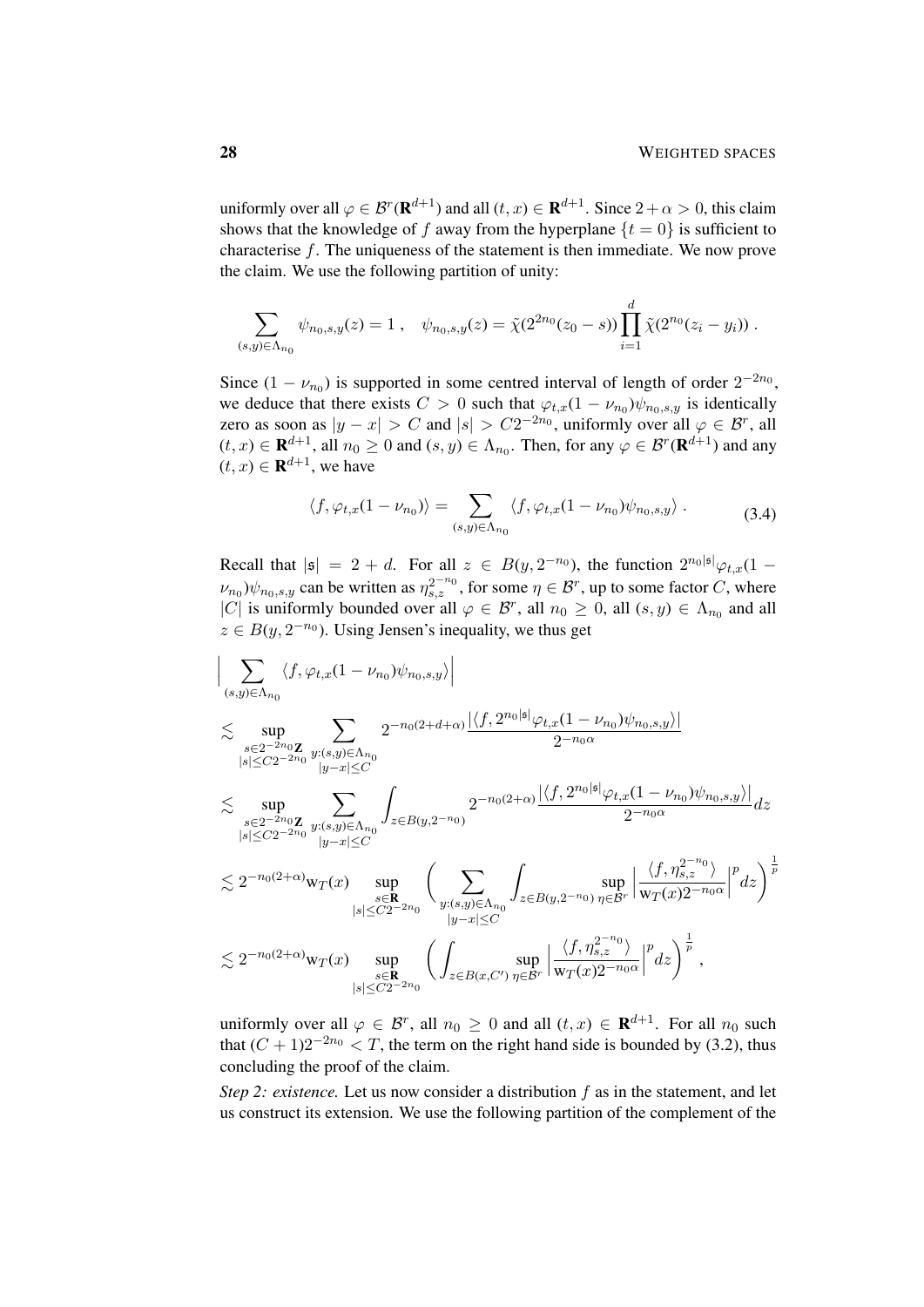### WEIGHTED SPACES 29

hyperplane  $\{t = 0\}$ 

 $\mathbf{r}$ 

$$
\sum_{n \in \mathbf{Z}} \left( \chi(2^{2n} z_0) + \chi(-2^{2n} z_0) \right) \sum_{(s,y) \in \Lambda_n} \tilde{\chi}(2^{2n} (z_0 - s)) \prod_{i=1}^d \tilde{\chi}(2^n (z_i - y_i)) = 1 , (3.5)
$$

for all  $z \in \mathbf{R}^{d+1}$  with  $z_0 \neq 0$ . Then, for all  $n \in \mathbf{Z}$  and all  $(s, y) \in \Lambda_n$ , we set

$$
\psi_{n,s,y}(z) = (\chi(2^{2n}z_0) + \chi(-2^{2n}z_0))\tilde{\chi}(2^{2n}(z_0 - s))\prod_{i=1}^d \tilde{\chi}(2^n(z_i - y_i)).
$$
 (3.6)

We need to define  $\langle f, \eta_{t,x}^{\lambda} \rangle$  for all those  $\eta \in \mathcal{B}^r$  and  $(t, x) \in \mathbb{R}^{d+1}$  such that  $t \in [-3\lambda^2, 3\lambda^2]$ . The uniqueness part of the statement shows that f should not have any contribution on the hyperplane  $\{t = 0\}$ . This suggests to set

$$
\langle f, \eta_{t,x}^{\lambda} \rangle := \sum_{2^{-n} < \lambda} \sum_{(s,y) \in \Lambda_n} \langle f, \eta_{t,x}^{\lambda} \psi_{n,s,y} \rangle . \tag{3.7}
$$

<span id="page-28-1"></span><span id="page-28-0"></span>d

Notice that we restricted the sum to those n such that  $2^{-n} < \lambda$ , since otherwise the product  $\eta_{t,x}^{\lambda}\psi_{n,s,y}$  is identically zero. We only need to check that the right hand side makes sense. First, we notice that for any given n, the sum over s in  $(3.7)$  can be restricted to the set

$$
\mathcal{S}_n^{t,\lambda} = \left\{ s \in 2^{-2n} \mathbf{Z} : s \in [t - \lambda^2 - 2^{-2n}, t + \lambda^2 + 2^{-2n}], \right\}
$$

$$
B(s, 2^{-2n}) \cap \text{ supp } (\chi(2^{2n} \cdot) + \chi(-2^{2n} \cdot)) \neq \emptyset \right\}.
$$

The cardinality of this set is uniformly bounded in  $n \geq 0$ . Then, for every  $n \geq 0$ such that  $2^{-n} < \lambda$ , we write

$$
\begin{aligned} & \left\| \sup_{\eta \in \mathcal{B}^r} \Big| \sum_{s \in \mathcal{S}_n^{t,\lambda}} \sum_{y \in 2^{-n} \mathbf{Z}^d} \langle f, \eta_{t,x}^\lambda \psi_{n,s,y} \rangle \Big| \right\|_{L^p_{x_0,1}} \\ & \lesssim \sup_{s \in \mathcal{S}_n^{t,\lambda}} \left\| \sup_{\eta \in \mathcal{B}^r} \sum_{\substack{y \in 2^{-n} \mathbf{Z}^d \\ |y - x| \leq \lambda + C2^{-n}}} \int_{u \in B(y,2^{-n})} 2^{n|\mathfrak{s}|} |\langle f, \eta_{t,x}^\lambda \psi_{n,s,y} \rangle| du \right\|_{L^p_{x_0,1}}, \end{aligned}
$$

where  $C > 0$  depends on the size of the support of  $\psi$ , and where we have artificially added the integral over  $u$  at the second line. At this point, we use Jensen's inequality, the bound [\(3.2\)](#page-26-1), and the fact that the function  $\eta_{t,x}^{\lambda}\psi_{n,s,y}$  can be written  $C'(\lambda 2^n)^{-|\mathfrak{s}|}\varphi_{s,u}^{2^{-n}}$  for some function  $\varphi \in \mathcal{B}^r$  and some constant  $C'$ , where  $|C'|$  is bounded uniformly over all  $t, x, s, y, u, n$  as above. This yields

$$
\lesssim \sup_{s \in \mathcal{S}_n^{t,\lambda}} 2^{-2n} \lambda^{-2} \Big( \int_{u \in B(x_0,3)} \sup_{\varphi \in \mathcal{B}^r} \Big| \langle f, \varphi_{s,u}^{2^{-n}} \rangle \Big|^p du \Big)^{\frac{1}{p}}
$$
  

$$
\lesssim \lambda^{-2} 2^{-n(2+\alpha)} \mathbf{w}_{t+3\lambda^2}(x_0) ,
$$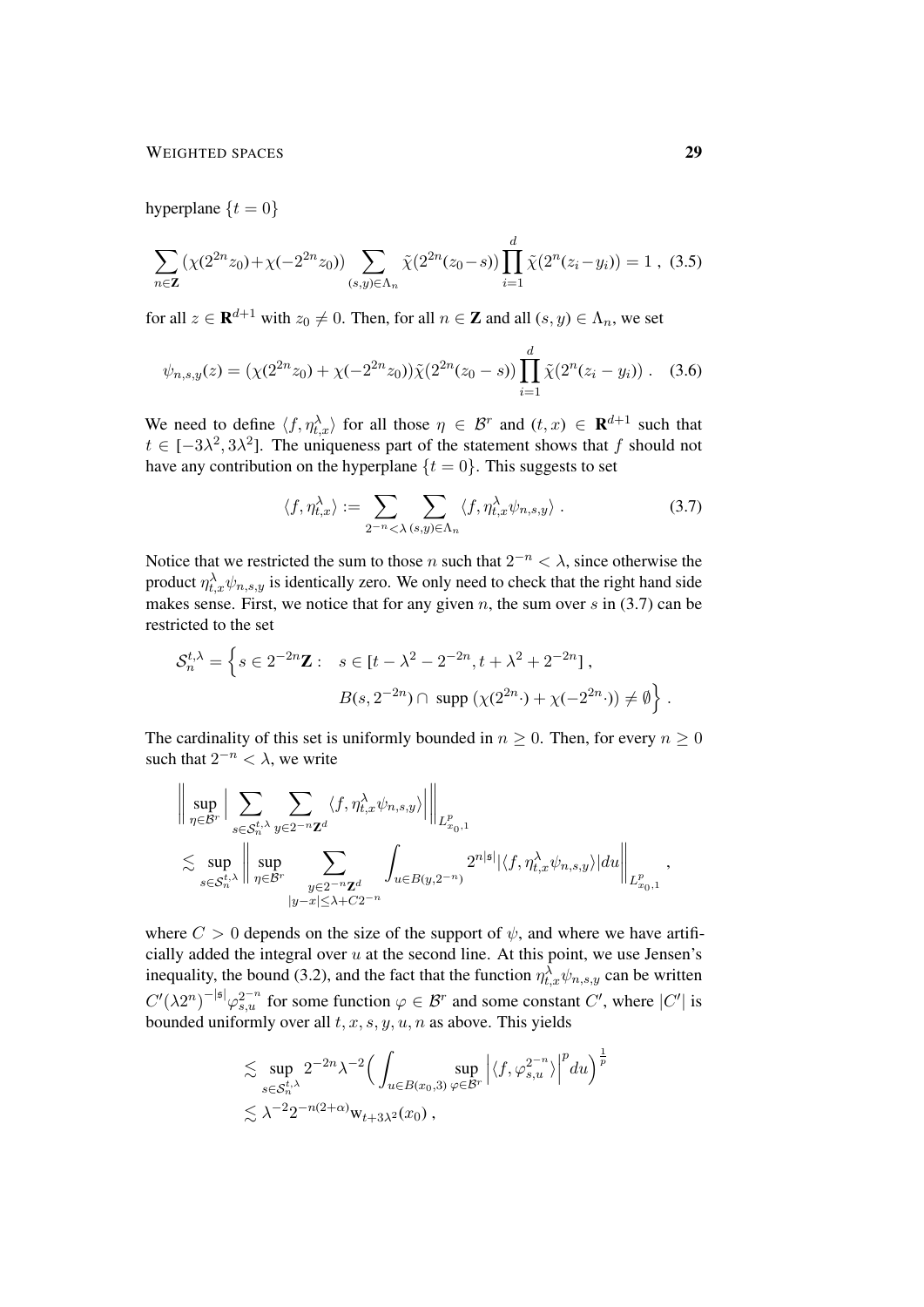uniformly over all  $\lambda \in (0,1]$ , all  $t \leq \lambda^2$ , all  $x_0 \in \mathbf{R}^d$  and all  $n \in \mathbf{Z}$  such that  $2^{-n} < \lambda$ . To get the last bound, we used the fact that for all  $s \in S_n^{t,\lambda}$ , we have  $s > 3 \cdot 2^{-2n}$  and  $s < t + 2\lambda^2$ . Using the assumption  $\alpha > -2$ , we deduce that

$$
\sum_{2^{-n}\leq \lambda} \left\| \sup_{\eta \in \mathcal{B}^r} \Big| \sum_{s \in \mathcal{S}_n^{t,\lambda}} \sum_{y \in 2^{-n} \mathbf{Z}^d} \langle f, \eta_{t,x}^\lambda \psi_{n,s,y} \rangle \Big| \right\|_{L^p_{x_0,1}} \lesssim \lambda^\alpha w_{t+3\lambda^2}(x_0) ,
$$

uniformly over all the parameters. Therefore, we have extended  $f$  into a genuine distribution over  $\mathbf{R}^{d+1}$ , with the right regularity index but with a slightly worse weight than desired.

*Step 3: optimal bound.* We now show that the weight in the last bound can be replaced by  $w_{t+\lambda^2}(x_0)$  as required. To that end, we refine the mesh of our partition of unity near the maximal time of the support of the test function. We fix  $t, x, \lambda$  and assume that  $t \leq 3\lambda^2$ . We then introduce:

$$
\sum_{n\in\mathbf{Z}} \chi(2^{2n}(t+\lambda^2-z_0)) \sum_{(s,y)\in\Lambda_n} \tilde{\chi}(2^{2n}(z_0-s)) \tilde{\chi}(2^n(z_1-y_1)) \dots \tilde{\chi}(2^n(z_d-y_d)) = 1,
$$
\n(3.8)

for all  $z \in (-\infty, t + \lambda^2) \times \mathbf{R}^d$ . Taking the product of [\(3.5\)](#page-28-1) and [\(3.8\)](#page-29-0), we deduce the existence of a set  $\mathcal{S}_n^{t,\lambda} \subset \mathbf{R}$  and a collection of smooth functions  $\psi_{n,s,y}$ , compactly supported in  $B((s, y), 2^{-n})$ , indexed by  $(s, y) \in S_n^{t, \lambda} \times (2^{-n} \mathbb{Z}^d)$ , such that:

1. For all  $z\mathbf{R}^{d+1}$  such that  $z_0 \in (-\infty, 0) \cup (0, t + \lambda^2)$ ,

<span id="page-29-0"></span>
$$
\sum_{2^{-n}\langle\lambda\atop{2^{n}}\langle\lambda,\delta\in\mathcal{S}_{n}^{t,\lambda}}\sum_{y\in 2^{-n}\mathbf{Z}^{d}}\psi_{n,s,y}(z)=1.
$$

- 2. The number of elements of  $S_n^{t,\lambda}$  is bounded uniformly over all  $n \in \mathbb{Z}$ , and it is included into the union of  $(-\infty, -4 \cdot 2^{-2n}]$  and  $[4 \cdot 2^{-2n}, t + \lambda^2 - 4 \cdot 2^{-2n}]$ ,
- 3. For all  $k \in \mathbb{N}^{d+1}$  with  $|k| \leq r$ , we have  $|D^k \psi_{n,s,y}| \lesssim 2^{n|k|}$  uniformly over all  $n \in \mathbb{Z}$  and all  $(s, y) \in \mathcal{S}_n^{t, \lambda} \times (2^{-n} \mathbb{Z}^d)$ .

This allows us to write

$$
\eta_{t,x}^{\lambda}(z) = \sum_{2^{-n} < \lambda} \sum_{s \in \mathcal{S}_n^{t,\lambda}} \sum_{y \in 2^{-n} \mathbb{Z}^d} \eta_{t,x}^{\lambda}(z) \psi_{n,s,y}(z) , \qquad (3.9)
$$

for all  $z \in \mathbf{R}^{d+1}$  with  $z_0 \neq 0$ . In the sum over y, the number of elements with a non-zero contribution is of order at most  $(\lambda 2^n)^d$ . From Step 1, we know that the following equality holds

$$
\langle f, \eta_{t,x}^{\lambda} \rangle = \sum_{2^{-n} < \lambda} \sum_{s \in S_n^{t,\lambda}} \sum_{y \in 2^{-n} \mathbb{Z}^d} \langle f, \eta_{t,x}^{\lambda} \psi_{n,s,y} \rangle . \tag{3.10}
$$

Then, we can apply the calculations made in Step 2, the only difference comes from the set  $S_n^{t,\lambda}$  whose elements are at distance at least  $4 \cdot 2^{-2n}$  from  $t + \lambda^2$ . This ensures the required weight.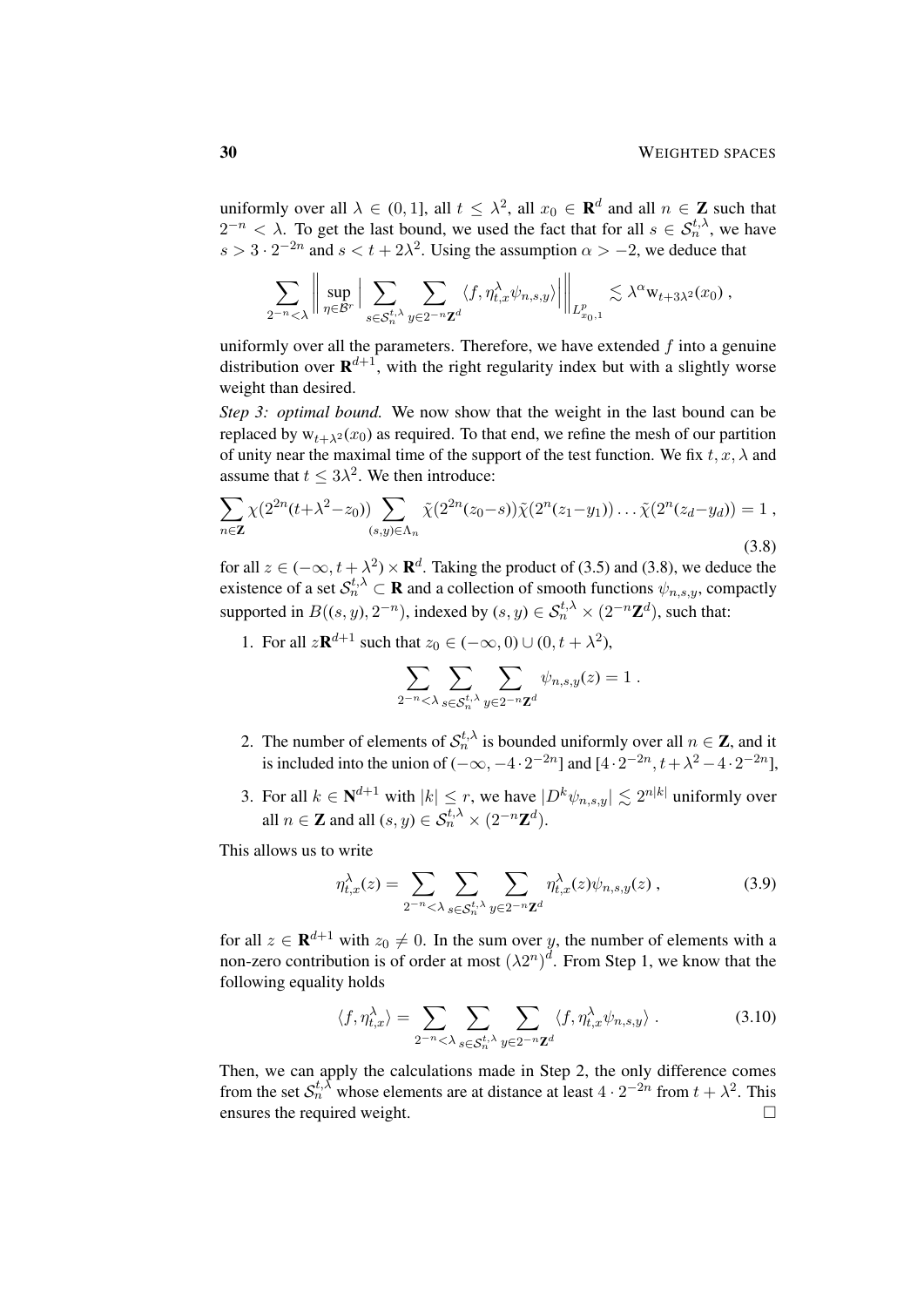WEIGHTED SPACES 31

<span id="page-30-0"></span>**Theorem 3.10 (Reconstruction with weights)** Let  $(T, \mathcal{G}, \mathcal{A})$  be a regularity struc*ture. Let*  $\gamma > 0$ *,*  $p \in [1, \infty)$ *,*  $\alpha := \min A$ *,*  $r > |\alpha|$  *and*  $(\Pi, \Gamma)$  *be a model with the*  $weight w_{\Pi}(x) = (1 + |x|)^{\frac{c}{2}}, x \in \mathbf{R}^{d}$ . In addition to Assumption [3.6](#page-25-1) on the weights, *we require that*  $\alpha' = \eta \wedge \alpha - c > -2$  *and*  $\gamma - c > 0$ *. Then, there exists a unique continuous linear map*  $R: \mathscr{D}_{w,T}^{\gamma,\eta,p} \to \mathscr{E}_{w,T}^{\alpha',p}$  such that  $\langle Rf,\eta \rangle = 0$  whenever  $\eta$  is *supported in*  $(-\infty, 0) \times \mathbf{R}^d$ *, and* 

$$
\left\| \sup_{\eta \in \mathcal{B}^r} |\langle \mathcal{R}f - \Pi_{t,x}f(t,x), \eta_{t,x}^\lambda \rangle| \right\|_{L^p_{x_0,1}} \lesssim C\lambda^{\gamma - c} t^{\frac{\eta - \gamma}{2}} w_{t+\lambda^2}(x_0), \tag{3.11}
$$

*uniformly over all*  $\lambda \in (0,1]$ *, all*  $x_0 \in \mathbf{R}^d$ *, all*  $t \in [3\lambda^2, T - \lambda^2]$ *, all*  $f \in \mathscr{D}_{w,T}^{\gamma,\eta,p}$ and all admissible models  $(\Pi, \Gamma)$ *. Here*  $C := \|\Pi\|(1 + \|\Gamma\|) \|f\|$ *. Furthermore, we*<br>and all admissible models  $(\Pi, \Gamma)$ *. Here*  $C := \|\Pi\|(1 + \|\Gamma\|) \|f\|$ *. Furthermore, we have the bound*

<span id="page-30-2"></span><span id="page-30-1"></span>
$$
\left\| \sup_{\eta \in \mathcal{B}^r} |\langle \mathcal{R}f, \eta_{t,x}^\lambda \rangle| \right\|_{L^p_{x_0,1}} \lesssim C\lambda^{\alpha \wedge \eta - c} \mathsf{w}_{t+\lambda^2}(x_0) ,\tag{3.12}
$$

*uniformly over all*  $\lambda \in (0, 1]$ *, all*  $x_0 \in \mathbf{R}^d$ *, all*  $t \in (0, T - \lambda^2]$  *and all*  $f \in \mathscr{D}^{\gamma, \eta, p}_{w, T}$ *.* 

*If*  $(\overline{\Pi}, \overline{\Gamma})$  *is a second model for*  $\mathcal{T}$  *and if*  $\overline{\mathcal{R}}$  *is its associated reconstruction operator, then we set*

$$
\tilde{C}:=\|\Pi\|(1+\|\Gamma\|)\|f;\bar{f}\|+\|\Pi-\bar{\Pi}\|(1+\|\Gamma\|)\|\bar{f}\|+\|\bar{\Pi}\|\|\Gamma-\bar{\Gamma}\|\|\bar{f}\|\;,
$$

*and we have the bound*

$$
\left\| \sup_{\eta \in \mathcal{B}^r} |\langle \mathcal{R}f - \bar{\mathcal{R}}\bar{f} - \Pi_{t,x}f(t,x) + \bar{\Pi}_{t,x}\bar{f}(t,x), \eta_{t,x}^{\lambda} \rangle| \right\|_{L^p_{x_0,1}} \tag{3.13}
$$

$$
\lesssim \tilde{C} \lambda^{\gamma - c} t^{\frac{\eta - \gamma}{2}} \mathbf{w}_{t+\lambda^2}(x_0),
$$

 $uniformly over all  $\lambda \in (0, 1]$ , all  $x_0 \in \mathbf{R}^d$ , all  $t \in (3\lambda^2, T - \lambda^2)$ , all  $f \in \mathcal{D}^{\gamma, \eta, p}_{w, T}$ , all$  $\bar{f}\in\bar{\mathscr{D}}_{w,T}^{\gamma,\eta,p}$  and all admissible models  $(\Pi,\Gamma)$ ,  $(\bar{\Pi},\bar{\Gamma})$ *. We also have* 

<span id="page-30-3"></span>
$$
\left\| \sup_{\eta \in \mathcal{B}^r} |\langle \mathcal{R}f - \bar{\mathcal{R}}\bar{f}, \eta_{t,x}^{\lambda} \rangle| \right\|_{L_{x_0,1}^p} \lesssim \tilde{C} \lambda^{\alpha \wedge \eta - c} \mathbf{w}_{t + \lambda^2}(x_0), \tag{3.14}
$$

*uniformly over the same parameters.*

Notice that in these statements we lose a factor  $\lambda^{-c}$  compared to what one would have expected: this is the price we pay for having added weights to our spaces and requiring uniformity in space. However, we will see in the sequel that we can choose the constant  $c$  as small as we want.

*Proof.* We only need to show that there is a unique distribution  $\mathcal{R}_f$ , on the set of all test functions whose support does not intersect the hyperplane  $\{t = 0\}$ , that fulfills the requirements of the theorem for these test functions. Then, Proposition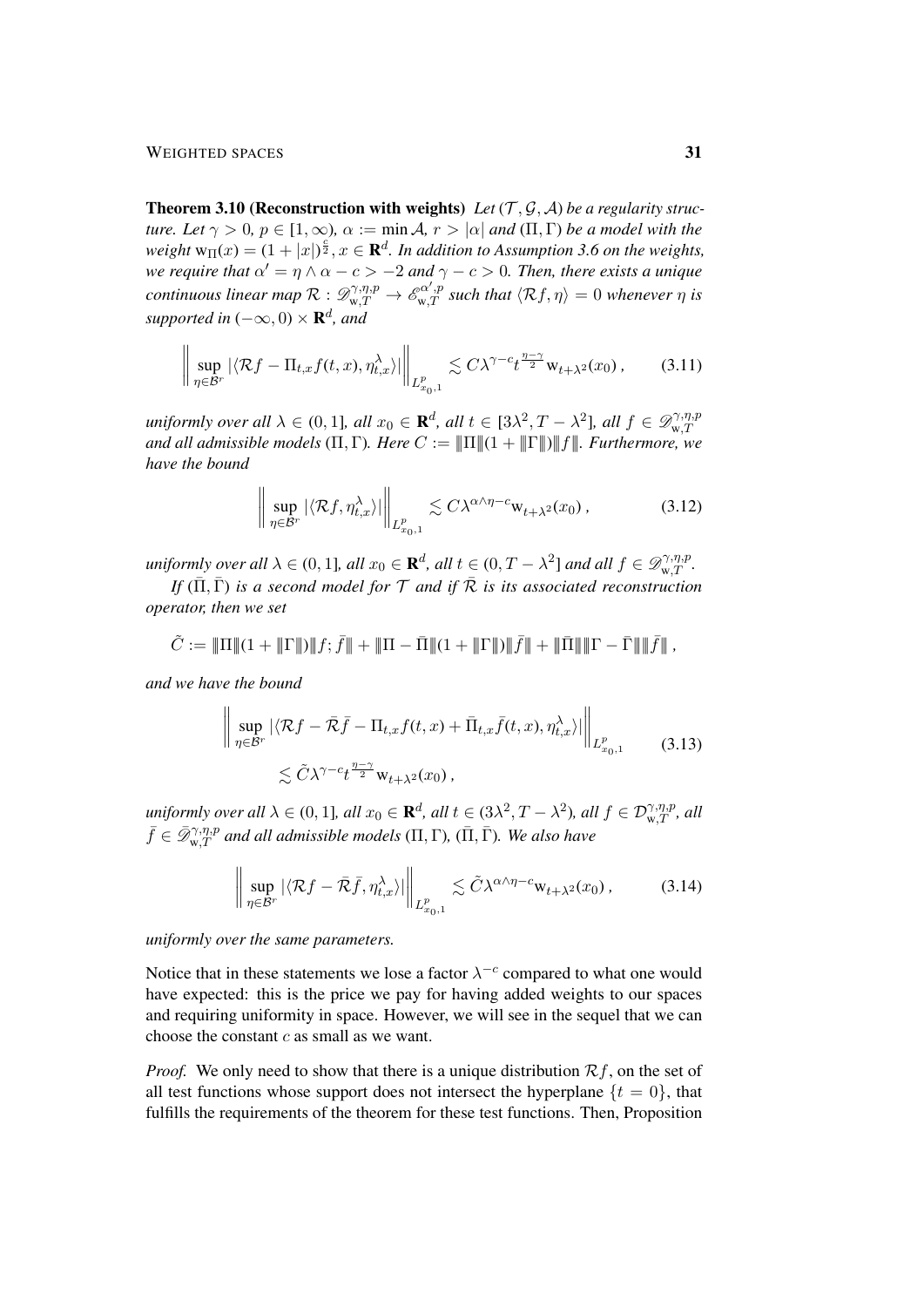[3.9](#page-26-2) yields the desired result.

First, we set  $\langle Rf, \eta \rangle := 0$  for every  $\eta \in \mathcal{B}^r$  which is supported in the half-space  $\{t < 0\}$ . Second, let  $\lambda \in (0, 1]$ ,  $x \in \mathbf{R}^d$  and  $t \in [3\lambda^2, T - \lambda^2]$ . By a simple localisation argument, one can build an element  $\tilde{f} \in \mathcal{D}^{\gamma,p}$  such that  $\tilde{f}$  coincides with f in  $[t-2\lambda^2, t+\lambda^2] \times B(x, 3)$  and vanishes outside  $[t-3\lambda^2, t+2\lambda^2] \times B(x, 4)$ . Indeed, it suffices to lift into the polynomial regularity structure a smooth function equal to 1 on  $[t - 2\lambda^2, t + \lambda^2] \times B(x, 3)$ , and vanishing outside  $[t - 3\lambda^2, t + 2\lambda^2] \times$  $B(x, 4)$ , and to define  $\tilde{f}$  as the product of f with this smooth function (this may require to extend our original regularity structure with the polynomials, and to define the canonical product between elements in the regularity structure and polynomials).

Using the reconstruction theorem in  $\mathcal{D}^{\gamma,p}$ , we set  $\langle \mathcal{R}f, \eta_{t,x}^{\lambda}\rangle := \langle \mathcal{R}\tilde{f}, \eta_{t,x}^{\lambda}\rangle$ . We now show [\(3.11\)](#page-30-1). Recall the definition of  $B^n = B^n_{\lambda, t, x_0}$  from Theorem [2.11.](#page-14-0) Notice that

$$
\|\Pi\|_{B^n}(1+\|\Gamma\|_{B^n})\|f\|_{B^n}\lesssim t^{\frac{\eta-\gamma}{2}}\mathrm{w}_{\Pi}(x_0)^2\sup_{\zeta}\sup_{i\in\{1,2\}}\mathrm{w}_{t+\lambda^2-2^{-2n}}(x_0,\zeta)\,,
$$

uniformly over all  $\lambda \in (0, 1]$ , all  $x_0 \in \mathbf{R}^d$ , all  $t \in [3\lambda^2, T - \lambda^2]$ , all  $f \in \mathscr{D}_{w,T}^{\gamma, \eta, p}$  and all  $n \ge 0$ . Using [\(W-1\)](#page-25-1), we deduce that the right hand side is actually bounded by a term of order  $t^{\frac{n-\gamma}{2}} w_{t+\lambda^2}(x_0) 2^{nc}$  uniformly over all the parameters. Therefore, by  $(2.8)$ , we deduce that  $(3.11)$  holds.

This determines the value of  $\langle Rf, \varphi \rangle$ , for any test function  $\varphi$  whose support does not intersect the hyperplane  $\{t = 0\}$ . Indeed, any such function can be splitted into a *finite* sum of functions of the form  $\eta_{t,x}^{\lambda}$ , with  $t \ge 3\lambda^2$ , on which  $\mathcal{R}f$  has already been constructed. It is then simple to check that  $\mathcal{R}f$  is a well-defined distribution on the set of test functions whose support does not intersect the hyperplane  $\{t = 0\}$ . We can apply Proposition [3.9,](#page-26-2) and the statement of the theorem follows.

The case of two models is handled similarly, using the bound [\(2.10\)](#page-14-4) from the reconstruction theorem in  $\mathcal{D}^{\gamma,p}$ , thus concluding the proof.

### <span id="page-31-0"></span>4 Convolution with the heat kernel

The goal of this section is to define an operator that plays the role of the convolution with the heat kernel, but at the level of modelled distributions. This will be carried out separately for the singular part  $P_+$  and the smooth part  $P_-$  of the heat kernel, as defined in Lemma [2.1.](#page-8-1) Although such an abstract operator was defined in Section 5 of [\[Hai14b\]](#page-49-2), the fact that we have incorporated weights in our spaces imposes some additional constraints on this map. The main difficulty comes with the singular part of the kernel  $P_+$ , which is handled in Theorem [4.3.](#page-33-0) The smooth part is simpler, and is addressed in Proposition [4.5.](#page-42-0) We end this section with the treatment of the initial condition.

From now on, we take the following values for the parameters:

$$
\alpha = -\frac{3}{2} - \kappa
$$
,  $\eta = -\frac{1}{2} + 3\kappa$ ,  $\gamma = \frac{3}{2} + 2\kappa$ .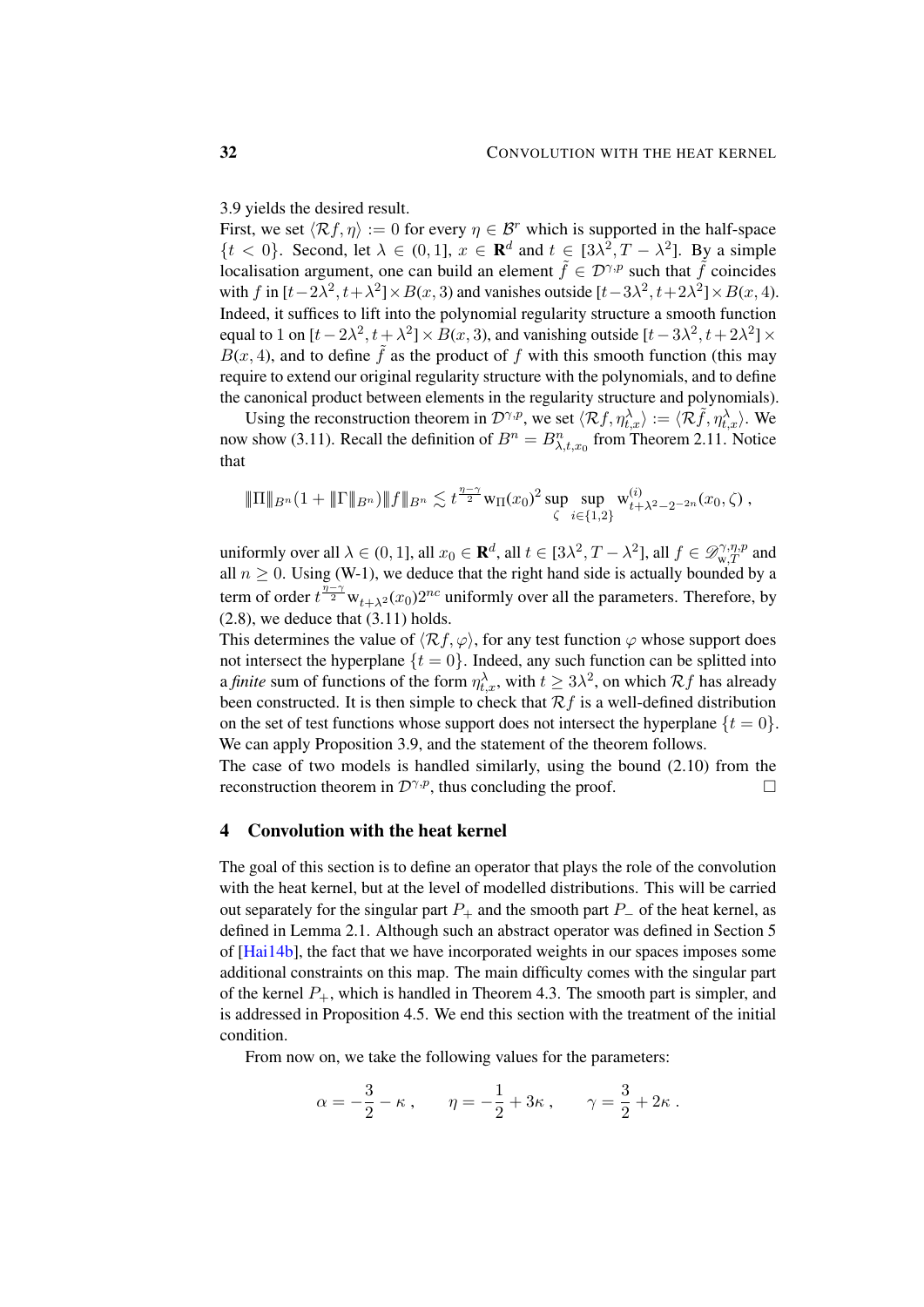They fulfill the requirements that  $\gamma > -\alpha$  and  $\eta - \gamma > -2$ . Recall that  $\alpha$  is the regularity of the noise,  $\eta$  is the regularity of the initial condition and  $\gamma$  is the upper bound of the homogeneities involved in the regularity structure.

We also consider, for all  $t \in \mathbf{R}$  and all  $\zeta \in \mathcal{A}$ , two collections of weights  $w_t^{(1)}(\cdot,\zeta)$  and  $w_t^{(2)}(\cdot,\zeta)$  on  $\mathbf{R}^d$ . Observe that it is meaningful to write  $w_t^{(i)}(\cdot,\tau)$  to denote  $w_t^{(i)}(\cdot, |\tau|)$  for any  $\tau \in \mathcal{T}$ .

<span id="page-32-0"></span>**Assumption 4.1 (Weights and convolution)** *Let*  $c > 0$  *and*  $\gamma' > 0$ *. In addition to Assumption [3.6,](#page-25-1) we impose that:*

$$
\mathbf{w}_t^{(i)}(x,\tau) \le \mathbf{w}_t^{(i)}(x,\mathcal{I}(\tau \Xi)),\tag{W-2}
$$

$$
\mathrm{w}_{\Pi}(x)\mathrm{w}_t^{(i)}(x,\tau\Xi) \le \mathrm{w}_t^{(i)}(x,X^k) , \qquad \text{whenever } |\tau| + \alpha \le |k| - 2 , \quad \text{(W-3)}
$$

$$
w_{\Pi}(x)w_t^{(1)}(x,\tau\Xi) \le w_t^{(2)}(x,X^k) , \qquad (W-4)
$$

$$
w_t^{(i)}(x, \tau \Xi) = w_t^{(i)}(x, \tau) , \qquad (W-5)
$$

for all  $x\in{\bf R}^d,$  all  $s< t\in (-\infty,T]$ , all  $\tau\in{\cal U}_{<\gamma'},$  all  $k\in{\bf N}^{d+1}$  such that  $|k|<\gamma'$ *and all*  $i \in \{1, 2\}$ *.* 

Take  $\gamma' = \gamma + \alpha + 2 - c$  with  $c \in (0, \frac{\kappa}{2})$  $\frac{\kappa}{2}$ ). Here is a possible choice of weights satisfying Assumption [4.1:](#page-32-0)

<span id="page-32-2"></span>
$$
\begin{aligned}\n\mathbf{w}_{\Pi}(x) &:= (1+|x|)^{\frac{c}{28}(1-\kappa)}, \\
\mathbf{w}_{t}^{(1)}(x,\zeta) &:= (1+|x|)^{\frac{c}{14}\zeta} e^{t(1+|x|)} e^{\ell(1+|x|)}, \\
\mathbf{w}_{t}^{(2)}(x,\zeta) &:= (1+|x|)^{\frac{c}{14}(\zeta+3)} e^{t(1+|x|)} e^{\ell(1+|x|)},\n\end{aligned} \tag{4.1}
$$

where  $\zeta \in \mathcal{A}_{\leq \gamma'}(\mathcal{U})$  and  $\ell$  is a constant which will allow us to consider an initial condition in a weighted space.

**Lemma 4.2** *Suppose that*  $u \in \mathscr{D}_{w,T}^{\gamma,\eta,p}(\mathcal{U})$ *. Then, the map*  $f = u \cdot \Xi$  *belongs to the* space  $\mathscr{D}^{\gamma+\alpha,\eta+\alpha,p}_{\textrm{w},T}(\mathcal{F})$ .

*Proof.* By construction, we have  $\Gamma_{z,z'}(\tau \Xi) = (\Gamma_{z,z'} \tau) \Xi$  for all  $\tau \in \mathcal{U}$  and all  $z, z' \in \mathbf{R}^{d+1}$ , so that  $|f(z) - \Gamma_{z,z'}f(z')|_{\zeta} = |u(z) - \Gamma_{z,z'}u(z')|_{\zeta-\alpha}$  for all  $\zeta \in \mathcal{A}(\mathcal{F})$ . Using [\(W-5\)](#page-32-0), it is then immediate to check the statement.  $\Box$ 

### 4.1 Singular part of the heat kernel

Let u be an element of  $\mathscr{D} := \mathscr{D}^{\gamma,\eta,p}_{T,\mathbf{w}}$  $T_{T,\text{w}}^{\gamma,\eta,p}(\mathcal{U})$ , and set  $f = u \cdot \Xi \in \mathscr{D}^{\gamma+\alpha,\eta+\alpha,p}_{T,\text{w}}$  $T_{,w}^{\gamma+\alpha,\eta+\alpha,p}$ . For any given  $\gamma' > 0$ , we define the abstract convolution map as follows:

<span id="page-32-1"></span>
$$
(\mathcal{P}_+^{\gamma'}f)(t,x) = \mathcal{I}(f(t,x))
$$
  
+ 
$$
\sum_{\zeta \in \mathcal{A}(\mathcal{F})} \sum_{|k| < (\zeta+2)\wedge \gamma'} \frac{X^k}{k!} \langle \Pi_{t,x} \mathcal{Q}_{\zeta} f(t,x), D^k P_+(t,x) - \cdot \rangle \rangle
$$
(4.2)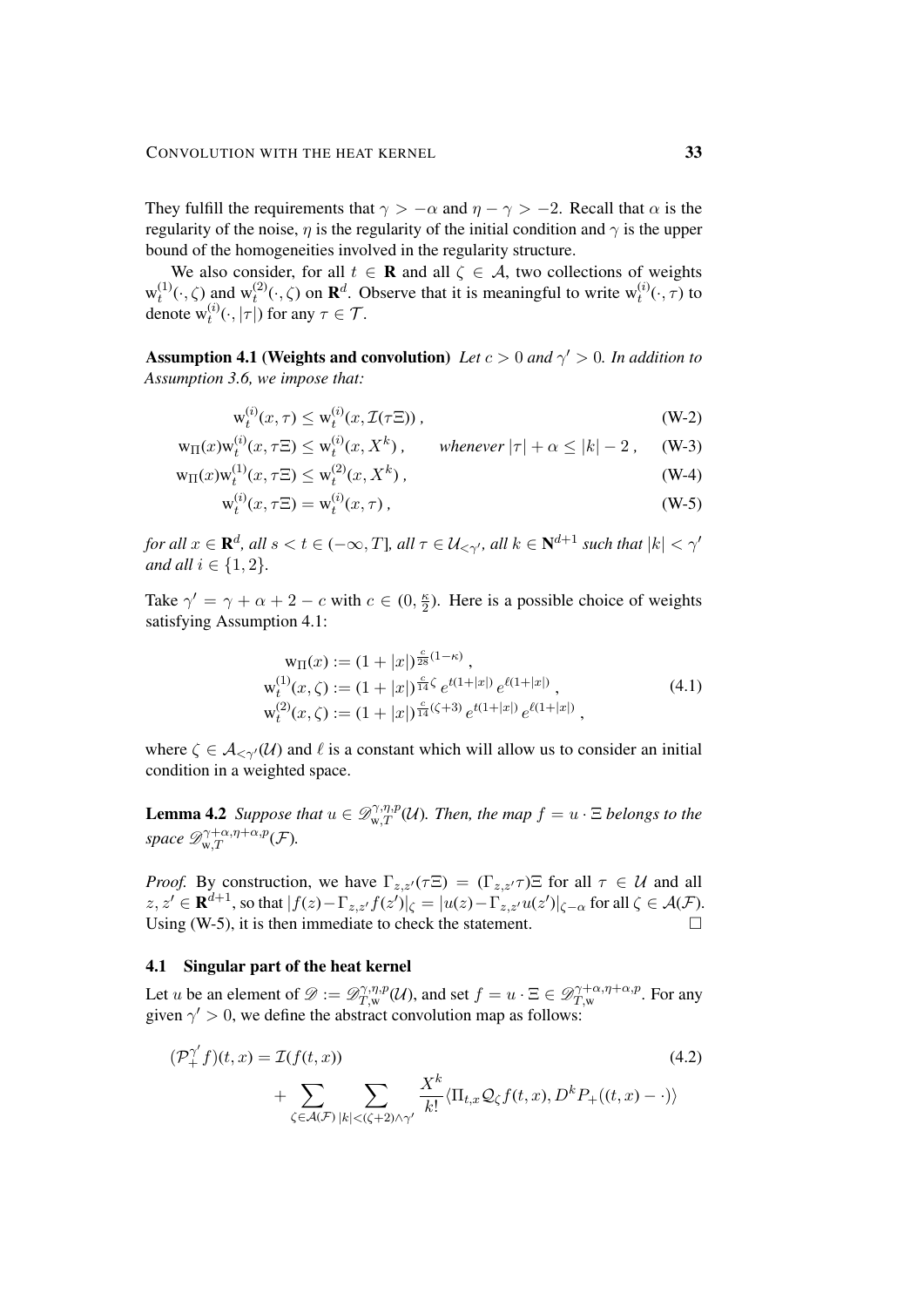$$
+\sum_{|k|<\gamma'}\frac{X^k}{k!}\langle \mathcal{R}f-\Pi_{t,x}f(t,x),D^kP_+(t,x)-\cdot)\rangle.
$$

The well-definiteness of this operator is a consequence of the next result, which is the second main technical step of the present work.

<span id="page-33-0"></span>**Theorem 4.3** Take  $c \in (0, \frac{\kappa}{2})$  $\frac{\kappa}{2}$ ) and set  $\gamma' = \gamma + 2 + \alpha - c$ ,  $\eta' = \eta + 2 + \alpha - c$ . We assume that  $\gamma', \eta' \notin \overline{N}$ . Let  $u \in \mathscr{D} = \mathscr{D}^{\gamma, \eta, p}_{T, w}$  $T^{\gamma,\eta,p}_{T,\mathsf w}(\mathcal U)$  and set  $f = u \cdot \Xi \in$  $\mathscr{D}^{\gamma+\alpha,\eta+\alpha,p}_{T,\mathbf{w}}$  $T^{\gamma+\alpha,\eta+\alpha,p}_{T,\mathsf{w}}(\mathcal{F})$ . Then, under Assumption [4.1](#page-32-0) on the weights, we have  $\mathcal{P}_+^{\gamma'}f \in$  $\mathscr{D}' := \mathscr{D}^{\gamma',\eta',p}_{T,\mathbf{w}}$  $T, w^{ \gamma^{\gamma} , \eta^{\prime} , p} (\mathcal{U})$  and the bound

$$
\|\mathcal{P}_+ f\|_{\mathscr{D}'} \lesssim \|\Pi\|(1+\|\Gamma\|)\|u\|_{\mathscr{D}}.
$$

*holds uniformly over all* T *in a compact set of*  $\mathbf{R}_+$ *, all*  $\ell$  *in a compact set of*  $\mathbf{R}$ *, all*  $u \in \mathscr{D}$  *and all admissible models*  $(\Pi, \Gamma)$ *. In addition, we have the identity* 

<span id="page-33-3"></span>
$$
\mathcal{RP}_+ f = P_+ * \mathcal{R} f \ . \tag{4.3}
$$

*Moreover, if*  $(\overline{\Pi}, \overline{\Gamma})$  *is another model with the same weight*  $w_{\Pi}$  *and if*  $\overline{u}$  *belongs to* the corresponding space  $\bar{\mathscr{D}}$  equipped with the same weights  $w^{(1)}, w^{(2)}$ , then we have *the bound*

$$
\begin{aligned}&\|\mathcal{P}_+ f; \bar{\mathcal{P}}_+ \bar{f}\|_{\mathscr{D}', \bar{\mathscr{D}}'} \lesssim \|\Pi\|(1+\|\Gamma\|)\|u; \bar{u}\|_{\mathscr{D}, \bar{\mathscr{D}}} \\&+ (\|\Pi - \bar{\Pi}\|(1+\|\bar{\Gamma}\|) + \|\bar{\Pi}\| \|\Gamma - \bar{\Gamma}\|) \|\bar{u}\|_{\mathscr{D}}\,, \end{aligned}
$$

*uniformly over all*  $T$  *in a compact set of*  $\mathbf{R}_+$ *, all*  $\ell$  *in a compact set of*  $\mathbf{R}$ *, all*  $\Pi, \overline{\Pi}, \Gamma, \overline{\Gamma}$  *and all*  $u, \overline{u}$ *.* 

Before we proceed to the proof of the theorem, we collect a few technical facts. Let us denote by  $\mathcal{B}_{-}^{r}$  the subset of  $\mathcal{B}^{r}$  whose elements are supported in the half-space  $\{t \leq 0\}$ . Using Theorem [3.10,](#page-30-0) we immediately get

<span id="page-33-2"></span><span id="page-33-1"></span>
$$
\left\| \sup_{\eta \in \mathcal{B}_-^r} \left| \frac{\langle \mathcal{R}f, \eta_{t,x}^\lambda \rangle}{\mathbf{w}_t(x)} \right| \right\|_{L^p} \lesssim \lambda^{\eta + \alpha - c}, \tag{4.4}
$$

uniformly over all  $t \in (0, T]$ , all  $\lambda \in (0, 1]$  and all  $f \in \mathscr{D}^{\gamma + \alpha, \eta + \alpha, p}_{T,w}$  $T_{,w}^{\gamma+\alpha,\eta+\alpha,p}$ , as well as

$$
\left\| \sup_{\eta \in \mathcal{B}_-^r} \left| \frac{\langle \mathcal{R}f - \Pi_{t-\lambda^2, x} f(t-\lambda^2, x), \eta_{t,x}^{\lambda} \rangle}{\mathbf{w}_t(x)} \right| \right\|_{L^p} \lesssim \lambda^{\gamma + \alpha - c} t^{\frac{\eta - \gamma}{2}}, \tag{4.5}
$$

uniformly over all  $t \in [4\lambda^2, T]$ , all  $\lambda \in (0, 1]$  and all  $f \in \mathscr{D}^{\gamma + \alpha, \eta + \alpha, p}_{T,w}$  $T_{,w}^{\gamma+\alpha,\eta+\alpha,p}$ . These two bounds will be applied repeatedly to the function  $P_0((t, x) - \cdot) \in \mathcal{B}_-^r$  as well as its rescalings  $P_n, n \geq 0$ .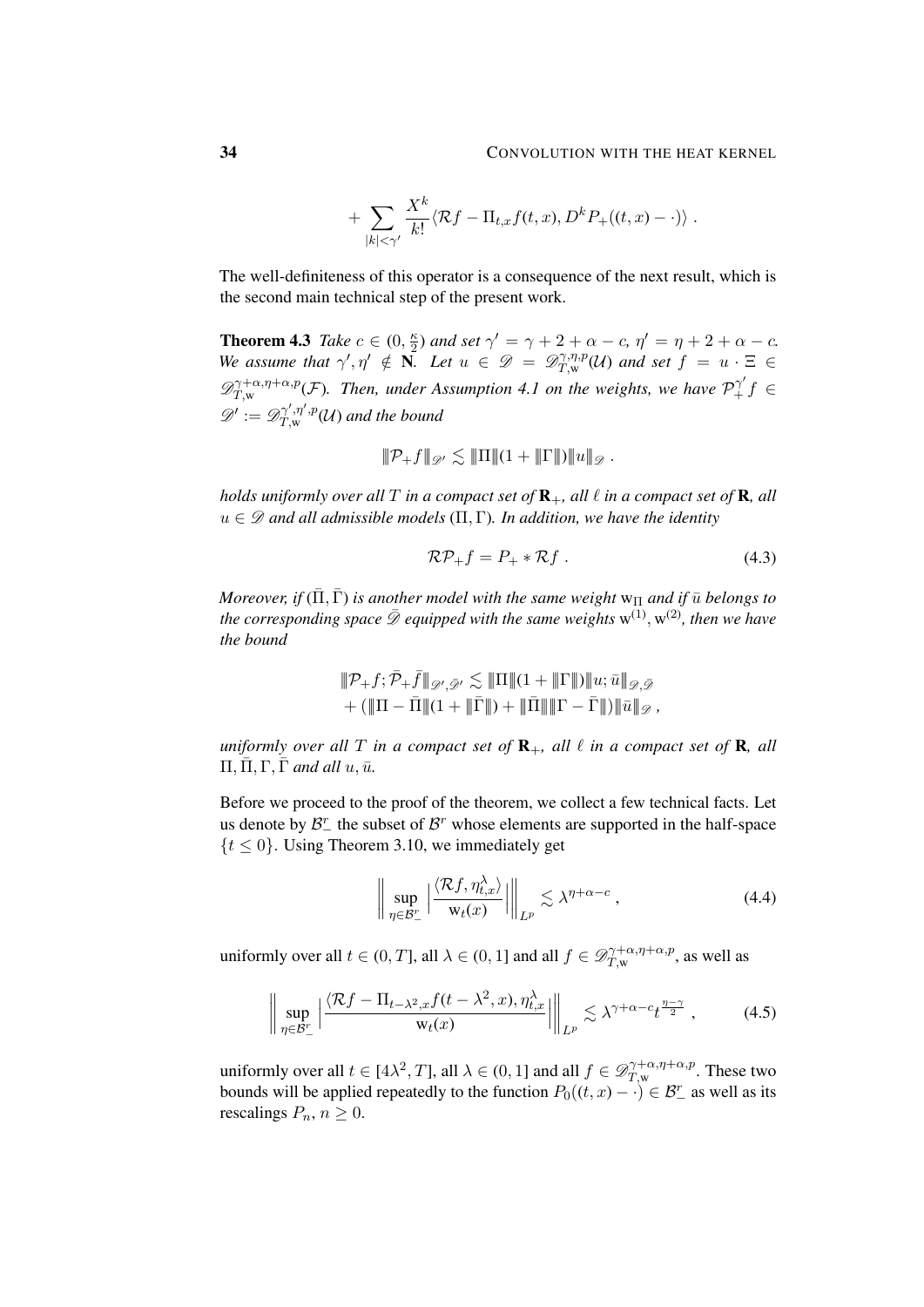For all  $z, z' \in \mathbf{R}^{d+1}$ , all  $k \in \mathbf{N}^{d+1}$  such that  $|k| < \gamma'$ , and all  $n \ge 0$ , we define

$$
P_{n;z,z'}^{k,\gamma'}(\cdot) := D^k P_n(z - \cdot) - \sum_{\ell:|k|+|\ell|<\gamma'} \frac{(z-z')^{\ell}}{\ell!} D^{k+\ell} P_n(z'-\cdot) .
$$

Using the classical Taylor formula, one obtains the following identities:

<span id="page-34-0"></span>
$$
P_{n;tx,sx}^{k,\gamma'}(\cdot) = \sum_{\substack{\ell = (\ell_0,0,\dots,0) \\ \gamma' < |k| + 2\ell_0 < \gamma' + 2}} (t-s)^{\ell} \tag{4.6}
$$
\n
$$
\int_0^1 (1-u)^{|\ell|-1} \frac{|\ell|}{\ell!} D^{k+\ell} P_n((s+u(t-s),x) - \cdot) du \,,
$$

and

<span id="page-34-1"></span>
$$
P_{n;ty,tx}^{k,\gamma'}(\cdot) = \sum_{\substack{\ell = (0,\ell_1,\ldots,\ell_d) \\ \gamma' < |k| + |\ell| < \gamma' + 1}} (y - x)^{\ell} \\ \int_0^1 (1 - u)^{|\ell|-1} \frac{|\ell|}{\ell!} D^{k+\ell} P_n((t, x + u(y - x)) - \cdot) du \tag{4.7}
$$

for all  $(t, x), (s, y) \in \mathbf{R}^{d+1}$ . In these equations and later on in the proof of the theorem, we use the notation  $(y - x)^\ell$  and  $(t - s)^\ell$  for  $(z - z')^\ell$  where  $z = (0, y)$ ,  $z' = (0, x)$  in the first case, and  $z = (t, 0), z' = (s, 0)$  in the second case. Notice that in the two formulae [\(4.6\)](#page-34-0) and [\(4.7\)](#page-34-1), we do not consider space and time translations simultaneously. For space-time translations, the situation is slightly more involved due to the scaling s so we rely on the following result.

**Lemma 4.4 (Prop 11.1 [\[Hai14b\]](#page-49-2))** *Let*  $\partial \gamma'$  *be the set of indices* 

<span id="page-34-2"></span>
$$
\{\ell' \in \mathbf{N}^{d+1} : |\ell'| > \gamma', |\ell' - e_{\mathfrak{m}(\ell)}| < \gamma'\}\,
$$

where  $e_i$  is the unit vector of  $\mathbf{R}^{d+1}$  in the direction  $i \in \{0, \ldots, d\}$ , and  $\mathfrak{m}(\ell') :=$  $\inf\{i : \ell'_i \neq 0\}$ . For all  $z, z' \in \mathbf{R}^{d+1}$  and all  $k \in \mathbf{N}^{d+1}$  such that  $|k| < \gamma'$ , we have

$$
P_{n;z,z'}^{k,\gamma'}(\cdot) = \sum_{\ell:k+\ell \in \partial \gamma'} \int_{\mathbf{R}^{d+1}} D^{k+\ell} P_n(z'+h-\cdot)\mu^{k+\ell}(z-z',dh) .
$$

Here,  $\mu^{k+\ell}(z-z',dh)$  is a signed measure on  $\mathbf{R}^{d+1}$ , supported in the set  $\{\tilde{z} \in$  $\mathbf{R}^{d+1} : \tilde{z}_i \in [0, z_i - z'_i] \}$  and whose total mass is given by  $\frac{(z - z')^{k+\ell}}{(k+\ell)!}$  $\frac{-z^{\prime})^{n+\infty}}{(k+\ell)!}$ .

For the sake of readibility, we drop the superscript  $\gamma'$  in the operator  $\mathcal{P}_+^{\gamma'}$ .

*Proof of Theorem [4.3.](#page-33-0)* From now on, the symbol  $\leq$  will be taken uniformly over all  $\ell$  in a given compact set of **R** and all T in a given compact set of **R**<sub>+</sub>. Also, the implicit constant associated to this symbol always dominates the constant of [\(W-1\)](#page-25-1)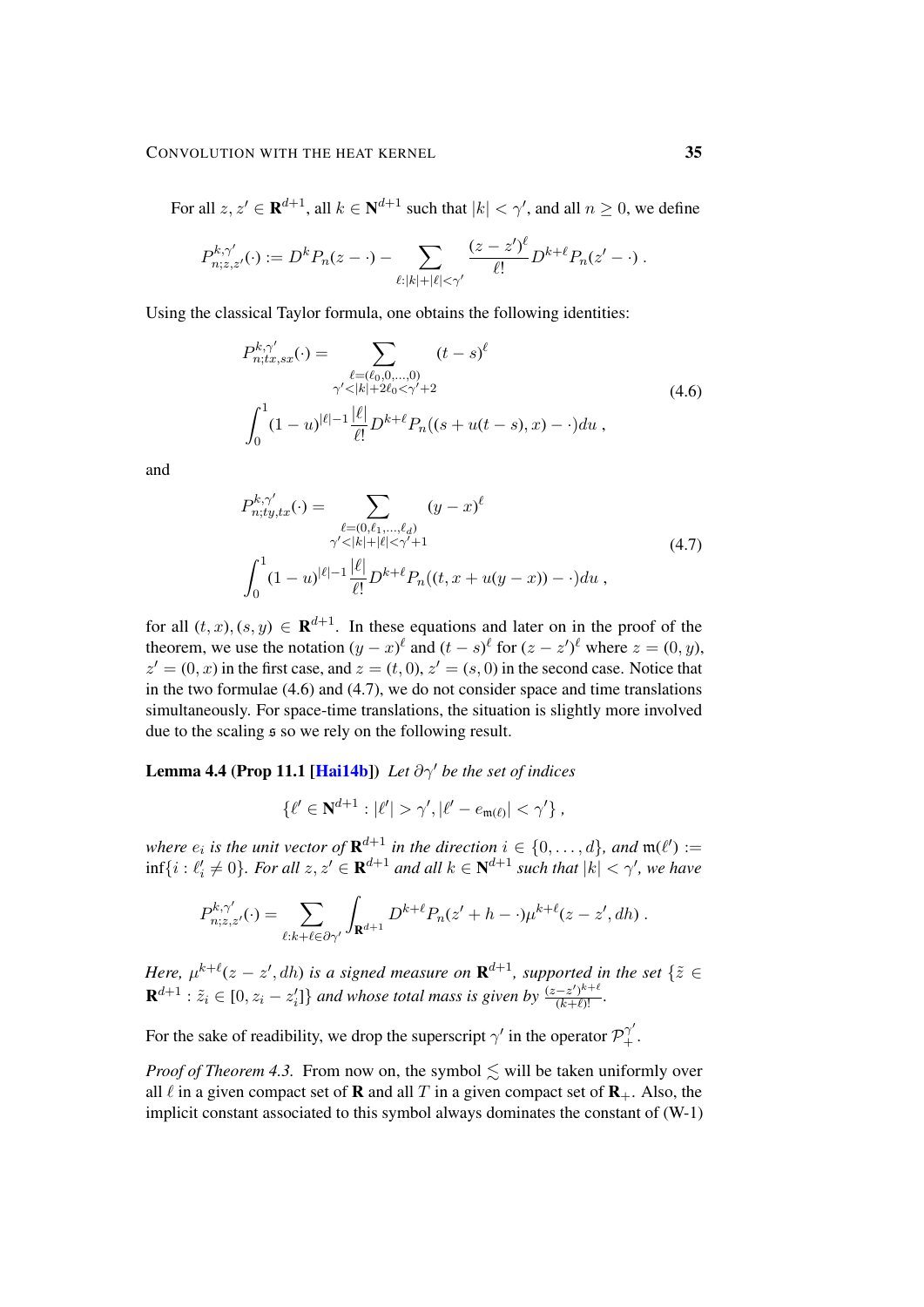as well as all the constants associated with Definition [3.1](#page-22-2) for the corresponding weights. We provide a complete proof of the statement concerning a single model. To prove the part with two different models, the arguments work almost verbatim given the following two identities:

$$
\Pi_z \mathcal{Q}_\zeta a - \bar{\Pi}_z \mathcal{Q}_\zeta \bar{a} = \Pi_z \mathcal{Q}_\zeta (a - \bar{a}) + (\Pi_z - \bar{\Pi}_z) \mathcal{Q}_\zeta \bar{a} ,
$$
\n
$$
(\Pi_{z'} \mathcal{Q}_\zeta \Gamma_{z',z} - \bar{\Pi}_{z'} \mathcal{Q}_\zeta \bar{\Gamma}_{z',z}) \bar{a} = \Pi_{z'} \mathcal{Q}_\zeta (\Gamma_{z',z} - \bar{\Gamma}_{z',z}) \bar{a} + (\Pi_{z'} - \bar{\Pi}_{z'}) \mathcal{Q}_\zeta \bar{\Gamma}_{z',z} \bar{a} .
$$

Let  $u \in \mathscr{D}$  and set  $f = u \cdot \Xi$ . For simplicity, we assume that  $||u|| = 1$ . The proof is divided into four steps. We will use repeatedly Lemma [2.1](#page-8-1) without further mention. For all  $n \geq 0$  and all  $(t, x) \in (0, T] \times \mathbf{R}^d$ , we define

$$
(\mathcal{P}_n^{\gamma'}f)(t,x) := \sum_{\zeta \in \mathcal{A}(\mathcal{F})} \sum_{|k| < (\zeta+2) \land \gamma'} \frac{X^k}{k!} \langle \Pi_{t,x} \mathcal{Q}_{\zeta} f(t,x), D^k P_n((t,x) - \cdot) \rangle
$$

$$
+ \sum_{|k| < \gamma'} \frac{X^k}{k!} \langle \mathcal{R}f - \Pi_{t,x} f(t,x), D^k P_n((t,x) - \cdot) \rangle \, .
$$

We will make sense of  $(4.2)$  by showing that the series of the coefficients on the monomials of  $(\mathcal{P}_n^{\gamma'}f)(t, x)$  is absolutely convergent.

*First step: punctual terms.* For all non-integer values  $\zeta \in \mathcal{A}_{\leq \gamma'}(\mathcal{U})$ , we have:

$$
\left\|\frac{|\mathcal{I}f(t,x)|_{\zeta}}{t^{\frac{(n'-\zeta)\wedge 0}{2}}\mathsf{w}_t^{(1)}(x,\zeta)}\right\|_{L^p}\lesssim \left\|\frac{|u(t,x)|_{\zeta-2-\alpha}}{t^{\frac{(n-\zeta+2+\alpha)\wedge 0}{2}}\mathsf{w}_t^{(1)}(x,\zeta-2-\alpha)}\right\|_{L^p}\leq 1,
$$

where we have used Condition [\(W-2\)](#page-32-0) and the fact that  $\eta' - \zeta$  and  $\eta' + c - \zeta$  have the same sign. Therefore, the desired bound follows.

We turn to the integer levels k such that  $|k| < \gamma'$ . We distinguish two sub-cases. First, if  $t \leq 4 \cdot 2^{-2n}$ , we write  $k! \mathcal{Q}_k(\mathcal{P}_n f)(t, x)$  as:

$$
\langle \mathcal{R}f, D^k P_n((t,x)-\cdot) \rangle - \sum_{\zeta \le |k|-2} \langle \Pi_{t,x} \mathcal{Q}_{\zeta} f(t,x), D^k P_n((t,x)-\cdot) \rangle . \tag{4.8}
$$

Using  $(4.4)$  $(4.4)$  $(4.4)$ , we get

<span id="page-35-0"></span>
$$
\left\| \frac{\langle \mathcal{R}f, D^k P_n((t,x)-\cdot)\rangle}{\mathsf{w}_t^{(1)}(x,|k|)}\right\|_{L^p} \lesssim 2^{-n(\eta'-|k|)},
$$

uniformly over all the corresponding n and t. Since  $\eta' \notin N$ , the sum over these n yields a bound of order  $t^{\frac{(\eta' - \bar{k})\wedge 0}{2}}$ , as required. We now bound the second term of [\(4.8\)](#page-35-0). When  $\zeta = |k| - 2$ , this term has a zero contribution since  $P_n$  kills polynomials of degree r. On the other hand, we use [\(W-3\)](#page-32-0) to get for all  $\zeta$  <  $|k|$  – 2

$$
\left\| \frac{\langle \Pi_{t,x} \mathcal{Q}_{\zeta} f(t,x), D^k P_n((t,x)-\cdot) \rangle}{w_t^{(1)}(x,|k|)} \right\|_{L^p} \lesssim 2^{-n(2+\zeta-|k|)} t^{\frac{\eta+\alpha-\zeta}{2}},
$$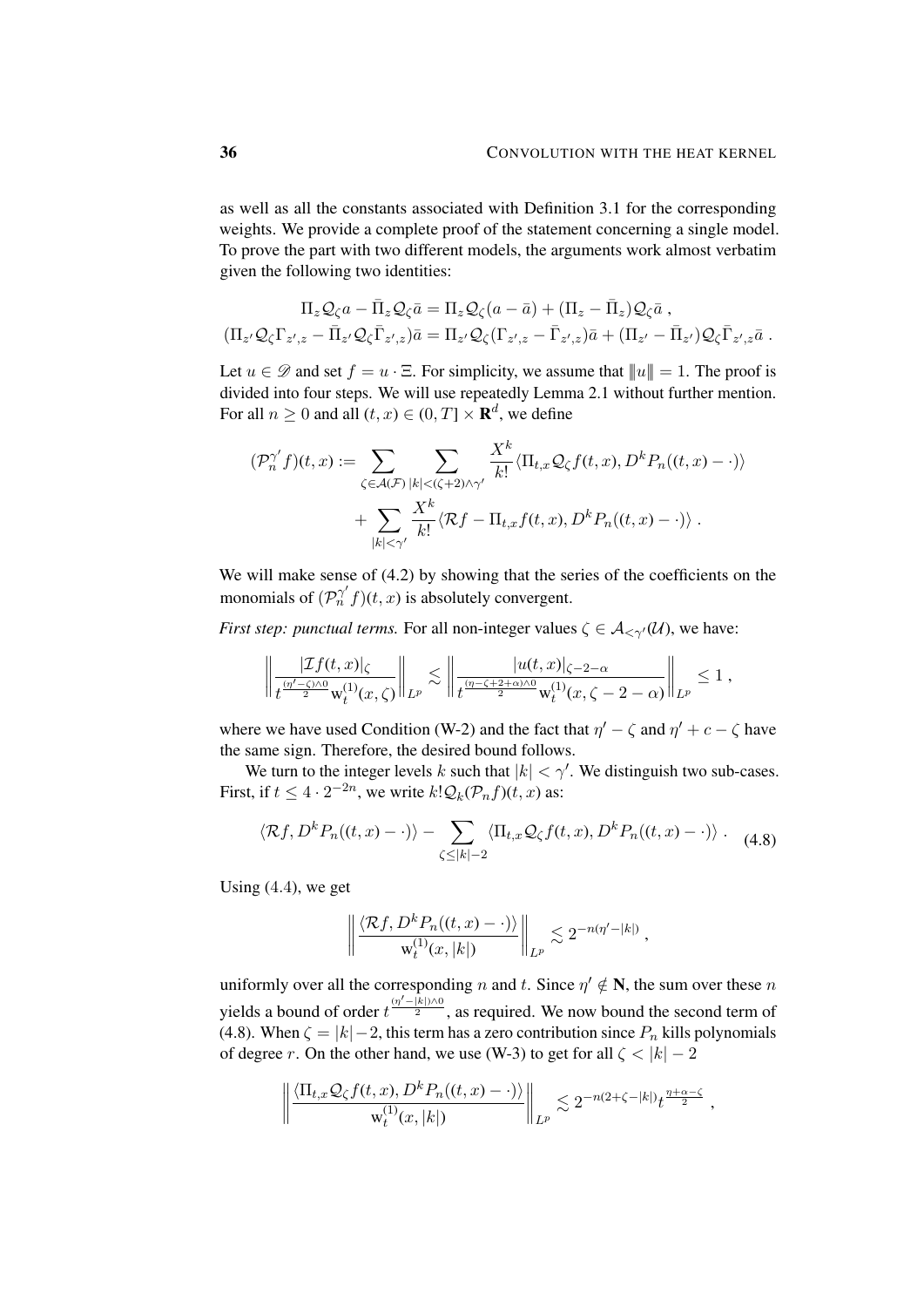uniformly over all the corresponding  $n$  and  $t$ . Summing over all the corresponding n yields a bound of the required order.

We now treat the case  $t \geq 4 \cdot 2^{-2n}$ . We set  $t_n = t - 2^{-2n}$ , and write  $k!Q_k(\mathcal{P}_n f)(t, x)$  as:

$$
\langle \mathcal{R}f - \Pi_{t_n,x}f(t_n,x), D^k P_n((t,x) - \cdot) \rangle
$$
  
\n
$$
- \sum_{\zeta \le |k|-2} \langle \Pi_{t,x} \mathcal{Q}_{\zeta}(f(t,x) - \Gamma_{t,t_n}^x f(t_n,x)), D^k P_n((t,x) - \cdot) \rangle dr
$$
  
\n
$$
+ \sum_{\zeta > |k|-2} \langle \Pi_{t_n,x} \mathcal{Q}_{\zeta}f(t_n,x), D^k P_n((t,x) - \cdot) \rangle dr .
$$
\n(4.9)

The first and second terms can be treated easily using [\(4.5\)](#page-33-2) and [\(W-3\)](#page-32-0) respectively. We now deal with the third term. Using [\(W-1\)](#page-25-1), we get for all  $\zeta > |k| - 2$ 

$$
\left\| \frac{\langle \Pi_{t_n,x} \mathcal{Q}_\zeta f(t_n,x), D^k P_n((t,x)-\cdot)\rangle}{w_t^{(1)}(x,|k|)}\right\|_{L^p} \lesssim t^{\frac{\eta+\alpha-\zeta}{2}} 2^{-n(2+\zeta-|k|-c)},
$$

uniformly over all n such that  $t \geq 4 \cdot 2^{-2n}$ . Since  $c < \kappa/2$ , we have  $2+\zeta - |k| - c >$ 0, so that the sum over these  $n$  yields the required bound.

*Second step: translation in space.* We now look at  $(\mathcal{P}_+^{\gamma'}f)(t,y) - \Gamma_{y,x}^t(\mathcal{P}_+^{\gamma'}f)(t,x)$ with  $|x - y| \le 1$ . If  $\zeta \in \mathcal{A}_{\le \gamma'}(\mathcal{U})\backslash \mathbf{N}$ , then the only contribution comes from  $\mathcal{I}$  and we have:

$$
\begin{aligned}\n&\left\|\frac{\int_{y\in B(x,\lambda)}\lambda^{-d}\left|\mathcal{I}(f(t,y)-\Gamma^t_{y,x}f(t,x))\right|_{\zeta}dy}{t^{\frac{\eta'-\gamma'}{2}}\lambda^{\gamma'-\zeta}\mathbf{w}^{(2)}_t(x,\zeta)}\right\|_{L^p} \\
&\lesssim \left\|\frac{\int_{y\in B(x,\lambda)}\lambda^{-d}\left|(u(t,y)-\Gamma^t_{y,x}u(t,x))\right|_{\zeta-\alpha-2}dy}{t^{\frac{\eta-\gamma}{2}}\lambda^{\gamma-\zeta+\alpha+2}\mathbf{w}^{(2)}_t(x,\zeta-\alpha-2)}\right\|_{L^p},\n\end{aligned}
$$

where we have used [\(W-2\)](#page-32-0) and the identity  $\eta' - \eta = \gamma' - \gamma = 2 + \alpha - c$  with  $c > 0$ . The required bound follows.

We turn to the integer levels k with  $|k| < \gamma'$ . We first treat the case  $\lambda^2 \le t \le$ 36 ·  $2^{-2n}$ . By Taylor's formula, we write  $k!Q_k((\mathcal{P}_n f)(t, y) - \Gamma_{y,x}^t(\mathcal{P}_n f)(t, x))$  as:

<span id="page-36-1"></span><span id="page-36-0"></span>
$$
\langle \mathcal{R}f, P_{n;ty,tx}^{k,\gamma'} \rangle - \langle \Pi_{t,x}f(t,x), P_{n;ty,tx}^{k,\gamma'} \rangle - \sum_{\zeta \le |k|-2} \langle \Pi_{t,y} \mathcal{Q}_{\zeta}(f(t,y) - \Gamma_{y,x}^t f(t,x)), D^k P_n((t,y) - \cdot) \rangle .
$$
 (4.10)

Using  $(4.7)$ , we deduce that for any distribution g, we have

$$
|\langle g, P_{n;ty,tx}^{k,\gamma'}\rangle| \lesssim \sup_{\eta \in \mathcal{B}_-^r} |\langle g, \eta_{t,x}^{C2^{-n}}\rangle||y-x|^{\lceil \gamma' \rceil - |k|} 2^{-n(2-\lceil \gamma' \rceil)}, \tag{4.11}
$$

uniformly over all  $y \in B(x, \lambda)$  and all  $n \geq 0$ , for some constant C independent of everything. Using [\(4.4\)](#page-33-1), we thus get

$$
\left\|\frac{\int_{y\in B(x,\lambda)}\lambda^{-d}|\langle \mathcal{R}f,P_{n;ty,tx}^{k,\gamma'}\rangle|dy}{\mathrm{w}_t^{(2)}(x,|k|)}\right\|_{L^p}\lesssim \lambda^{\lceil \gamma'\rceil-|k|}2^{-n(\eta'-\lceil \gamma'\rceil)}\,,
$$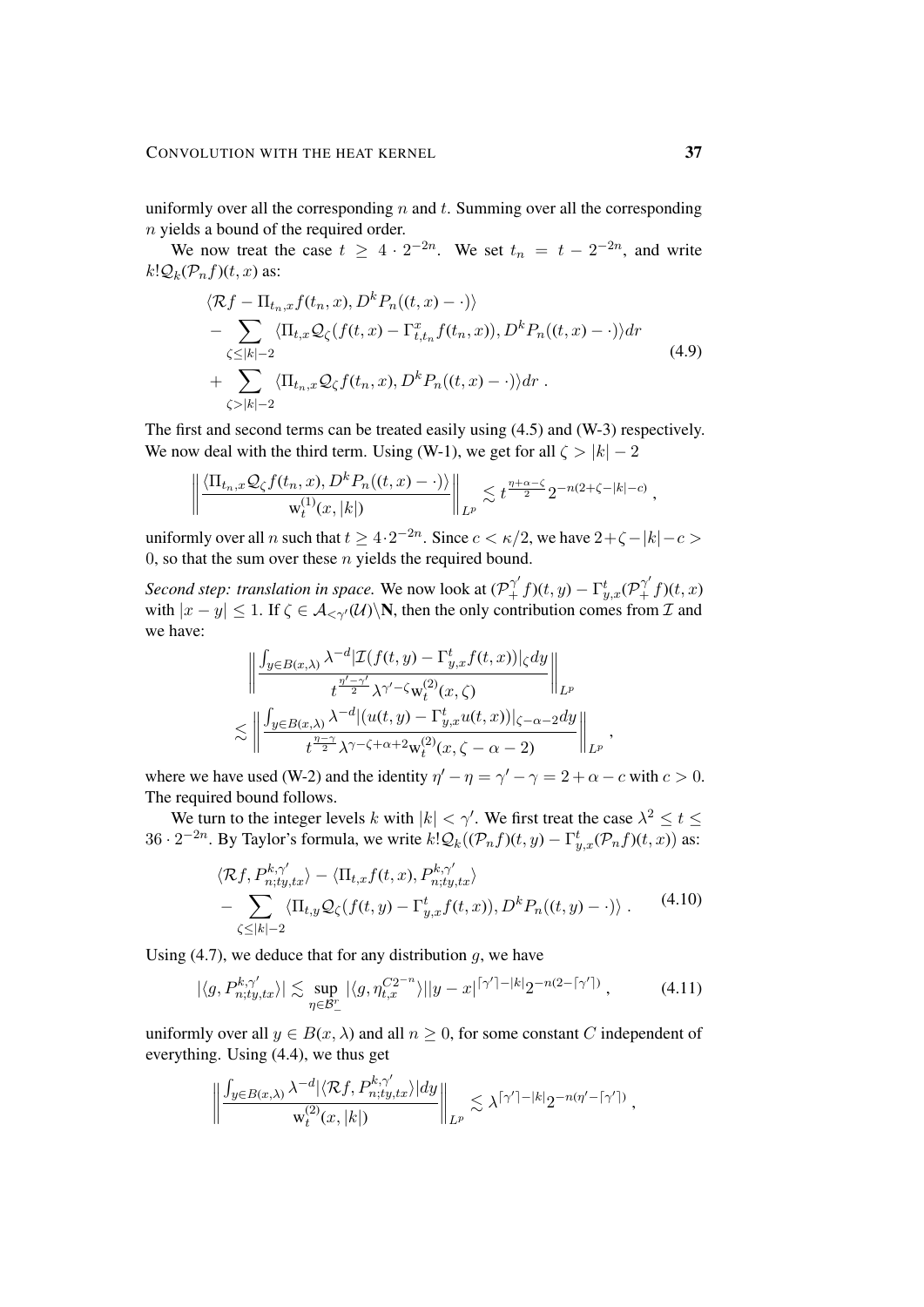uniformly over all  $\lambda^2 \le t \le 36 \cdot 2^{-2n}$ . Since  $\eta' - \gamma' < 0$ , the sum over all these n yields a bound of order  $t^{\frac{\eta' - \gamma'}{2}} \lambda^{\gamma' - |k|}$ . We turn to the second term of [\(4.10\)](#page-36-0). Using [\(W-4\)](#page-32-0) and [\(4.11\)](#page-36-1), we get for all  $\zeta \in \mathcal{A}_{\leq \gamma + \alpha}(\mathcal{F})$ 

$$
\left\|\frac{\int_{y\in B(x,\lambda)}\lambda^{-d}|\langle \Pi_{t,x}\mathcal{Q}_{\zeta}f(t,x),P_{n;ty,tx}^{k,\gamma'}\rangle|dy}{w_t^{(2)}(x,|k|)}\right\|_{L^p}\lesssim \lambda^{\lceil \gamma'\rceil-|k|}2^{-n(2+\zeta-\lceil \gamma'\rceil)}t^{\frac{\eta+\alpha-\zeta}{2}}\;.
$$

Since  $2 + \zeta < \gamma'$ , the sum over all n such that  $t \leq 36 \cdot 2^{-2n}$  yields a bound of the right order. Regarding the third term of [\(4.10\)](#page-36-0), notice that it actually vanishes whenever  $\zeta = |k| - 2$  since  $P_n$  kills polynomials of order r. We use [\(W-3\)](#page-32-0) to obtain for every  $\zeta < |k| - 2$ 

$$
\left\| \frac{\int_{y \in B(x,\lambda)} \lambda^{-d} |\langle \Pi_{t,y} \mathcal{Q}_{\zeta}(f(t,y) - \Gamma_{y,x}^t f(t,x)), D^k P_n((t,y) - \cdot) \rangle| dy}{w_t^{(2)}(x,|k|)} \right\|_{L^p}
$$
  

$$
\lesssim \left\| \frac{\int_{y \in B(x,\lambda)} \lambda^{-d} |f(t,y) - \Gamma_{y,x}^t f(t,x)|_{\zeta} dy}{w_t^{(2)}(x,|k|)} \right\|_{L^p} 2^{-n(2+\zeta-|k|)}
$$
  

$$
\lesssim t^{\frac{\eta - \gamma}{2}} \lambda^{\gamma + \alpha - \zeta} 2^{-n(2+\zeta-|k|)},
$$

uniformly over all the corresponding parameters. Summing over the corresponding n, one gets a bound of the right order.

We now turn to the case  $\lambda^2 \leq 4 \cdot 2^{-2n} < 36 \cdot 2^{-2n} \leq t$ . Recall that  $2^{-n} + \lambda$  is the size of the support of the test functions involved in [\(4.11\)](#page-36-1). We set  $t_n = t - 9 \cdot 2^{-2n}$ , and we observe that  $t_n \geq 3(2^{-n} + \lambda)^2$ . Then, we write  $k! \mathcal{Q}_k((\mathcal{P}_n f)(t, y) \Gamma_{y,x}^t(\mathcal{P}_n f)(t,x)$  as:

<span id="page-37-1"></span>
$$
\langle \mathcal{R}f - \Pi_{t_n,x}f(t_n,x), P_{n;ty,tx}^{k,\gamma'} \rangle - \langle \Pi_{t,x}(f(t,x) - \Gamma_{t,t_n}^x f(t_n,x)), P_{n;ty,tx}^{k,\gamma'} \rangle
$$
  
- 
$$
\sum_{\zeta \le |k|-2} \langle \Pi_{t,y} \mathcal{Q}_{\zeta}(f(t,y) - \Gamma_{y,x}^t f(t,x)), D^k P_n((t,y) - \cdot) \rangle . \tag{4.12}
$$

The first two terms can be easily bounded using  $(4.11)$ , together with  $(4.5)$  and [\(W-4\)](#page-32-0) respectively. The third term coincides with the third term of [\(4.10\)](#page-36-0), and the bound follows from the same arguments.

In the case  $4 \cdot 2^{-2n} \leq \lambda^2 \leq t$ , we set  $t_n = t - 2^{-2n}$  and write  $k! \mathcal{Q}_k((\mathcal{P}_n f)(t, y) \Gamma_{y,x}^t(\mathcal{P}_n f)(t,x)$  as:

<span id="page-37-0"></span>
$$
\langle \mathcal{R}f - \Pi_{t_n,y}f(t_n,y), D^k P_n((t,y) - \cdot) \rangle
$$
  
\n
$$
- \langle \mathcal{R}f - \Pi_{t_n,x}f(t_n,x), \sum_{|k|+|\ell| < \gamma'} \frac{(y-x)^{\ell}}{\ell!} D^{k+\ell} P_n((t,x) - \cdot) \rangle
$$
  
\n
$$
- \sum_{\zeta \le |k|-2} \langle \Pi_{t,y} \mathcal{Q}_{\zeta}(f(t,y) - \Gamma_{t,t_n}^y f(t_n,y)), D^k P_n((t,y) - \cdot) \rangle \rangle
$$
  
\n
$$
+ \sum_{\zeta > |k|-2} \langle \Pi_{t,y} \mathcal{Q}_{\zeta} \Gamma_{t,t_n}^y (f(t_n,y) - \Gamma_{y,x}^{t_n} f(t_n,x)), D^k P_n((t,y) - \cdot) \rangle \rangle \qquad (4.13)
$$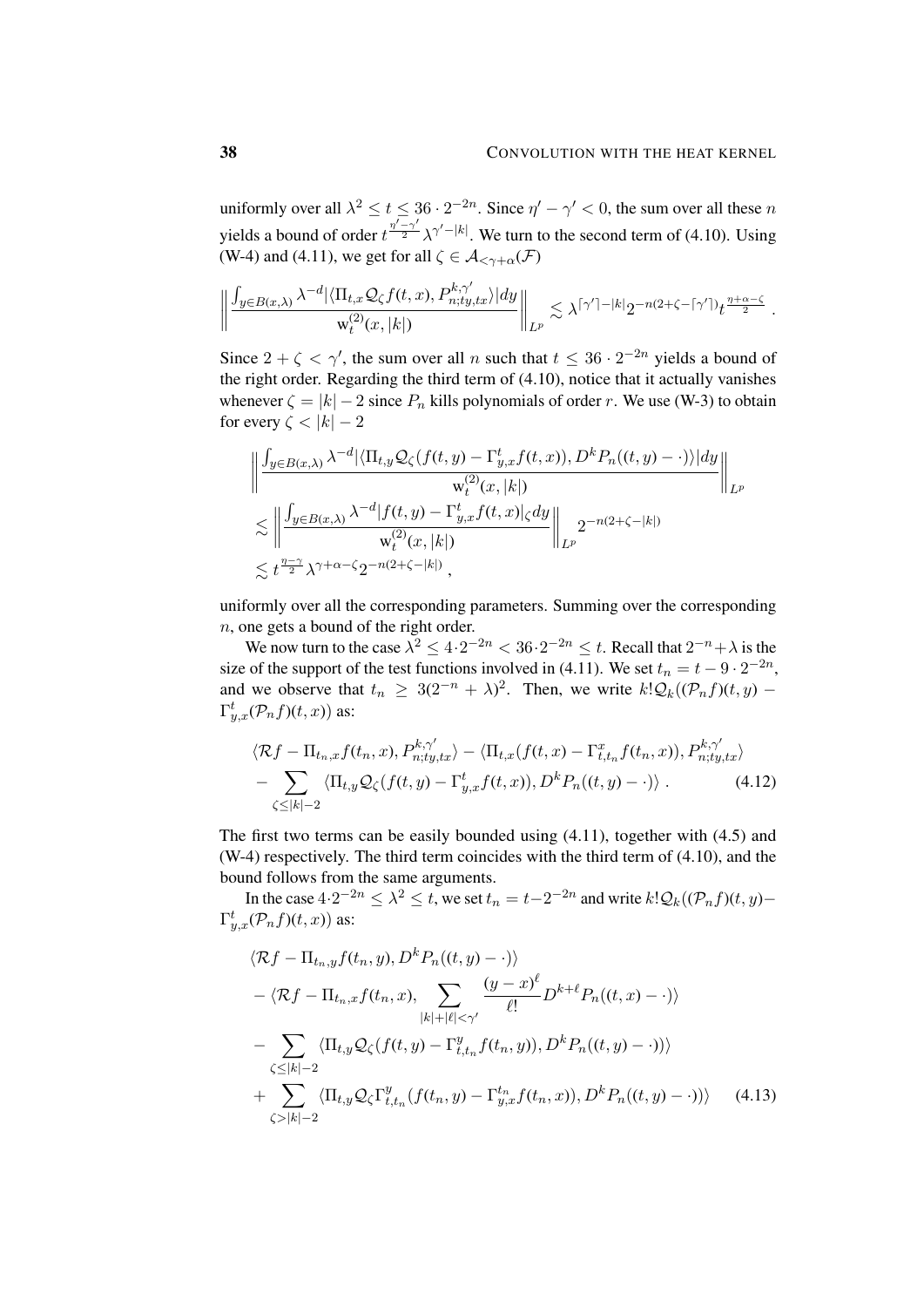CONVOLUTION WITH THE HEAT KERNEL 39

$$
- \sum_{\zeta > |k| - 2} \langle \Pi_{t,y} \mathcal{Q}_{\zeta} \Gamma_{y,x}^t (f(t,x) - \Gamma_{t,t_n}^x f(t_n,x)), D^k P_n((t,y) - \cdot)) \rangle + \langle \Pi_{t,x} (f(t,x) - \Gamma_{t,t_n}^x f(t_n,x)), \sum_{|k| + |\ell| < \gamma'} \frac{(y - x)^{\ell}}{\ell!} D^{k + \ell} P_n((t,x) - \cdot) \rangle.
$$

The bounds for the two first terms follow easily from [\(4.5\)](#page-33-2). The third term vanishes when  $\zeta = |k| - 2$  since  $P_n$  kills polynomials of order r. On the other hand, for all  $\zeta$  <  $|k|$  – 2 we have

$$
\begin{split}\n&\left\|\frac{\int_{y\in B(x,\lambda)}\lambda^{-d}\big|\langle\Pi_{t,y}\mathcal{Q}_{\zeta}(f(t,y)-\Gamma_{t,t_n}^y f(t_n,y)),D^kP_n((t,y)-\cdot)\rangle\rangle|dy}{w_t^{(2)}(x,|k|)}\right\|_{L^p} \\
&\lesssim \left\|\frac{\int_{y\in B(x,\lambda)}\lambda^{-d}|f(t,y)-\Gamma_{t,t_n}^y f(t_n,y)|_{\zeta}dy}{w_t^{(1)}(x,\zeta)}\right\|_{L^p} 2^{-n(2+\zeta-|k|)} \\
&\lesssim \left\|\frac{|f(t,x)-\Gamma_{t,t_n}^xf(t_n,x)|_{\zeta}}{w_t^{(1)}(x,\zeta)}\right\|_{L^p} 2^{-n(2+\zeta-|k|)} \\
&\lesssim t^{\frac{\eta-\gamma}{2}}2^{-n(\gamma'-|k|)},\n\end{split}
$$

where we have used [\(W-4\)](#page-32-0) at the second line and Jensen's inequality at the third line. Summing over all n such that  $4 \cdot 2^{-2n} \leq \lambda^2$ , one gets a bound of the right order. Regarding the fourth term of [\(4.13\)](#page-37-0), we have for all  $\gamma + \alpha > \beta \ge \zeta > |k| - 2$ 

$$
\left\| \frac{\int_{y \in B(x,\lambda)} \lambda^{-d} |\langle \Pi_{t,y} \mathcal{Q}_{\zeta} \Gamma_{t,t_n}^y \mathcal{Q}_{\beta}(f(t_n, y) - \Gamma_{y,x}^{t_n} f(t_n, x)), D^k P_n((t, y) - \cdot)) \rangle |dy}{w_t^{(2)}(x, |k|)} \right\|_{L^p}
$$
  

$$
\lesssim \left\| \frac{\int_{y \in B(x,\lambda)} \lambda^{-d} |f(t_n, y) - \Gamma_{y,x}^{t_n} f(t_n, x)|_{\beta} dy}{w_{t_n}^{(2)}(x, \beta)} \right\|_{L^p} 2^{-n(2 - |k| + \beta - c)}
$$
  

$$
\lesssim 2^{-n(2 - |k| + \beta - c)} t^{\frac{\eta - \gamma}{2}} \lambda^{\gamma + \alpha - \beta},
$$

where we have used [\(W-1\)](#page-25-1). c being small, we have  $2 + \beta - |k| - c > 0$  so that the sum over all the corresponding *n* yields a bound of order  $\lambda^{\gamma-|k|} t^{\frac{\eta-\gamma}{2}}$  as desired. The fifth term of  $(4.13)$  is treated similarly, using  $(W-4)$ . The bound of the sixth term follows easily from [\(W-4\)](#page-32-0) as well.

*Third step: translation in time.* We need to control  $(\mathcal{P}_+ f)(t, x) - \Gamma_{t,s}^x(\mathcal{P}_+ f)(s, x)$ for all  $t > s > 0$  such that  $(t - s) < s$ . We start with the non-integer levels  $\zeta \in \mathcal{A}_{\leq \gamma'}(\mathcal{U})$ , for which we have:

$$
\left\| \frac{|\mathcal{I}(f(t,x) - \Gamma_{t,s}^x f(s,x))|_{\zeta}}{(t-s)^{\frac{\gamma'-\zeta}{2}} s^{\frac{\eta'-\gamma'}{2}} w_t^{(1)}(x,\zeta)} \right\|_{L^p} \lesssim \left\| \frac{|u(t,x) - \Gamma_{t,s}^x u(s,x)|_{\zeta-2-\alpha}}{(t-s)^{\frac{\gamma-\zeta+2+\alpha}{2}} s^{\frac{\eta-\gamma}{2}} w_t^{(1)}(x,\zeta-2-\alpha)} \right\|_{L^p},
$$

where we have used [\(W-2\)](#page-32-0) and the identity  $\gamma' - \gamma = \eta' - \eta = 2 + \alpha - c$  with  $c > 0$ . This ensures the required bound.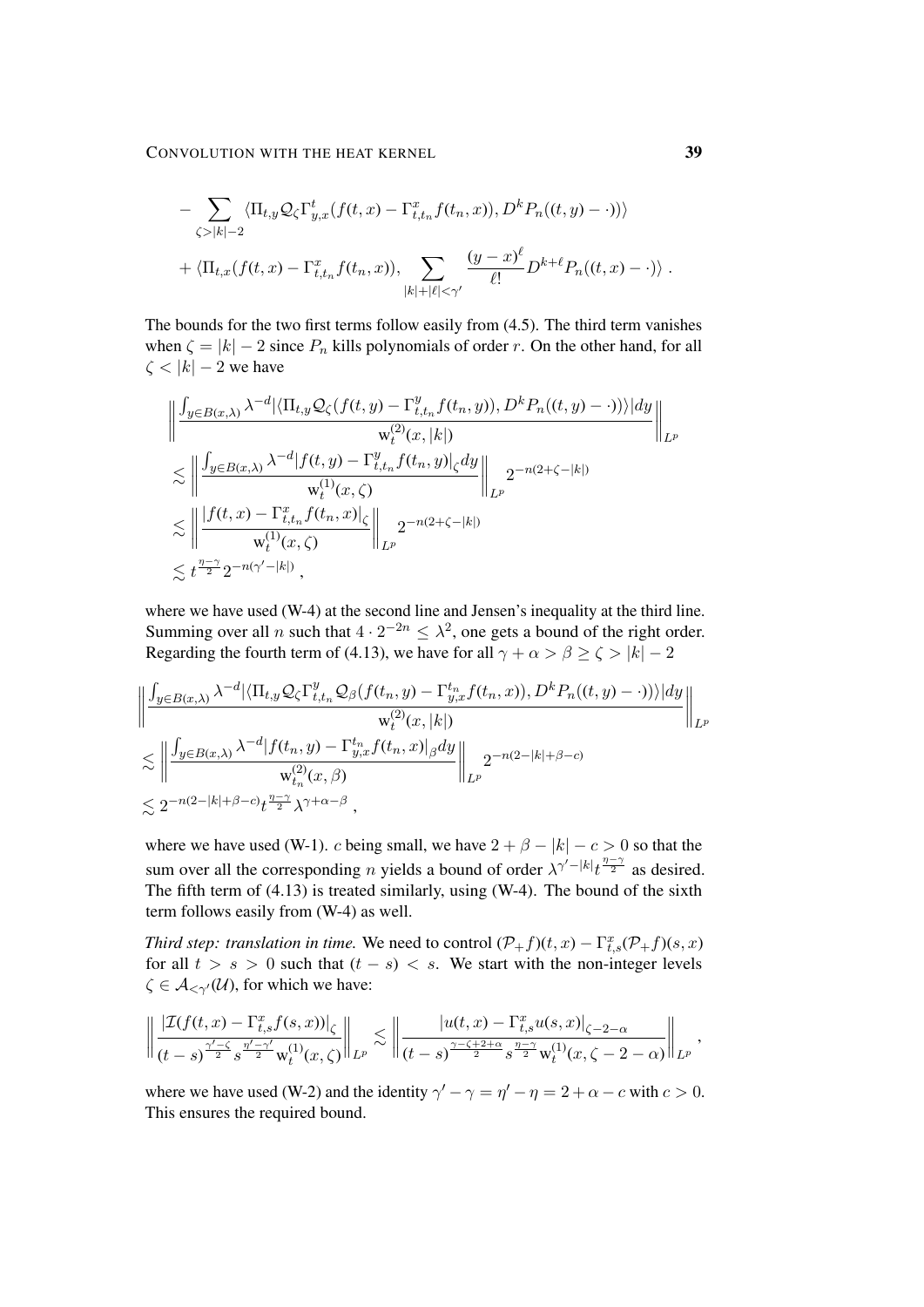We now turn to the terms at integer levels k with  $|k| < \gamma'$ . Actually we need to distinguish three sub-cases. First, we assume that  $t - s < s \leq 36 \cdot 2^{-2n}$  and we write  $Q_k((\mathcal{P}_n f)(t, x) - \Gamma_{t,s}^x(\mathcal{P}_n f)(s, x))$  as:

<span id="page-39-0"></span>
$$
\langle \mathcal{R}f, P_{n;tx,sx}^{k,\gamma'} \rangle - \langle \Pi_{s,x}f(s,x), P_{n;tx,sx}^{k,\gamma'} \rangle - \sum_{\zeta \le |k|-2} \langle \Pi_{t,x} \mathcal{Q}_{\zeta}(f(t,x) - \Gamma_{t,s}^x f(s,x)), D^k P_n((t,x) - \cdot) \rangle.
$$
 (4.14)

By [\(4.6\)](#page-34-0), we deduce that there exists  $\delta > \gamma' + c$ , such that for any distribution g we have

$$
|\langle g, P_{n;tx,sx}^{k,\gamma'}\rangle| \lesssim \sup_{\eta \in \mathcal{B}_-^r} |\langle g, \eta_{t,x}^{2^{-n} + \sqrt{t-s}}\rangle| |t-s|^{\frac{\delta - |k|}{2}} 2^{-n(2-\delta)}, \tag{4.15}
$$

uniformly over all s, t, n,  $\lambda$  as above. This being given, the bounds of the two first terms of [\(4.14\)](#page-39-0) follow easily from [\(4.4\)](#page-33-1) and [\(W-1\)](#page-25-1). Regarding the third term, we notice that the values  $\zeta$  such that  $\zeta = |k| - 2$  have a zero contribution, since  $P_n$  kills polynomials of degree r. On the other hand, for all  $\zeta < |k| - 2$ , we use [\(W-3\)](#page-32-0) to get

<span id="page-39-1"></span>
$$
\left\| \frac{\langle \Pi_{t,x} \mathcal{Q}_{\zeta}(f(t,x) - \Gamma_{t,s}^x f(s,x)), D^k P_n((t,x) - \cdot) \rangle}{w_t^{(1)}(x, |k|)} \right\|_{L^p}
$$
  
\$\lesssim s^{\frac{\eta - \gamma}{2}}(t-s)^{\frac{\gamma + \alpha - \zeta}{2}} 2^{-n(2+\zeta - |k|)}.

The sum over the corresponding *n* yields a bound of order  $s^{\frac{\eta-\gamma}{2}}(t-s)^{\frac{\gamma'-|k|}{2}}$  as required.

Second, we treat the case  $t-s \le 4 \cdot 2^{-2n} < 36 \cdot 2^{-2n} \le s$ . Set  $s_n = t-9 \cdot 2^{-2n}$ , notice that  $s_n \geq 3(2^{-n} + \sqrt{t-s})^2$ . We write  $k!Q_k((\mathcal{P}_n f)(t,x) - \Gamma_{t,s}^x(\mathcal{P}_n f)(s,x))$ as:

$$
\langle \mathcal{R}f - \Pi_{s_n,x}f(s_n,x), P_{n;tx,sx}^{k,\gamma'} \rangle - \langle \Pi_{s,x}(f(s,x) - \Gamma_{s,s_n}^x f(s_n,x)), P_{n;tx,sx}^{k,\gamma'} \rangle - \sum_{\zeta \le |k|-2} \langle \Pi_{t,x} \mathcal{Q}_{\zeta}(f(t,x) - \Gamma_{t,s}^x f(s,x)), D^k P_n((t,x) - \cdot) \rangle .
$$
\n(4.16)

The bound of the first term is a direct consequence of [\(4.5\)](#page-33-2) and [\(4.15\)](#page-39-1), while the third term coincides with the third term of [\(4.14\)](#page-39-0) and the calculation made above applies. Regarding the second term, by [\(W-1\)](#page-25-1) and [\(4.15\)](#page-39-1) we have for all  $\zeta \in \mathcal{A}(\mathcal{F})$ 

$$
\left\| \frac{\langle \Pi_{s,x} \mathcal{Q}_{\zeta}(f(s,x) - \Gamma_{s,s_n}^x f(s_n,x)), P_{n;tx,sx}^{k,\gamma'}}{\mathsf{w}_{t}^{(1)}(x,|k|)} \right\|_{L^{p}} \leq s^{\frac{\eta-\gamma}{2}}(t-s)^{\frac{\delta-|k|-c}{2}} 2^{-n(2+\gamma+\alpha-\delta)}.
$$

Since  $2 + \gamma + \alpha - \delta < 0$ , the sum over the corresponding n of the last expression yields a bound of order  $s^{\frac{\eta-\gamma}{2}}(t-s)^{\frac{\gamma'-|k|}{2}}$  as required.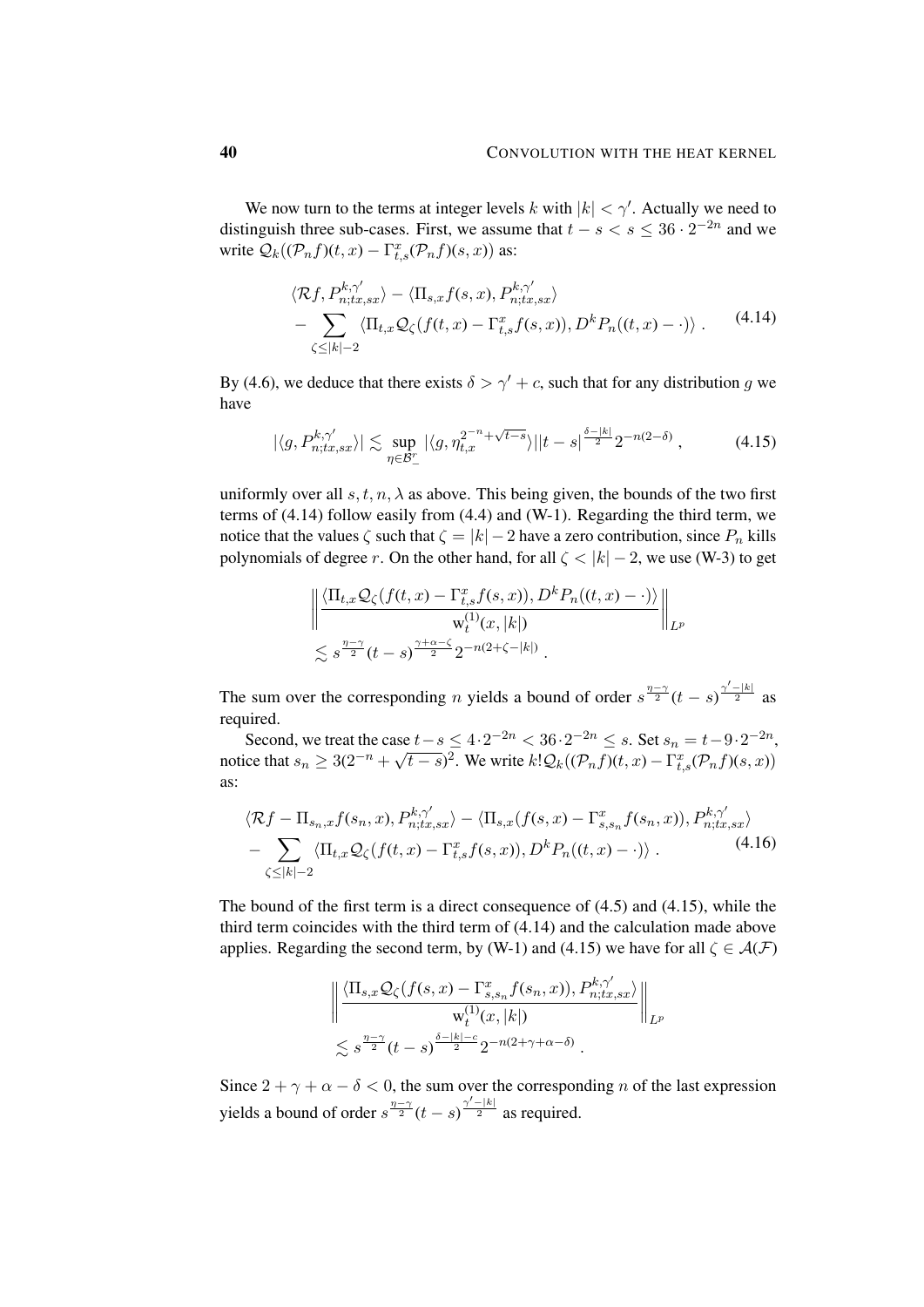Finally, we consider the case  $4 \cdot 2^{-2n} \le t - s \le s$ . We set  $s_n = s - 2^{-2n}$ ,  $t_n = t - 2^{-2n}$ , and we write  $k! \mathcal{Q}_k((\mathcal{P}_n f)(t, x) - \Gamma_{t,s}^x(\mathcal{P}_n f)(s, x))$  as:

<span id="page-40-0"></span>
$$
\langle \mathcal{R}f - \Pi_{t_n,x}f(t_n, x), D^k P_n((t, x) - \cdot) \rangle
$$
  
\n
$$
- \langle \mathcal{R}f - \Pi_{s_n,x}f(s_n, x), \sum_{|k|+|\ell| < \gamma'} \frac{(t-s)^{\ell}}{\ell!} D^{k+\ell} P_n((s, x) - \cdot) \rangle
$$
  
\n
$$
- \sum_{\zeta \le |k|-2} \langle \Pi_{t,x} \mathcal{Q}_{\zeta}(f(t, x) - \Gamma_{t,t_n}^x f(t_n, x)), D^k P_n((t, x) - \cdot) \rangle
$$
  
\n
$$
+ \sum_{\zeta > |k|-2} \langle \Pi_{t,x} \mathcal{Q}_{\zeta} \Gamma_{t,t_n}^x (f(t_n, x) - \Gamma_{t_n,s}^x f(s, x)), D^k P_n((t, x) - \cdot) \rangle
$$
  
\n
$$
+ \langle \Pi_{s,x}(f(s, x) - \Gamma_{s,s_n}^x f(s_n, x), \sum_{|k|+|\ell| < \gamma'} \frac{(t-s)^{\ell}}{\ell!} D^{k+\ell} P_n((s, x) - \cdot) \rangle.
$$

The required bound for the first two terms follows easily from [\(4.5\)](#page-33-2), while the third term can be bounded using [\(W-3\)](#page-32-0). Let us treat the fourth term. For all  $\beta \ge \zeta > |k| - 2$ , using [\(W-1\)](#page-25-1) we have

$$
\frac{\left\|\frac{\langle \Pi_{t,x}\mathcal{Q}_{\zeta}\Gamma^x_{t,t_n}\mathcal{Q}_{\beta}(f(t_n,x)-\Gamma^x_{t_n,s}f(s,x)),D^kP_n((t,x)-\cdot)\rangle}{w_t^{(1)}(x,|k|)}\right\|_{L^p}}{\lesssim s^{\frac{\eta-\gamma}{2}}(t-s-2^{-2n})^{\frac{\gamma+\alpha-\beta}{2}}2^{-n(2+\beta-|k|-c)}}.
$$

Since c is small, we have  $2 - c + \beta - |k| > 0$ . Therefore, the sum over all n such that  $4 \cdot 2^{-2n} \le (t-s)$  is bounded by a term of order  $s^{\frac{n-\gamma}{2}}(t-s)^{\frac{\gamma'-|k|}{2}}$  as required. Finally, the fifth term of [\(4.17\)](#page-40-0) can be bounded using [\(W-1\)](#page-25-1).

*Fourth step: equality with the convolution.* Let us show that  $\mathcal{RP}_+f = P_+ * \mathcal{R}f$ . By the uniqueness of the reconstruction theorem (Theorem [3.10\)](#page-30-0), it suffices to show that

$$
\left\| \sup_{\eta \in \mathcal{B}^r} \frac{|\langle (P_+ * \mathcal{R}f) - \Pi_{t,x}(\mathcal{P}_+ f)(t,x), \eta_{t,x}^\lambda \rangle|}{w_{t+\lambda^2}(x)} \right\|_{L^p} \lesssim \lambda^{\gamma'} t^{\frac{\eta' - \gamma'}{2}}, \quad (4.18)
$$

uniformly over all  $\lambda \in (0, 1]$  and all  $t \in [3\lambda^2, T - \lambda^2]$ . Using [\(2.5\)](#page-9-1) and [\(4.2\)](#page-32-1), it is elementary to get:

$$
\langle (P_+ * \mathcal{R}f) - \Pi_{t,x}(P_+ f)(t,x), \eta_{t,x}^{\lambda} \rangle = \int_{s,y} \eta_{t,x}^{\lambda}(s,y) \sum_{n \ge 0} R_n(t,x,s,y) ds dy,
$$

where

$$
R_n(t, x, s, y) = \langle \mathcal{R}f - \Pi_{t,x}f(t, x), P_n((s, y) - \cdot) \rangle
$$
  
- 
$$
\sum_{|\ell| < \gamma'} \frac{(s - t, y - x)^{\ell}}{\ell!} \langle \mathcal{R}f - \Pi_{t,x}f(t, x), D^{\ell}P_n((t, x) - \cdot) \rangle.
$$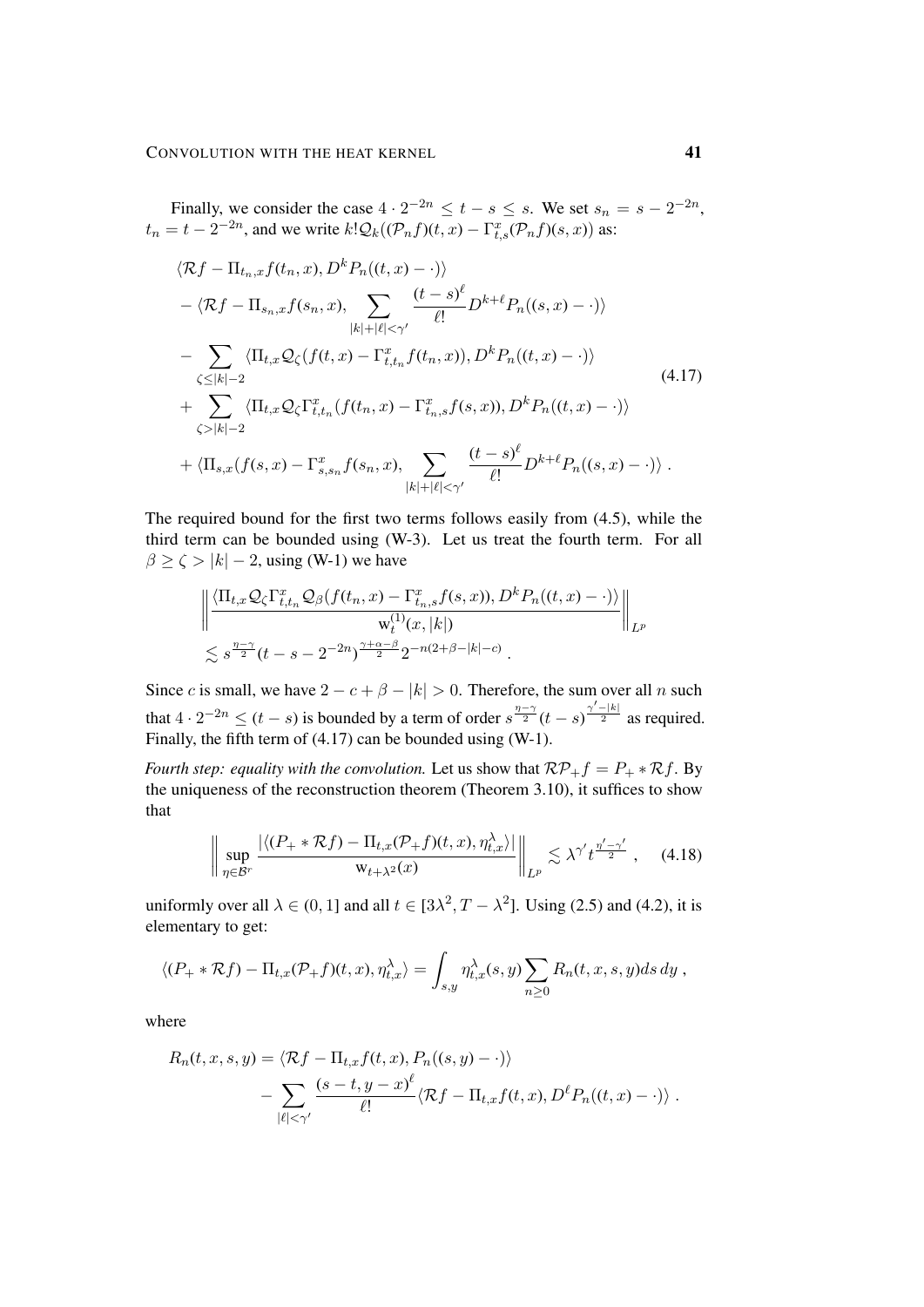By the scaling properties of  $\eta^{\lambda}$ , we have

$$
\left\| \sup_{\eta \in \mathcal{B}^r} \frac{|\langle (P_+ * \mathcal{R}f) - \Pi_{t,x}(P_+ f)(t,x), \eta_{t,x}^\lambda \rangle|}{w_{t+\lambda^2}(x)} \right\|_{L^p}
$$
\n
$$
\lesssim \sum_{n \ge 0} \left\| \int_{(s,y) \in B((t,x),\lambda)} \lambda^{-2-d} \frac{|R_n(t,x,s,y)|}{w_{t+\lambda^2}(x)} ds dy \right\|_{L^p},
$$
\n(4.19)

uniformly over all the parameters. Then, we distinguish three cases. First, if  $3\lambda^2 \le t \le 36 \cdot 2^{-2n}$ , we write

$$
R_n(t, x, s, y) = \langle \mathcal{R}f, P_{n, sy, tx}^{0, \gamma'} \rangle - \langle \Pi_{t, x}f(t, x), P_{n, sy, tx}^{0, \gamma'} \rangle.
$$

By Lemma [4.4,](#page-34-2) we deduce that for any distribution  $q$  we have

$$
\int_{(s,y)\in B((t,x),\lambda)} \lambda^{-2-d} |\langle g, P_{n;sy,tx}^{0,\gamma'} \rangle| ds dy
$$
\n
$$
\lesssim \sup_{\eta \in \mathcal{B}_-^r} |\langle g, \eta_{t+\lambda^2,x}^{2-n+2\lambda} \rangle| \sum_{\ell \in \partial \gamma'} \lambda^{|\ell|} 2^{-n(2-|\ell|)},
$$
\n(4.20)

uniformly over all the parameters. Therefore, arguments very similar to those presented below [\(4.10\)](#page-36-0) ensure that

$$
\bigg\|\int_{(s,y)\in B\big((t,x),\lambda\big)} \lambda^{-2-d} \frac{|R_n(t,x,s,y)|}{\mathrm{w}_{t+\lambda^2}(x)} ds\,dy\bigg\|_{L^p} \lesssim \sum_{\ell\in\partial\gamma'} \lambda^{|\ell|} 2^{-n(\eta'-|\ell|)}\;,
$$

so that the sum over the corresponding *n* yields a bound of order  $\lambda^{\gamma'} t^{\frac{\eta' - \gamma'}{2}}$ . Second, if  $3\lambda^2 \leq 3 \cdot 2^{-2n} < 36 \cdot 2^{-2n} \leq t$ , we set  $t_n = t + \lambda^2 - (2^{-n} + 2\lambda)^2$ . Notice that  $t_n \geq 3(2^{-n} + 2\lambda)^2$ . Then, we write

$$
R_n(t, x, s, y) = \langle \mathcal{R}f - \Pi_{t_n, x}f(t_n, x), P_{n, sy, tx}^{0, \gamma'} \rangle + \langle \Pi_{t, x}(f(t, x) - \Gamma_{t, t_n}^x f(t_n, x), P_{n, sy, tx}^{0, \gamma'} \rangle,
$$

and the arguments below [\(4.12\)](#page-37-1) can easily be adapted to obtain a bound of order  $\lambda^{\gamma'} t^{\frac{\eta' - \gamma'}{2}}$  as above. Finally, when  $3 \cdot 2^{-2n} \leq 3\lambda^2 \leq t$ , the desired bound follows from the arguments presented below [\(4.13\)](#page-37-0). This completes the proof of the theorem.  $\Box$ 

### 4.2 Smooth part of the heat kernel

We now deal with the smooth part  $P_$  of the heat kernel defined in Lemma [2.1.](#page-8-1) For any  $u \in \mathscr{D}$ , we set  $f = u \cdot \Xi$  and we let  $\mathcal{P}\_R f$  denote the map

$$
(t,x)\mapsto \sum_{k\in \mathbf{N}^{d+1}, |k|<\gamma'} \frac{X^k}{k!} \langle \mathcal{R}f, D^k P_-((t,x)-\cdot)\rangle,
$$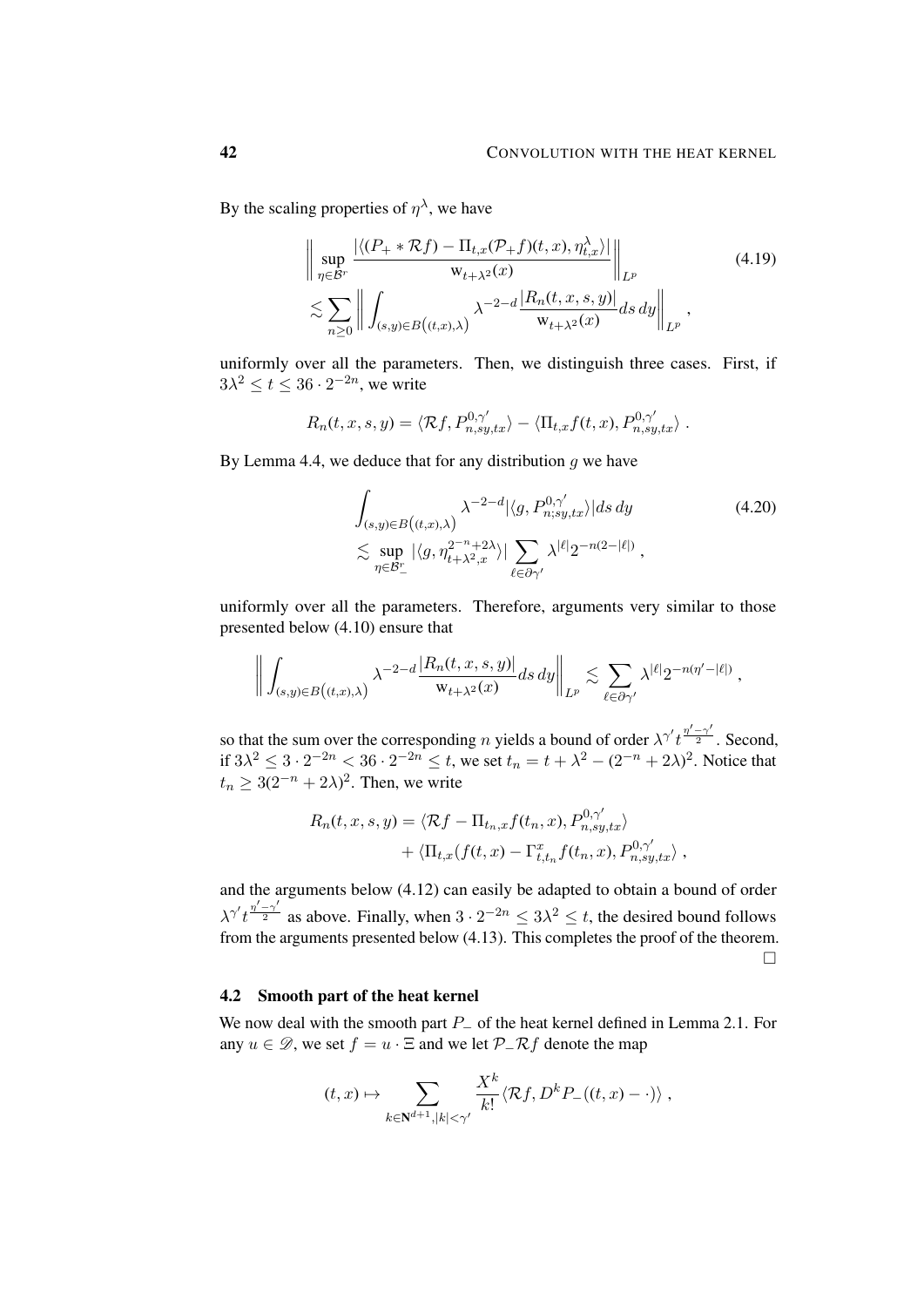which takes values in the polynomial regularity structure. The following result shows that this is an element of  $\mathscr{D}'$ . Here we consider the weights defined in [\(4.1\)](#page-32-2), but the only important feature of these weights is that they do not grow faster than  $e^{\frac{|x|^2}{T}}$ .

<span id="page-42-0"></span>**Proposition 4.5** Let  $u \in \mathscr{D} = \mathscr{D}_{T,w}^{\gamma,\eta}$  $T_{T,w}^{\gamma,\eta}(\mathcal{U})$  and  $f = u \cdot \Xi$ . Then,  $\mathcal{P}_{-}\mathcal{R}f \in \mathscr{D}' =$  $\mathscr{D}^{\gamma',\eta',p}_{T,\mathrm{w}}$  $T_{,\mathrm{w}}^{\gamma^{\gamma^{\prime}},\eta^{\prime},p}$  and we have

<span id="page-42-3"></span><span id="page-42-1"></span>
$$
\|\mathcal{P}_-\mathcal{R}f\|_{\mathscr{D}'} \lesssim \|\Pi\|(1+\|\Gamma\|)\|u\|_{\mathscr{D}}
$$
\n(4.21)

*uniformly over all*  $T$  *in a compact domain of*  $(0, \infty)$ *, all*  $\ell$  *in a compact domain of* **R**, all  $u \in \mathcal{D}$  *and all admissible models* ( $\Pi$ ,  $\Gamma$ )*. Moreover, if* ( $\overline{\Pi}$ ,  $\overline{\Gamma}$ ) *is another admissible model with the same weight*  $w_{\Pi}$  *and if*  $\bar{u}$  *belongs to the corresponding space*  $\mathscr{D}$ *, then we have the bound* 

$$
\|\mathcal{P}_-\mathcal{R}f; \mathcal{P}_-\bar{\mathcal{R}}\bar{f}\|_{\mathscr{D}',\bar{\mathscr{D}}'} \lesssim \|\Pi\|(1+\|\Gamma\|)\|u; \bar{u}\|_{\mathscr{D},\bar{\mathscr{D}}}+\left(\|\Pi-\bar{\Pi}\|(1+\|\bar{\Gamma}\|)+\|\bar{\Pi}\|\|\Gamma-\bar{\Gamma}\|\right)\|\bar{u}\|_{\mathscr{D}} ,
$$
(4.22)

*uniformly over all*  $T, \ell$  *as above, all admissible models*  $(\Pi, \Gamma)$ ,  $(\overline{\Pi}, \overline{\Gamma})$ *, and all*  $u \in \mathscr{D}, \, \bar{u} \in \bar{\mathscr{D}}.$ 

*Proof.* Suppose that

$$
\sup_{t\in(0,T]}\sup_{|k|<\gamma'+2}\left\|\frac{\langle\mathcal{R}f,D^kP_{-}((t,x)-\cdot)\rangle}{\mathsf{w}_t(x)}\right\|_{L^p}\lesssim\|\Pi\|(1+\|\Gamma\|)\|u\|_{\mathscr{D}}\,(4.23)
$$

uniformly over all T,  $\ell$ ,  $(\Pi, \Gamma)$  and u as in the statement. We stress that this implies [\(4.21\)](#page-42-1). Indeed, for the punctual terms of the norm this is immediate. Regarding the space translations, we have for every  $k \in \mathbf{N}^{d+1}$  such that  $|k| < \gamma'$  and all  $x, y \in \mathbf{R}^d$ :

<span id="page-42-2"></span>
$$
\mathcal{Q}_k\Big(\mathcal{P}_-\mathcal{R}f(t,y)-\Gamma_{y,x}^t\mathcal{P}_-\mathcal{R}f(t,x)\Big)=\langle\mathcal{R}f,P_{-,ty,tx}^{k,\gamma'}\rangle\;,
$$

where  $P_{-,ty,tx}^{k,\gamma'}$  is the function obtained from [\(4.7\)](#page-34-1) upon replacing  $P_n$  by  $P_-\$ . This being given, a simple application of Jensen's inequality shows that

$$
\left\| \int_{y \in B(x,\lambda)} \lambda^{-d} \frac{|\langle \mathcal{R}f, P_{-,ty,tx}^{k,\gamma'} \rangle|}{\mathsf{w}_t(x)} dy \right\|_{L^p} \lesssim \sum_{\ell \in \partial \gamma'} \left\| \frac{\langle \mathcal{R}f, D^{\ell}P_{-}((t,x) - \cdot) \rangle}{\mathsf{w}_t(x)} \right\|_{L^p} \lambda^{|\ell|-|k|},
$$

so that the desired bound holds. Concerning the time translation, we have for every  $k \in \mathbf{N}^{d+1}$  such that  $|k| < \gamma'$  and all  $0 < t - s < s$ :

$$
\mathcal{Q}_k\Big(\mathcal{P}_-\mathcal{R}f(t,x)-\Gamma^x_{t,s}\mathcal{P}_-\mathcal{R}f(s,x)\Big)=\langle \mathcal{R}f,P^{k,\gamma'}_{-,tx,sx}\rangle\;,
$$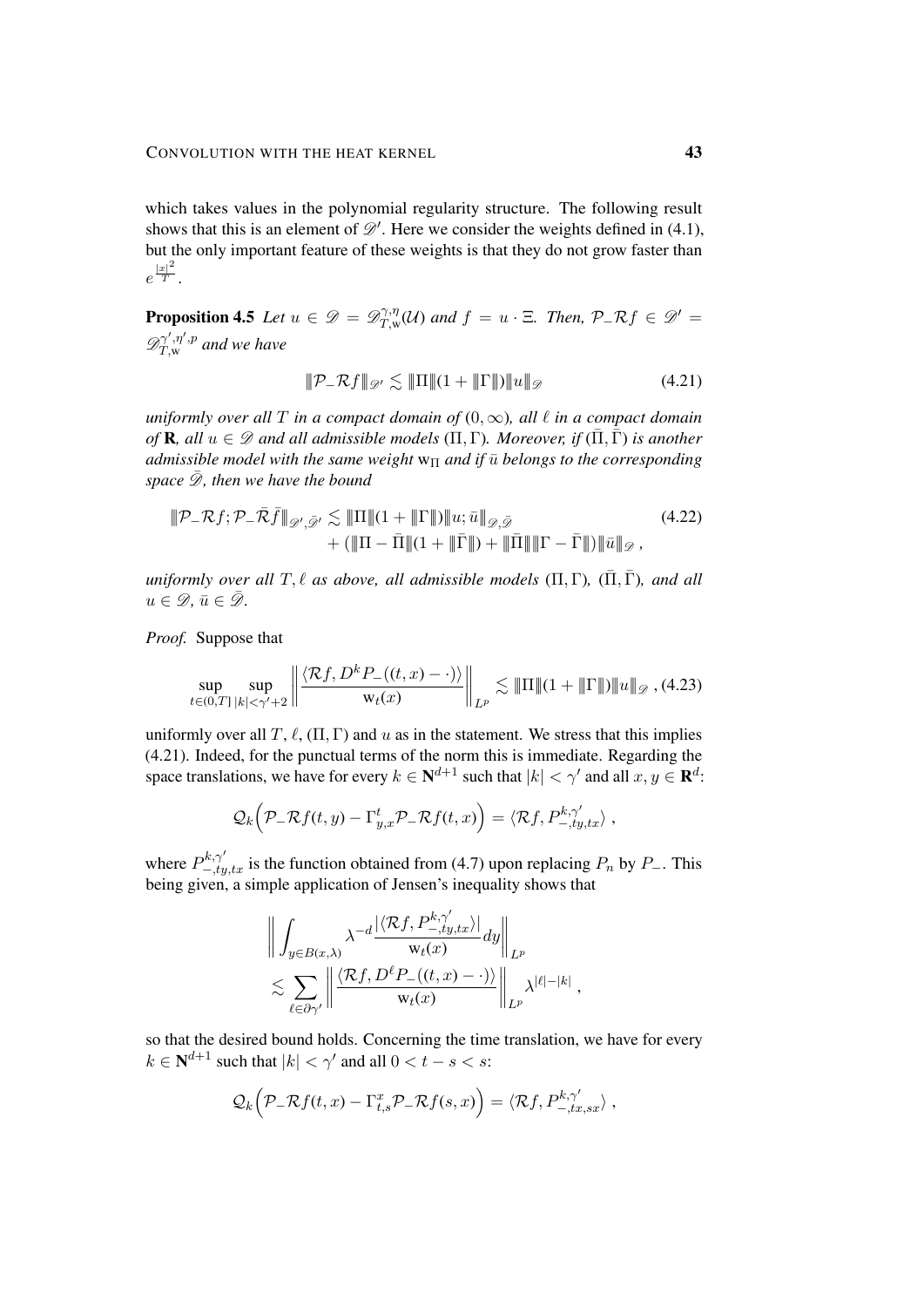where  $P_{-,tx,sx}^{k,\gamma'}$  is the function obtained from [\(4.6\)](#page-34-0) upon replacing  $P_n$  by  $P_-\$ . Similarly as above, a simple application of Jensen's inequality shows that

$$
\frac{\left\|\frac{\left\langle \mathcal{R}f, P_{-,tx,sx}^{k,\gamma'} \right\rangle}{w_t(x)}\right\|_{L^p}}{\left\|\sum_{u \in [s,t]} \sum_{\ell \in \partial \gamma'} \left\|\frac{\left\langle \mathcal{R}f, D^\ell P_{-}((u,x) - \cdot)\right\rangle}{w_t(x)}\right\|_{L^p} |t-s|^{\frac{|\ell|-|k|}{2}} \right\|_{L^p},
$$

and the desired bound follows.

We now prove [\(4.23\)](#page-42-2). Let  $\tilde{\varphi}$  : [-1, 1]  $\rightarrow \mathbf{R}$  be a smooth function such that for all  $x \in \mathbf{R}$ ,  $\sum_{i \in \mathbf{Z}} \tilde{\varphi}(x - i) = 1$ . Then, we define  $\varphi(t, x) = \tilde{\varphi}(t) \prod_{i=1}^{d} \tilde{\varphi}(x_i)$  for every  $(t, x) \in \mathbf{R}^{d+1}$ , so that we obtain  $\sum_{i \in \mathbf{Z}, j \in \mathbf{Z}^d} \varphi((t - i, x - j)) = 1$ . In particular, we have

$$
D^k P_{-}((t,x)-\cdot) = \sum_{i\in \mathbf{Z},j\in \mathbf{Z}^d} D^k P_{-}((t,x)-\cdot)\varphi((t-i,x-j)-\cdot) .
$$

Since  $P_-(t, x)$  is smooth and equals the heat kernel outside the parabolic unit ball, the following bound

$$
\left\| D^k P_{-}((t,x)-\cdot)\varphi((t-i,x-j)-\cdot)\right\|_{\mathcal{C}^r}\lesssim e^{-\frac{(|j|^2-d)_+}{8t}}\;,
$$

holds uniformly over all  $t \in (0, T]$ , all  $k \in \mathbb{N}^{d+1}$  such that  $|k| < \gamma' + 2$  and all  $(i, j) \in \mathbb{Z}^{d+1}$ . The expression [\(4.1\)](#page-32-2) of the weights yield that  $w_t(x) = e^{(t+\ell)(1+|x|)}$ . Using [\(3.12\)](#page-30-2) and setting  $C = ||\Pi|| (1 + ||\Pi||) ||u||_{\mathscr{D}}$ , we get

$$
\left\| \frac{\langle \mathcal{R}f, D^k P_{-}((t, x) - \cdot) \rangle}{\mathbf{w}_t(x)} \right\|_{L^p} \lesssim C \sum_{i=-1}^{T+1} \sum_{j \in \mathbb{Z}^d} e^{-\frac{(|j|^2 - d)_+}{8t}} \left\| \frac{\mathbf{w}_t(x - j)}{\mathbf{w}_t(x)} \right\|_{L^p}
$$
  

$$
\lesssim C \sum_{j \in \mathbb{Z}^d} e^{(t+\ell)|j| - \frac{(|j|^2 - d)_+}{8t}}
$$
  

$$
\lesssim C,
$$

uniformly over all  $t \in (0, T]$ , all  $T$  in a compact domain of  $\mathbf{R}_{+}$ , all  $k \in \mathbf{N}^{d+1}$  such that  $|k| < \gamma' + 2$ . This ends the proof of [\(4.21\)](#page-42-1). To obtain [\(4.22\)](#page-42-3), we proceed similarly. Using  $(3.14)$ , the same calculation as above gives

$$
\left\| \frac{\langle \mathcal{R}f - \bar{\mathcal{R}}\bar{f}, D^k P_{-}((t, x) - \cdot) \rangle}{w_t(x)} \right\|_{L^p} \lesssim \| \Pi \| (1 + \| \Gamma \|) \| u; \bar{u} \| + (\| \Pi - \bar{\Pi} \| (1 + \| \Gamma \|) + \| \bar{\Pi} \| \| \Gamma - \bar{\Gamma} \|) \| \bar{u} \|,
$$

uniformly over all  $t \in (0, T]$ , all  $T$  in a compact domain of  $\mathbf{R}_{+}$ , all  $k \in \mathbf{N}^{d+1}$  such that  $|k| < \gamma' + 2$ . This ends the proof.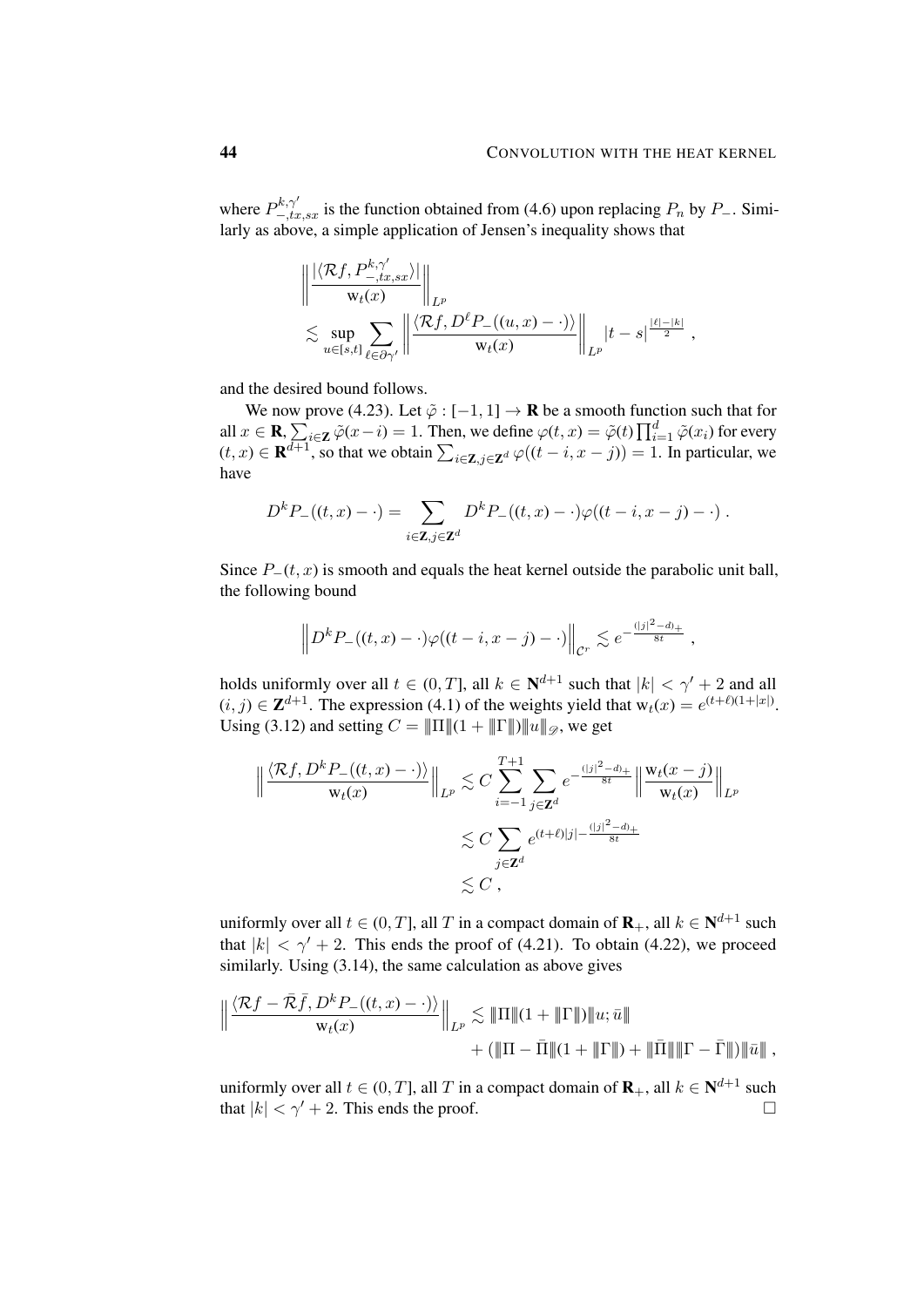#### <span id="page-44-1"></span>4.3 Initial condition

We take [\(4.1\)](#page-32-2) as our choice of weights. Recall that  $\ell$  is involved in the weight at time 0. We define  $C_{w_0}^{\eta,p}(\mathbf{R}^d)$  as the space of distributions f on  $\mathbf{R}^d$  such that

$$
\sup_{\lambda \in (0,1]} \left\| \sup_{\varphi \in \mathcal{B}^r(\mathbf{R}^d)} \frac{|\langle f, \varphi_x^{\lambda} \rangle|}{\lambda^{\eta} \mathbf{w}_0(x)} \right\|_{L^p(dx)} < \infty.
$$

When  $w_0(x) = 1$ , this space coincides with the usual Besov space  $\mathcal{B}_{p,\infty}^{\alpha}(\mathbf{R}^d)$ . Given  $u_0 \in C_{w_0}^{\eta,p}(\mathbf{R}^d)$ , we define  $v = \mathcal{P}u_0$  as follows:

<span id="page-44-2"></span>
$$
v(t,x) := \sum_{\substack{k \in \mathbb{N}^{d+1} \\ |k| < \gamma'}} \frac{X^k}{k!} \langle u_0, D^k P(t, x - \cdot) \rangle.
$$

This is the lift into the polynomial regularity structure of the smooth map  $(t, x) \mapsto$  $(P(t, \cdot) * u_0)(x)$ .

**Lemma 4.6** Let  $u_0 \in C_{w_0}^{\eta,p}(\mathbf{R}^d)$  then  $v = \mathcal{P}u_0$  belongs to  $\mathscr{D}$ .

*Proof.* The contribution coming from the smooth part of the heat kernel is handled similarly as in the proof of Proposition [4.5](#page-42-0) so we do not provide the details. We focus on the contribution due to the singular part of the heat kernel. By hypothesis, we have

$$
\left\|\frac{\langle u_0, D^k P_n(t, x-\cdot)\rangle}{w_0(x)}\right\|_{L^p} \lesssim 2^{-n(\eta-|k|)},
$$

uniformly over all  $t > 0$ , all  $n \ge 0$  and all  $k \in \mathbb{N}^{d+1}$  such that  $|k| < \gamma + 2$ . Notice that the definition of the kernels  $P_n$  ensures that the left hand side actually vanishes whenever  $t > 2^{-2n}$ . Therefore, summing over  $n \geq 0$  the latter bound yields

$$
\left\|\frac{\langle u_0, D^k P_+(t, x-\cdot)\rangle}{w_0(x)}\right\|_{L^p} \lesssim t^{\frac{\eta-|k|}{2}} ,
$$

uniformly over all  $t > 0$ . This yields the required bound for the punctual terms of the norm, while the bounds on the time and space translation terms follow from the same arguments as in the proof of Proposition [4.5.](#page-42-0)

### <span id="page-44-0"></span>5 Solution map and renormalisation

We are now in position to obtain a fixed point for the solution map:

<span id="page-44-4"></span><span id="page-44-3"></span>
$$
\mathcal{M}_{T,v}: \mathcal{D} \to \mathcal{D}
$$
  
\n
$$
u \mapsto (\mathcal{P}_+ + \mathcal{P}_-)(u \cdot \Xi) + v
$$
\n(5.1)

where v is a given element in  $\mathscr{D}$ . In practice, we will take  $v = \mathcal{P}u_0$  with  $u_0 \in \mathcal{C}_{w_0}^{\eta,p}$ as in Lemma [4.6.](#page-44-2) Recall that the weight w<sub>0</sub> depends on the parameter  $\ell \in \mathbb{R}$ . We start with a simple lemma.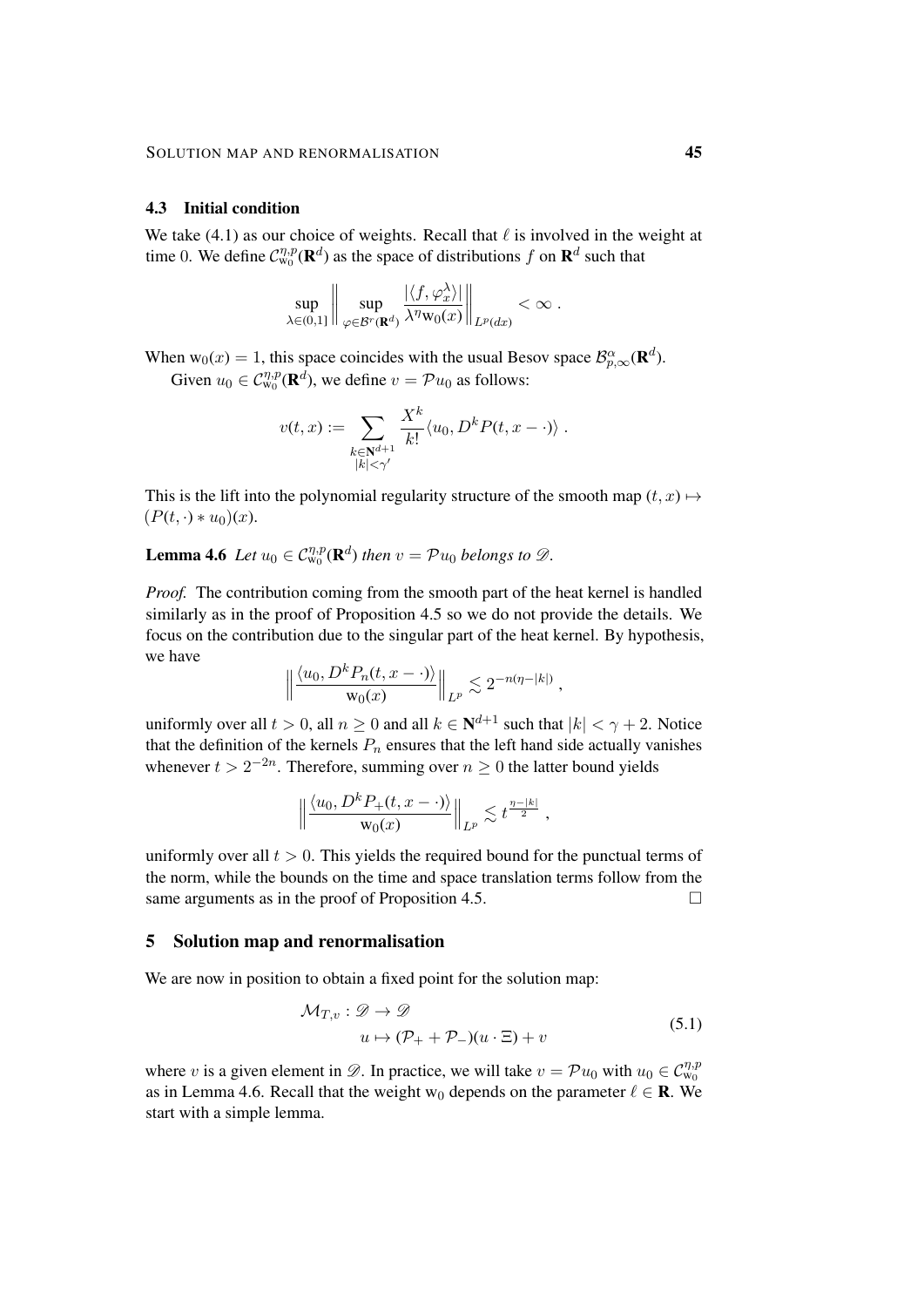**Lemma 5.1** *Let*  $u \in \mathscr{D}_{w,T}^{\gamma,\eta,p}(\mathcal{U})$ *. Then, Ru is a function and we have*  $Ru(t, x) =$  $Q_0u(t, x)$  together with  $Ru(t, \cdot) \in C_{w_t}^{\eta, p}(\mathbf{R}^d)$ . If in addition u only takes values in *the strictly positive levels of the polynomial regularity structure, then*  $u = 0$ *.* 

*Proof.* Observe that uniformly over all  $\lambda \in (0, 1]$ , all  $t \in (2\lambda^2, T - \lambda^2]$  and all  $x_0 \in \mathbf{R}^d$ , we have

$$
\label{eq:22} \begin{split} &\Big\|\int_{(s,y)\in B((t,x),\lambda)}\lambda^{-d-2}|u(s,y)-u(t,x)|_0\,ds\,dy\Big\|_{L^p_{x_0,1}}\\ &\leq \sup_{s\in (t-\lambda^2,t+\lambda^2)}\Big\|\int_{y\in B(x,\lambda)}\lambda^{-d}|u(s,y)-\Gamma^s_{y,x}u(s,x)|_0\,dy\Big\|_{L^p_{x_0,1}}\\ &+\Big\|\int_{(s,y)\in B((t,x),\lambda)}\lambda^{-d-2}|\Gamma^s_{y,x}(u(s,x)-\Gamma^x_{s,t}u(t,x))|_0\,ds\,dy\Big\|_{L^p_{x_0,1}}\\ &+\sum_{\zeta>0}\Big\|\int_{(s,y)\in B((t,x),\lambda)}\lambda^{-d-2}|\Gamma_{sy,tx}\mathcal{Q}_{\zeta}u(t,x)|_0\,ds\,dy\Big\|_{L^p_{x_0,1}}\\ &\lesssim \sup_{i=1,2}\sup_{\beta\in\mathcal{A}}\mathbf{w}^{(i)}_{t+\lambda^2}(x,\beta)\lambda^{\zeta_0}\;, \end{split}
$$

where  $\zeta_0$  is the smallest non-zero element of  $\mathcal{A}(\mathcal{U})$ . Then, we write

$$
\langle \mathcal{Q}_0 u(\cdot) - \Pi_{t,x} u(t,x), \eta_{t,x}^{\lambda} \rangle = \int_{s,y} \mathcal{Q}_0(u(s,y) - u(t,x)) \eta_{t,x}^{\lambda}(s,y) ds dy - \sum_{\zeta > 0} \langle \Pi_{t,x} \mathcal{Q}_{\zeta} u(t,x), \eta_{t,x}^{\lambda} \rangle,
$$

so that, taking the  $L_x^p$  $_{x_0,1}^p$ -norm, one gets a bound of order  $\lambda^{\zeta_0}$  times some weight. From the uniqueness of the reconstruction, we deduce that  $\mathcal{R}u(\cdot) = \mathcal{Q}_0u(\cdot)$  on  $(0, T) \times \mathbf{R}^d$ . It is then immediate to check that  $\mathcal{R}u(t, \cdot)$  belongs to  $\mathcal{C}_{w_t}^{\eta, p}(\mathbf{R}^d)$ .

Recall that  $\gamma \in (1, 2)$ . We now assume that  $u(t, x) = \sum_{k \in \mathbb{N}^{d+1}:|k|=1} \mathcal{Q}_k(u(t, x))X^k$ . Let  $e_i$ ,  $i = 1 \dots d$  be the unit vector in the space direction i. We start with the following simple observation. There exists a constant  $C > 0$  such that

$$
\int_{y \in B(0,\lambda)} \lambda^{-d} \left| \sum_{i=1}^d y_i a_i \right| dy \ge C \lambda |a|,
$$

uniformly over all  $\lambda \in (0,1]$  and all  $a \in \mathbf{R}^d$ . This being given, we take  $a =$  $\sum_{i=1}^{d} (Q_{e_i}u(t,x))e_i$  and use the equivalence of norms in  $\mathbf{R}^d$  to get

$$
\Big\| \sum_{i=1}^{d} |\mathcal{Q}_{e_i} u(t,x)| \Big\|_{L_{x_0,1}^p} \lesssim \lambda^{-1} \Big\| \int_{y \in B(x,\lambda)} \lambda^{-d} \sum_{i=1}^d |(y-x)_i \mathcal{Q}_{e_i} u(t,x)| dy \Big\|_{L_{x_0,1}^p}
$$
  

$$
\lesssim \lambda^{-1} \Big\| \int_{y \in B(x,\lambda)} \lambda^{-d} |u(t,y) - \Gamma_{y,x}^t u(t,x)|_0 dy \Big\|_{L_{x_0,1}^p}
$$
  

$$
\lesssim \lambda^{\gamma - 1} \mathbf{w}_t^{(2)}(x_0,0),
$$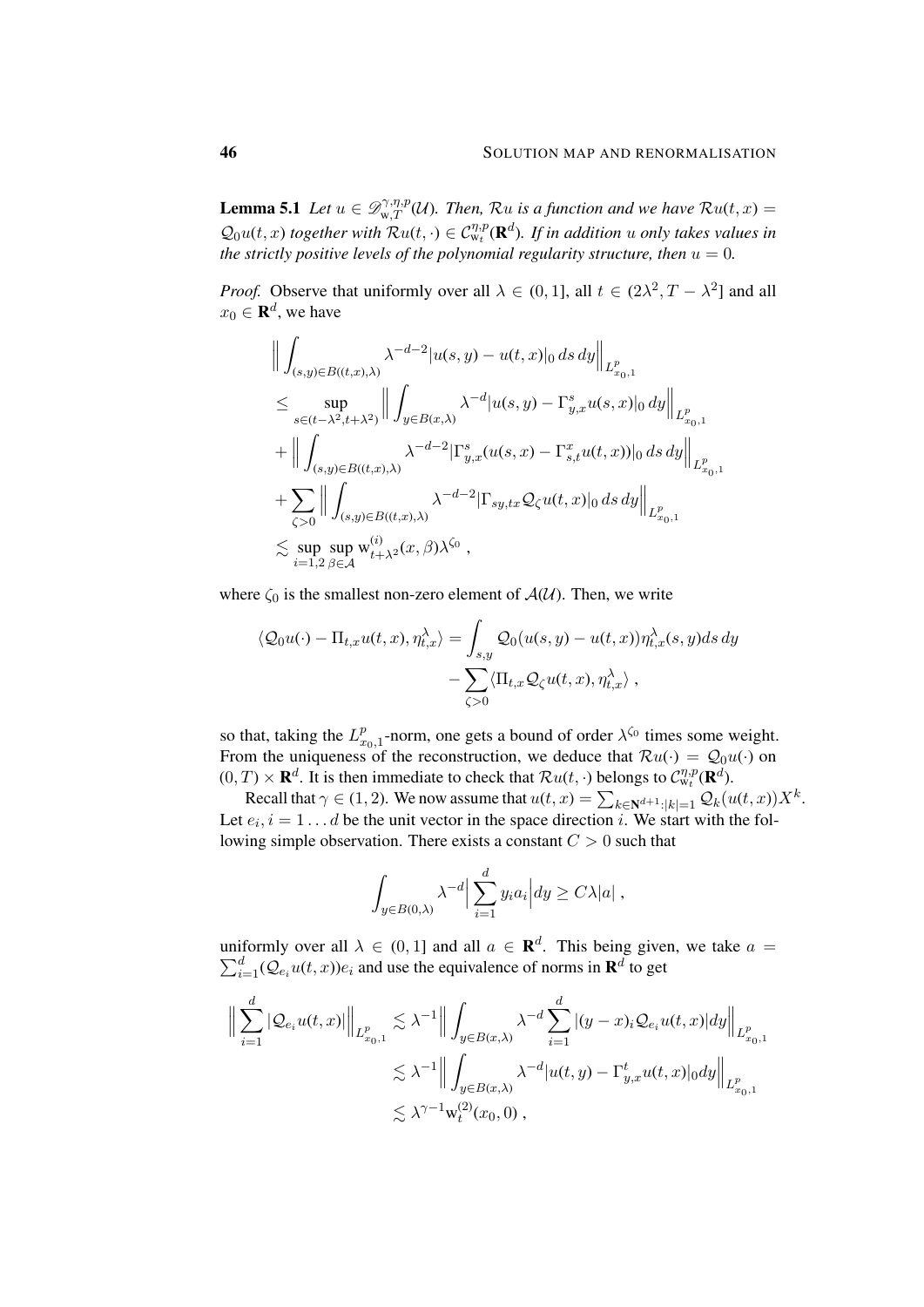uniformly over all  $\lambda \in (0,1]$ , all  $t \in (2\lambda^2, T - \lambda^2]$  and all  $x_0 \in \mathbf{R}^d$ . Therefore, the l.h.s. vanishes. This concludes the proof.

<span id="page-46-0"></span>**Theorem 5.2** For any  $T > 0$  and any  $u_0 \in C_{w_0}^{\eta,p}$ , the equation  $u = \mathcal{M}_{T,v}(u)$  admits *a unique solution in*  $\mathscr{D}$ *. Furthermore, the map*  $v \mapsto u$  *is Lipschitz continuous, while the map*  $(v, \Pi, \Gamma) \mapsto u$  *is locally Lipschitz continuous.* 

*Proof.* We first introduce a shift map on the models and the modelled distributions. For all  $s \geq 0$ , we let  $\Pi^{\downarrow s}$  and  $\Gamma^{\downarrow s}$  be defined as follows

$$
\langle \Pi_z^{\downarrow s} \tau, \varphi \rangle := \langle \Pi_{z + (s,0)} \tau, \varphi(\cdot + s, \cdot) \rangle \ , \quad \Gamma_{z,z'}^{\downarrow s} \tau = \Gamma_{z + (s,0), z' + (s,0)} \tau \ .
$$

We let  $\mathscr{D}_{w,T}^{\downarrow s,\gamma,\eta,p}$  be the space of modelled distributions associated with the shifted model ( $\Pi^{\downarrow s}, \Gamma^{\downarrow s}$ ) and the shifted weights w<sup> $\downarrow s$ </sup> defined by setting

$$
w_t^{\downarrow s,(i)}(x,\zeta) := w_{t+s}^{(i)}(x,\zeta) .
$$

This amounts to shifting the parameter  $\ell$  by s, in the definition [\(4.1\)](#page-32-2) of the weights. Formally, one should also write  $\mathcal{R}^{\downarrow s}$  and  $\mathcal{P}^{\downarrow s}$  for the convolution and reconstruction operators associated with the shifted model, but we refrain from doing that for the sake of readability.

Recall that the spaces  $\mathscr D$  and  $\mathscr D'$  differ by their parameters  $\eta, \gamma$  and  $\eta', \gamma'$ . Since  $\eta' - \eta = \gamma' - \gamma > 0$ , we deduce that there exists  $\rho > 0$  such that  $|| \cdot ||_{\mathscr{D}'} \leq T^{\varrho} || \cdot ||_{\mathscr{D}}$ . Until the end of the proof, we will be working in the spaces  $\mathscr{D}_{w,T}^{\gamma,\bar{\eta},p}$  as well as their shifted counterparts and we will play with only two parameters, namely  $T$  and  $\ell$ . Recall that  $\ell$  is the parameter involved in the weight at time 0. We will use the notation  $\mathscr{D}_{T,\ell}$  instead of  $\mathscr{D}_{w,T}^{\gamma,\eta,p}$  for simplicity.

Using Theorem [4.3](#page-33-0) and Proposition [4.5,](#page-42-0) we deduce the existence of  $C > 0$  such that

$$
\|\mathcal{M}_{T,v}(u) - \mathcal{M}_{T,v}(\bar{u})\|_{\mathscr{D}^{+s}_{T,\ell}} = \|(\mathcal{P}_+ + \mathcal{P}_-)((u - \bar{u})\Xi)\|_{\mathscr{D}^{+s}_{T,\ell}} \leq C\,T^{\varrho}\|u - \bar{u}\|_{\mathscr{D}^{+s}_{T,\ell}},
$$

as well as

$$
\|\mathcal{M}_{T,v}(u)\|_{\mathscr{D}_{T,\ell}^{\downarrow s}} = \|(\mathcal{P}_+ + \mathcal{P}_-)(u\Xi) + v\|_{\mathscr{D}_{T,\ell}^{\downarrow s}} \le C T^{\varrho} \|u\|_{\mathscr{D}_{T,\ell}^{\downarrow s}} + \|v\|_{\mathscr{D}_{T,\ell}^{\downarrow s}},\tag{5.2}
$$

uniformly over all  $s, T$  in a compact set of  $\mathbf{R}_+$ , all  $\ell$  in a compact set of  $\mathbf R$  and all  $u, \bar{u}, v \in \mathscr{D}_{T,\ell}^{\downarrow s}$ . The constant  $\hat{C}$  does however depend on the realisation of the model through the quantities appearing in Lemma [3.4.](#page-24-0)

Fix a "target" final time  $T > 0$  and  $\ell_0 \in \mathbf{R}$ . Taking  $T^*$  small enough, we deduce that  $\mathcal{M}_{T^*,v}$  is a contraction on  $\mathscr{D}^{\downarrow s}_{T^*,\ell}$  uniformly over all  $\ell \in [\ell_0, \ell_0 + T]$ , all  $s \in [0, T]$  and all  $v \in \mathscr{D}^{\downarrow s}_{T^*, \ell}$ . Fix  $u_0 \in \mathcal{C}_{w_0}^{\eta, p}$  and let  $v = \mathcal{P}u_0 \in \mathscr{D}_{T^*, \ell}$ . The map  $\mathcal{M}_{T^*,v}$  admits a unique fixed point  $u^* \in \mathscr{D}_{T^*,\ell_0}$ . If  $T^* > T$  we are done, otherwise we take  $s \in (0, T^*)$  and we define  $\ell^* = \ell_0 + s < \ell_0 + T$ ,  $u_s := \mathcal{R}u(s, \cdot)$ and  $v^* := \mathcal{P} u_s$ . By Lemma [5.1](#page-44-3) and [4.6,](#page-44-2) we know that  $v^* \in \mathscr{D}_{T^*,\ell^*}$ . The map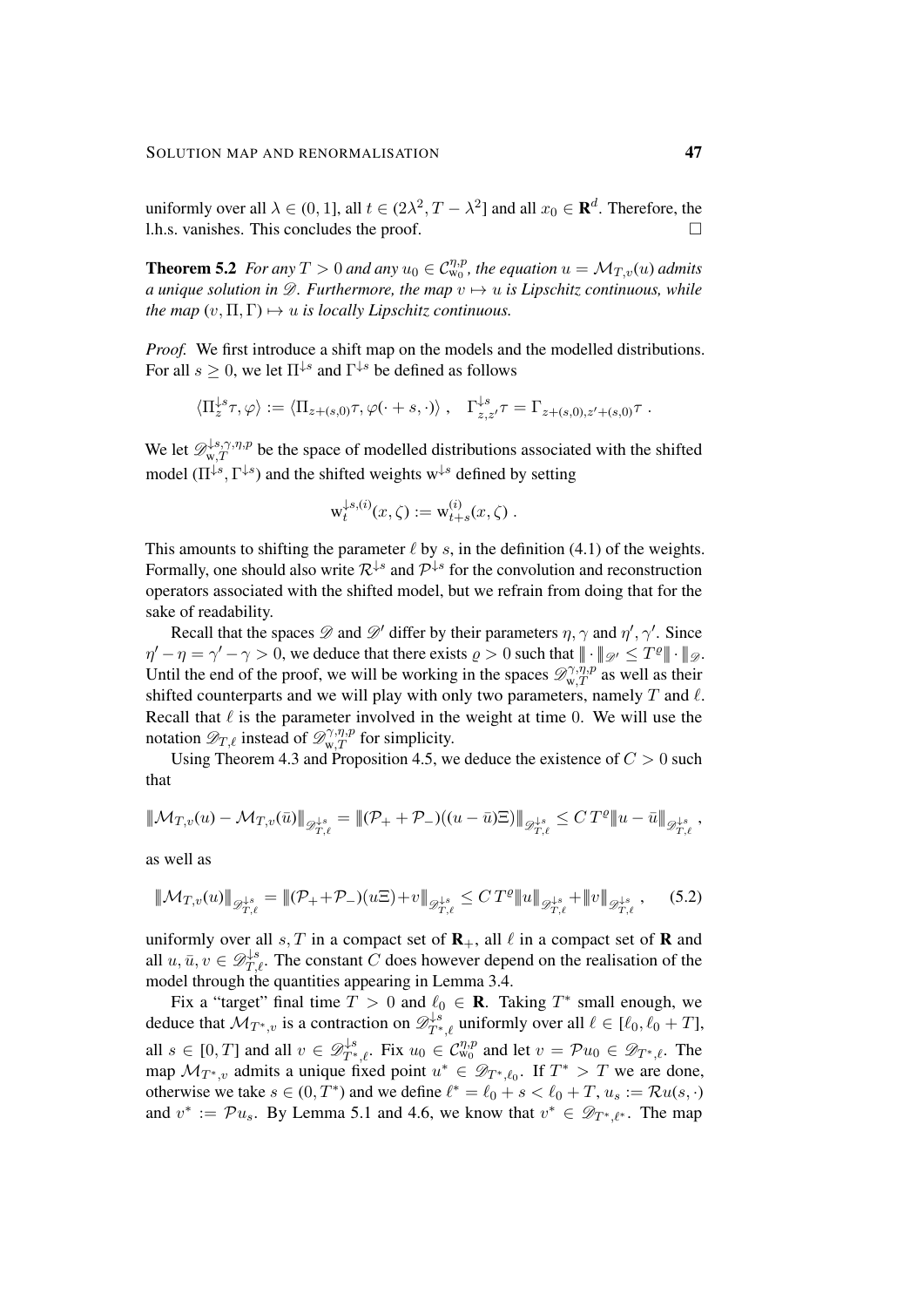$\mathcal{M}_{T^*,v^*}$  admits a unique fixed point  $u^{**} \in \mathscr{D}^{\downarrow s}_{T^*,\ell^*}$ . We then set  $u(t,\cdot) = u^*(t,\cdot)$ when  $t \in (0, T^*]$  and  $u(t, \cdot) = u^{**}(t - s, \cdot)$  when  $t \in (T^*, T^* + s]$ . It follows in the same way as in  $[Hai14b, Prop. 7.11]$  $[Hai14b, Prop. 7.11]$  that u is indeed the unique solution to the fixed point problem  $\mathcal{M}_{T^*+s,v}(u) = u$ , and that this construction can be iterated until one reaches the final time  $T$ . Note that the linearity of the problem was exploited in an essential way here, since this is what guarantees that the time  $T^*$  of local well-posedness does not depend on the initial condition.

Regarding the joint dependence on the model and the initial condition, we obtain similarly as above and thanks to the same results that for all  $R > 0$ , there exists  $T^* > 0$  such that

$$
|\!|\!| u;\bar{u}|\!|\!|_{\mathscr{D}^{\downarrow s},\bar{\mathscr{D}}^{\downarrow s}}\le |\!|\!| \Pi-\bar{\Pi}|\!|\!| +|\!|\!| \Gamma-\bar{\Gamma}|\!|\!| +|\!|\!| v;\bar{v}|\!|\!|_{\mathscr{D}^{\downarrow s},\bar{\mathscr{D}}^{\downarrow s}}\,,
$$

uniformly over all s in a compact set of  $\mathbf{R}_+$ , and over all  $(\Pi, \Gamma)$ ,  $(\overline{\Pi}, \overline{\Gamma})$  and  $v, \overline{v} \in \mathbb{R}$  $\mathscr{D}^{\downarrow s}_{T^*}$  $T^*_{T^*,\ell_0}$ , such that the norms of all these elements are bounded by R. This yields the local Lipschitz continuity of the solution map on  $(0, T^*]$ . Iterating the argument as above, we obtain the local Lipschitz continuity over any arbitrary interval  $(0, T]$ .  $\Box$ 

Let  $v = \mathcal{P}u_0$  with  $u_0 \in \mathcal{C}_{w_0}^{\eta, p}$ . It is easily seen from Theorems [3.10](#page-30-0) and [4.3](#page-33-0) that the unique fixed point of  $\mathcal{M}_{T,v}$  associated with the canonical model  $(\Pi^{(\varepsilon)}, F^{(\varepsilon)})$ coincides, upon reconstruction, with the solution to the well-posed SPDE ( $E<sub>e</sub>$ ) presented in the introduction. However, the sequence of canonical models  $(\Pi^{(\varepsilon)}, F^{(\varepsilon)})$ does not converge when  $\epsilon \to 0$ , due to the ill-defined products involving the white noise.

**Theorem 5.3** For every  $\epsilon \in (0, 1]$ , there exists a renormalised model  $(\hat{\Pi}^{\epsilon}, \hat{F}^{\epsilon})$  such *that:*

- *the unique fixed point of*  $\mathcal{M}_{T,v}$  *associated to*  $(\hat{\Pi}^{\epsilon}, \hat{F}^{\epsilon})$  *coincides, upon reconstruction, with the classical solution of*  $(\widehat{E}_{\epsilon})$ ,
- *the sequence*  $(\hat{\Pi}^{\epsilon}, \hat{F}^{\epsilon})$  converges to an admissible model  $(\hat{\Pi}, \hat{F})$ , that is, there *exists*  $C, \delta > 0$  *such that uniformly over*  $\epsilon \in (0, 1]$  *we have*

<span id="page-47-0"></span>
$$
\|\hat{\Pi}^{\epsilon} - \hat{\Pi}\| + \|\hat{\Gamma}^{\epsilon} - \hat{\Gamma}\| \leq C\epsilon^{\delta} .
$$

*Proof.* This result is due to Hairer and Pardoux [\[HP14,](#page-49-3) Th 4.5] in the case of (SHE). The case of (PAM) is treated similarly *mutatis mutandis*. Let us briefly explain why the solution to [\(5.1\)](#page-44-4) yields the classical solution to  $(\widehat{E}_{\epsilon})$  when applied to the renormalised model  $(\hat{\Pi}^{\epsilon}, \hat{F}^{\epsilon})$ .

We first note that, for any space-time point  $z$ , the renormalised model fulfils the following identities:

$$
\hat{\Pi}_{z}^{\epsilon}(\Xi)(z) = \xi_{\epsilon}(z), \quad \hat{\Pi}_{z}^{\epsilon}(\Xi\mathcal{I}(\Xi))(z) = -c_{\epsilon}, \quad \hat{\Pi}_{z}^{\epsilon}(\Xi\mathcal{I}(\Xi\mathcal{I}(\Xi)))(z) = 0, \n\hat{\Pi}_{z}^{\epsilon}(\Xi\mathcal{I}(\Xi\mathcal{I}(\Xi\mathcal{I}(\Xi))))(z) = -c_{\epsilon}^{(1)}, \quad \hat{\Pi}_{z}^{\epsilon}(\Xi\mathcal{I}(X_{i}\Xi))(z) = 0,
$$
\n(5.3)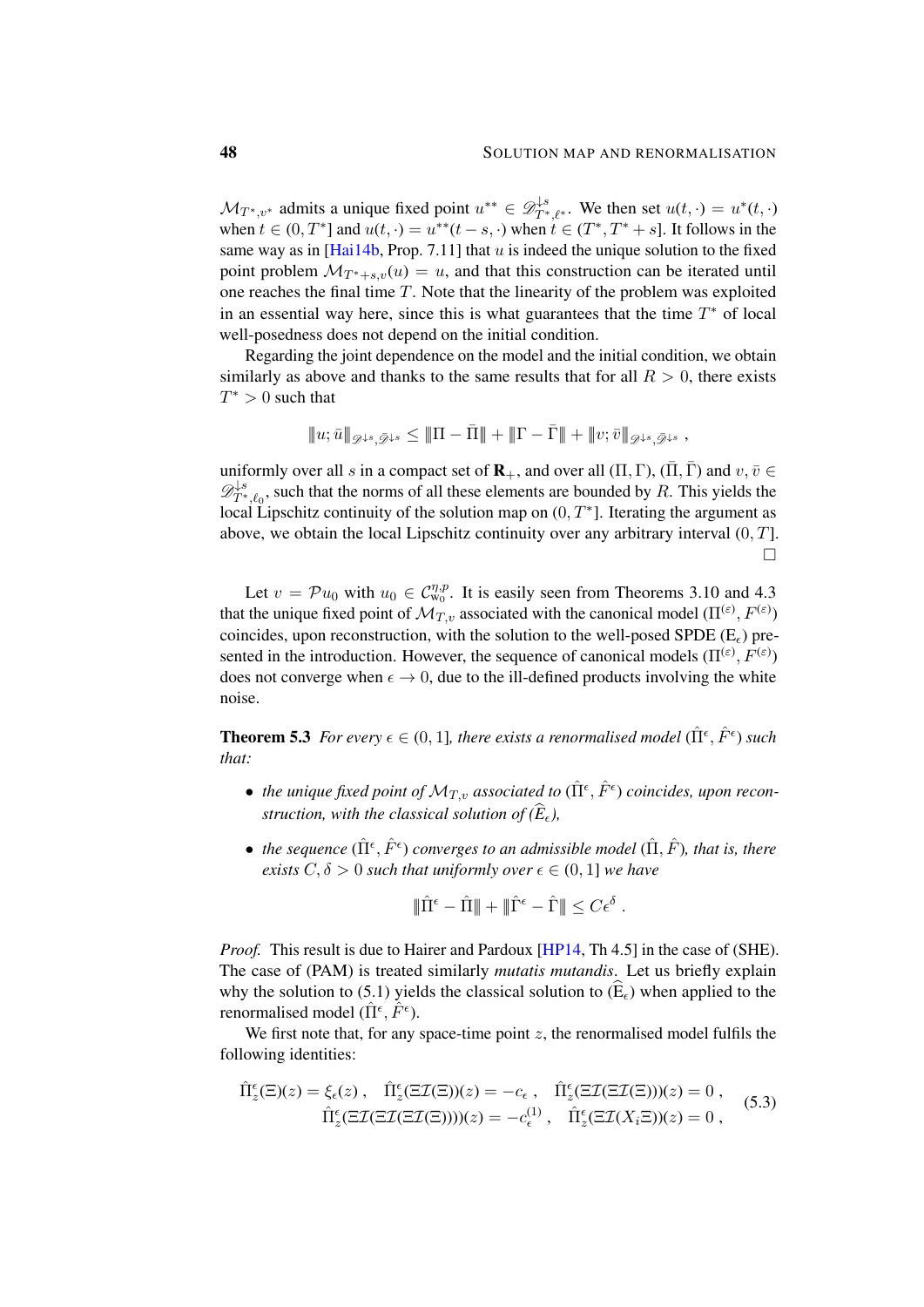where  $c_{\epsilon}^{(1)} = c_{\epsilon}^{(1,1)} + c_{\epsilon}^{(1,2)}$ , see [\(1.1\)](#page-5-0) for the values of these constants.

Furthermore, iterating [\(5.1\)](#page-44-4) shows that any solution U to  $\mathcal{M}_{T,v}(U) = U$  will necessarily be of the form

$$
U(z) = u(z)(1+\mathcal{I}(\Xi)+\mathcal{I}(\Xi\mathcal{I}(\Xi))+\mathcal{I}(\Xi\mathcal{I}(\Xi\mathcal{I}(\Xi))))+\sum_{|k|=1} \partial_k u(z)(X^k+\mathcal{I}(X^k\Xi)),
$$

for some continuous functions u and  $\partial_k u$ . Recalling that, for fixed  $\varepsilon > 0$ , the reconstruction operator associated to the renormalised model is given by  $(RF)(z)$  =  $(\hat{\Pi}_{z}^{\epsilon}F(z))(z)$ , it then follows from [\(5.3\)](#page-47-0) that

$$
(\mathcal{R} \Xi U)(z) = u(z)(\xi_{\varepsilon}(z) - C_{\varepsilon}).
$$

Combining this with [\(4.3\)](#page-33-3) then concludes the proof.  $\Box$ 

We are now in position to conclude the proof of the main result of this article.

*Proof of Theorem [1.1.](#page-4-0)* The local Lipschitz continuity of the solution map stated in Theorem [5.2](#page-46-0) together with the convergence of the renormalised models obtained in the previous theorem ensure that the sequence of renormalised solutions converge to a limit  $\hat{u} \in \mathcal{D}_{w,T}^{\gamma,p}$ , for any initial condition  $u_0 \in \mathcal{C}_{w_0}^{\eta,p}$ . By Theorem [2.11,](#page-14-0) we deduce the convergence of the reconstructed solution  $\hat{\mathcal{R}}^{\epsilon}\hat{u}^{\epsilon}$  towards  $\hat{\mathcal{R}}\hat{u}$  in the space  $\mathscr{E}_{\mathbf{w},T}^{\eta-c,p}$ .

Finally, a simple computation shows that the Dirac mass at some given point  $x_0$  belongs to  $\mathcal{C}_{w_0}^{\eta,\tilde{p}}$  as soon as  $p \leq \frac{d}{d+1}$  $\frac{d}{d+\eta}$ , whatever weight w<sub>0</sub> one chooses. Since  $\eta$ needs to be greater than  $-1/2$  for our result to hold, one can choose a Dirac mass when  $p = 1$  for instance. This concludes the proof.

### **References**

- <span id="page-48-4"></span>[AC15] R. ALLEZ and K. CHOUK. The continuous Anderson Hamiltonian on a finite square, 2015. Preprint.
- <span id="page-48-2"></span>[AR91] S. ALBEVERIO and M. RÖCKNER. Stochastic differential equations in infinite dimensions: solutions via Dirichlet forms. *Probab. Theory Related Fields* 89, no. 3, (1991), 347–386. [doi:10.1007/BF01198791](http://dx.doi.org/10.1007/BF01198791).
- <span id="page-48-0"></span>[BCD11] H. BAHOURI, J.-Y. CHEMIN, and R. DANCHIN. *Fourier analysis and nonlinear partial differential equations*, vol. 343 of *Grundlehren der Mathematischen Wissenschaften*. Springer, Heidelberg, 2011.
- <span id="page-48-1"></span>[BG97] L. BERTINI and G. GIACOMIN. Stochastic Burgers and KPZ Equations from Particle Systems. *Communications in Mathematical Physics* 183, no. 3, (1997), 571–607. [doi:10.1007/s002200050044](http://dx.doi.org/10.1007/s002200050044).
- <span id="page-48-5"></span>[Dau88] I. DAUBECHIES. Orthonormal bases of compactly supported wavelets. *Comm. Pure Appl. Math.* 41, no. 7, (1988), 909–996. [doi:10.1002/cpa.3160410705](http://dx.doi.org/10.1002/cpa.3160410705).
- <span id="page-48-3"></span>[DPZ92] G. DA PRATO and J. ZABCZYK. *Stochastic equations in infinite dimensions*, vol. 44 of *Encyclopedia of Mathematics and its Applications*. Cambridge University Press, Cambridge, 1992. doi:10.1017/CB09780511666223.